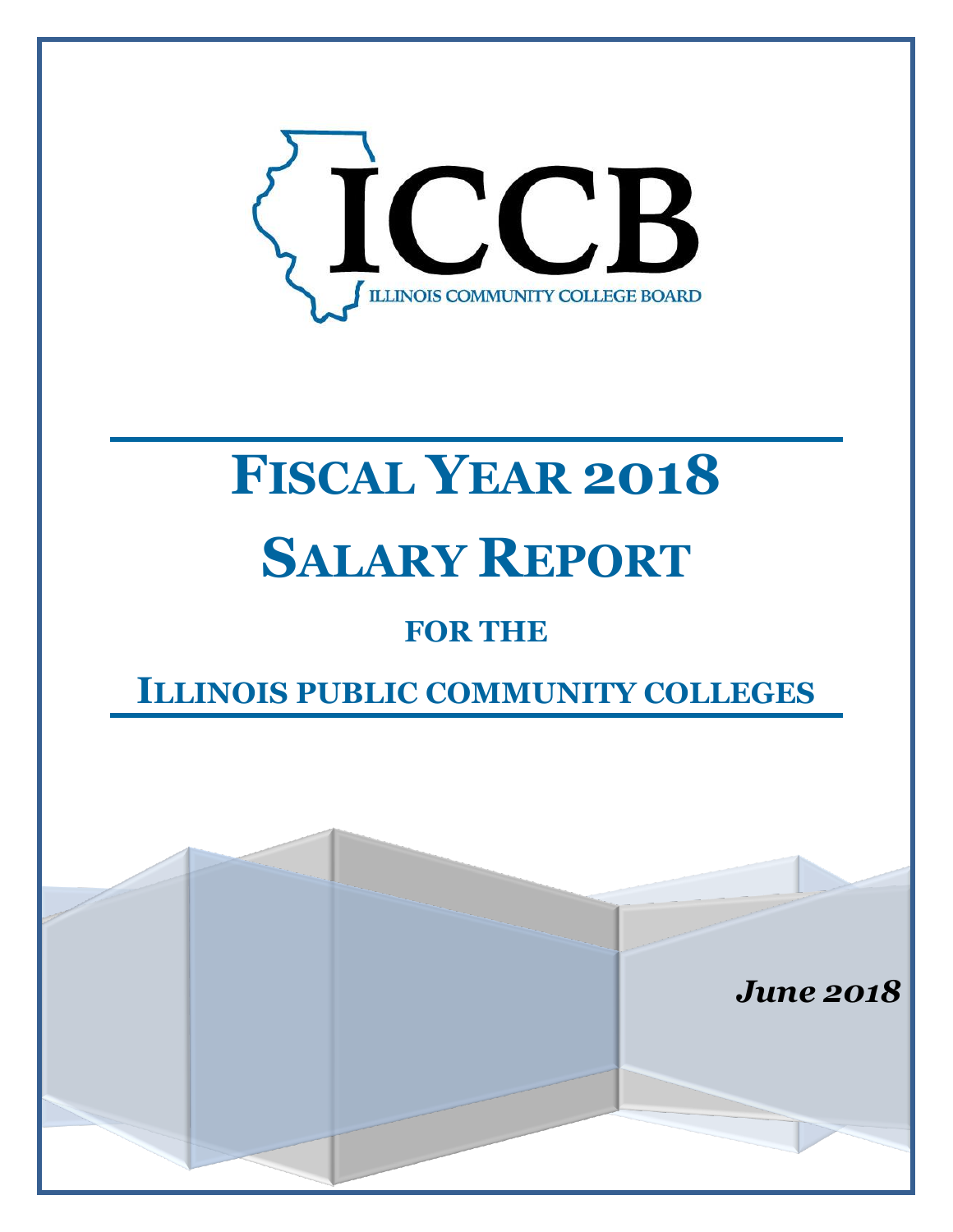Research & Policy Studies Nathan Wilson, Associate Deputy Director Jay Brooks, Director Michelle Dufour, Associate Director Jana Ferguson, Associate Director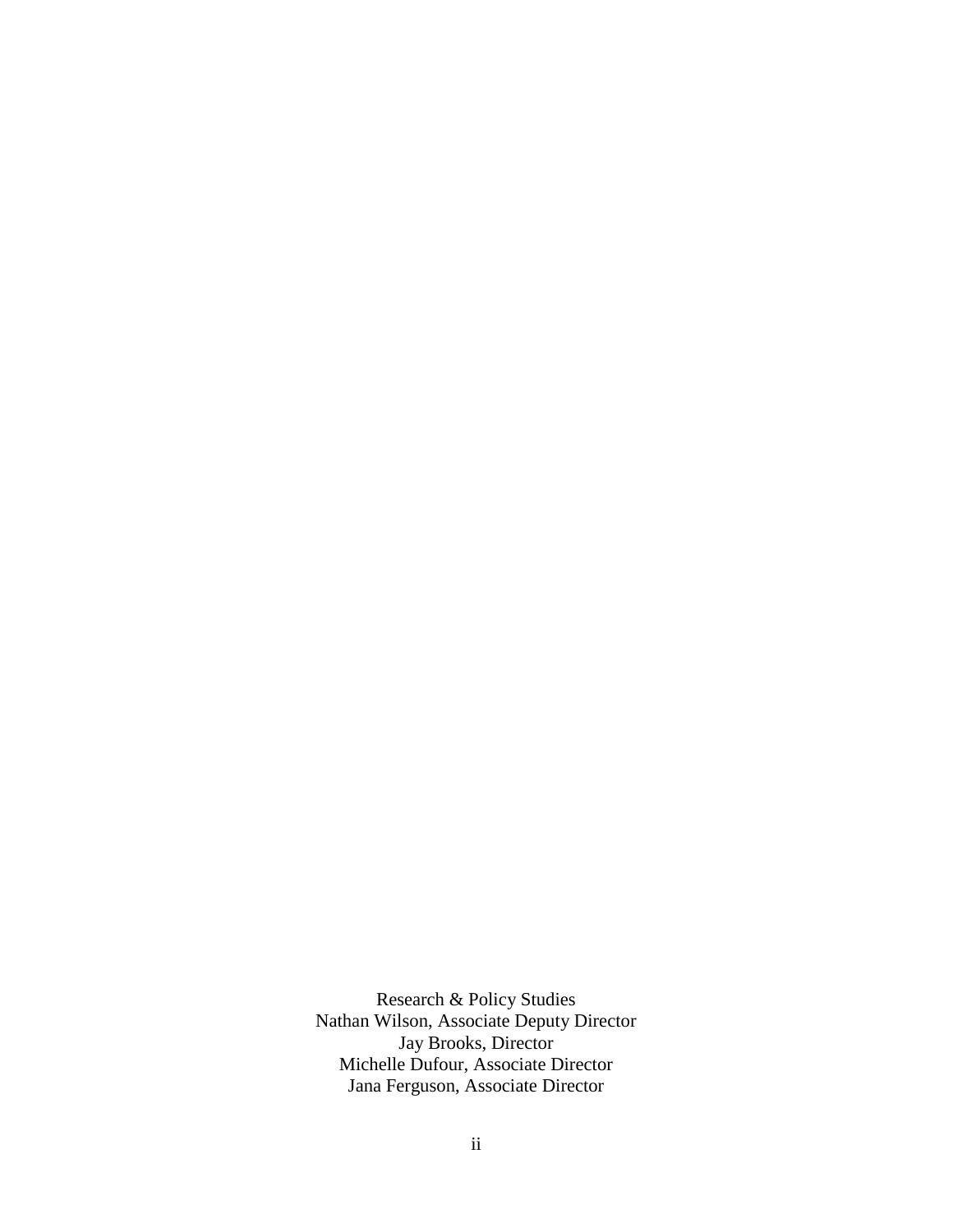## **HIGHLIGHTS OF THE FISCAL YEAR 2018 SALARY REPORT**

1. Fiscal Year 2018 Weighted Average Contractual Salaries--The contractual salary is the base salary paid to full-time personnel. *(Tables 2, 11, and 14)*

| Faculty (9 month)                          | \$78,089  |
|--------------------------------------------|-----------|
| Administrative (12 month)                  | \$100,228 |
| Other (Nonteaching) Professional (9 month) | \$78,322  |

2. Fiscal Year 2018 Average Salary Rates. *(Table 5)*

| Part-Time Faculty Rate                 | \$768/credit hour   |
|----------------------------------------|---------------------|
| <b>Full-Time Faculty Overload Rate</b> | \$891/credit hour   |
| <b>Full-Time Faculty Summer Rate</b>   | \$1,007/credit hour |

3. Fiscal Year 2018 Average Academic Year Salary Schedule Salaries Paid to Full-Time Faculty with a Master's or Doctorate. *(Table 7)*

| Master's Degree, Plus Zero Hours (No Experience)      | \$45,416  |
|-------------------------------------------------------|-----------|
| Master's Degree, Plus Zero Hours (5 Years Experience) | \$50,969  |
| Master's Degree, Maximum Hours (5 Years Experience)   | \$59,574  |
| Doctorate, Maximum Hours (Maximum Experience)         | \$103,055 |

4. Fiscal Year 2017 Weighted Average Total Salary Actually Paid--These salaries include all overloads and compensation for extra assignments paid to full-time employees between July 1, 2016, and June 30, 2017. *(Tables 20 and 21)*

| Faculty (9 and 12 month)                          | \$92,895  |
|---------------------------------------------------|-----------|
| Administrative (12 month)                         | \$100,539 |
| Other (Nonteaching) Professional (9 and 12 month) | \$60,970  |
| Classified                                        | \$42,438  |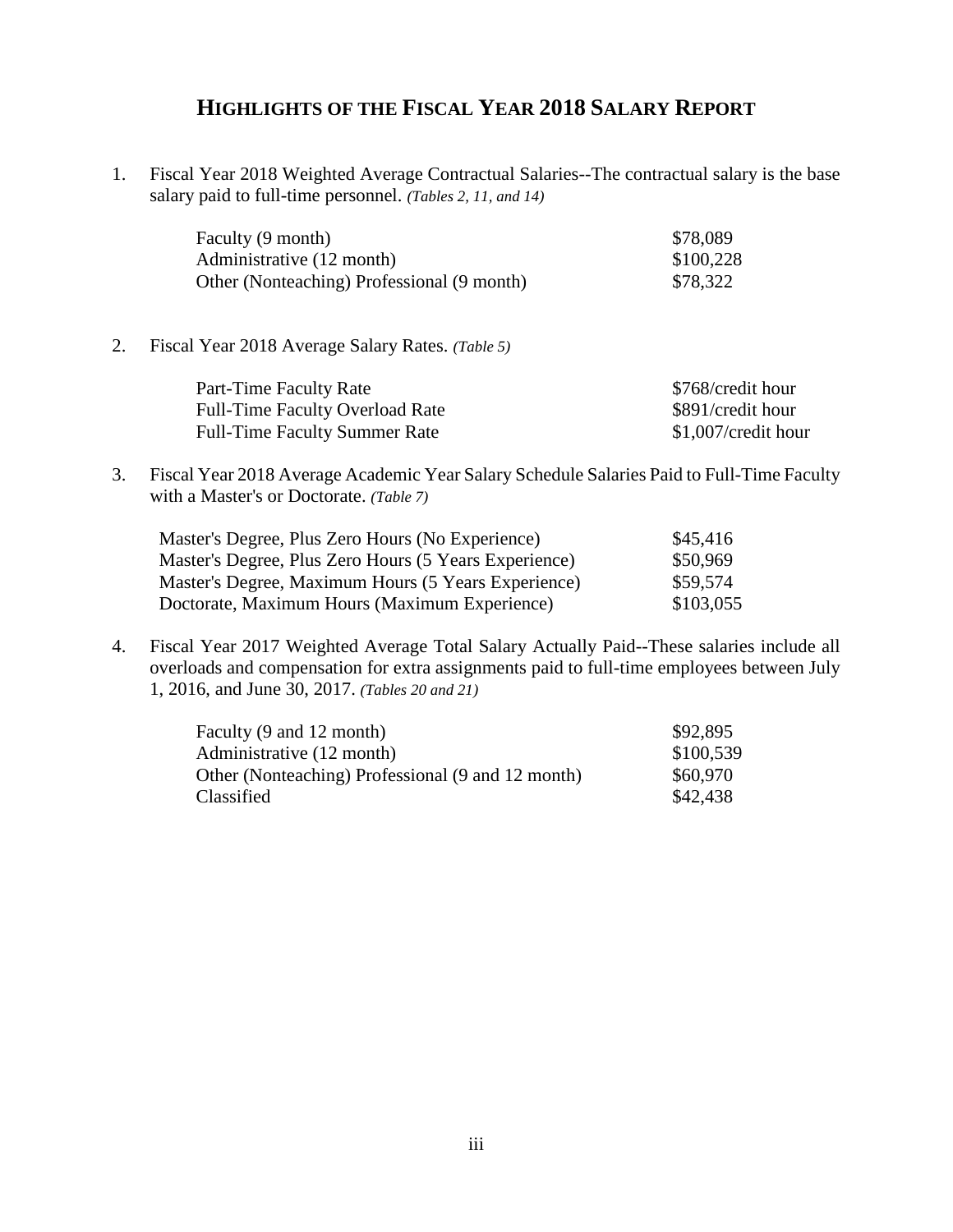## **FISCAL YEAR 2018 SALARY REPORT FOR THE ILLINOIS PUBLIC COMMUNITY COLLEGES**

## **Table of Contents**

|                                                                                                                                               | $\mathbf{1}$   |
|-----------------------------------------------------------------------------------------------------------------------------------------------|----------------|
|                                                                                                                                               | $\overline{2}$ |
| Section I—Fiscal Year 2018 Contractual Base Salaries                                                                                          | 3              |
| Section II—Fiscal Year 2018 Part-Time Faculty Salary Rates<br>and Full-Time Faculty Overload and Summer Term Rates                            | 6              |
| Section III—Salaries Based on Fiscal Year 2018 Salary Schedules<br>for Full-Time Faculty with a Master's Degree                               | 8              |
| Section IV-Institutional Policies Related to Faculty Salaries<br>and Faculty Contracts at Illinois Public Community Colleges-Fiscal Year 2018 | 10             |
| Section V—Fiscal Year 2018 Contractual Base Salaries for<br>Other (Nonteaching) Professional Staff at Illinois Public Community Colleges      | 12             |
| Section VI—Fiscal Year 2018 Contractual Base Salaries for<br>Administrative Staff (12 Months) at Illinois Public Community Colleges           | 15             |
| Section VII—Salaries Paid to Selected Administrators                                                                                          | 17             |
| Section VIII—Fringe Benefits for Full-Time Employees                                                                                          | 26             |
| Section IX-Fiscal Year 2018 Mean Percentage Salary Increases<br>for Faculty, Other (Nonteaching) Professional Staff, Administrative           | 28             |
| Section X-Fiscal Year 2017 Average Total Salary Actually Paid                                                                                 | 30             |
| Section XI-Statewide Average Annual Contractual Salaries in Illinois                                                                          | 33             |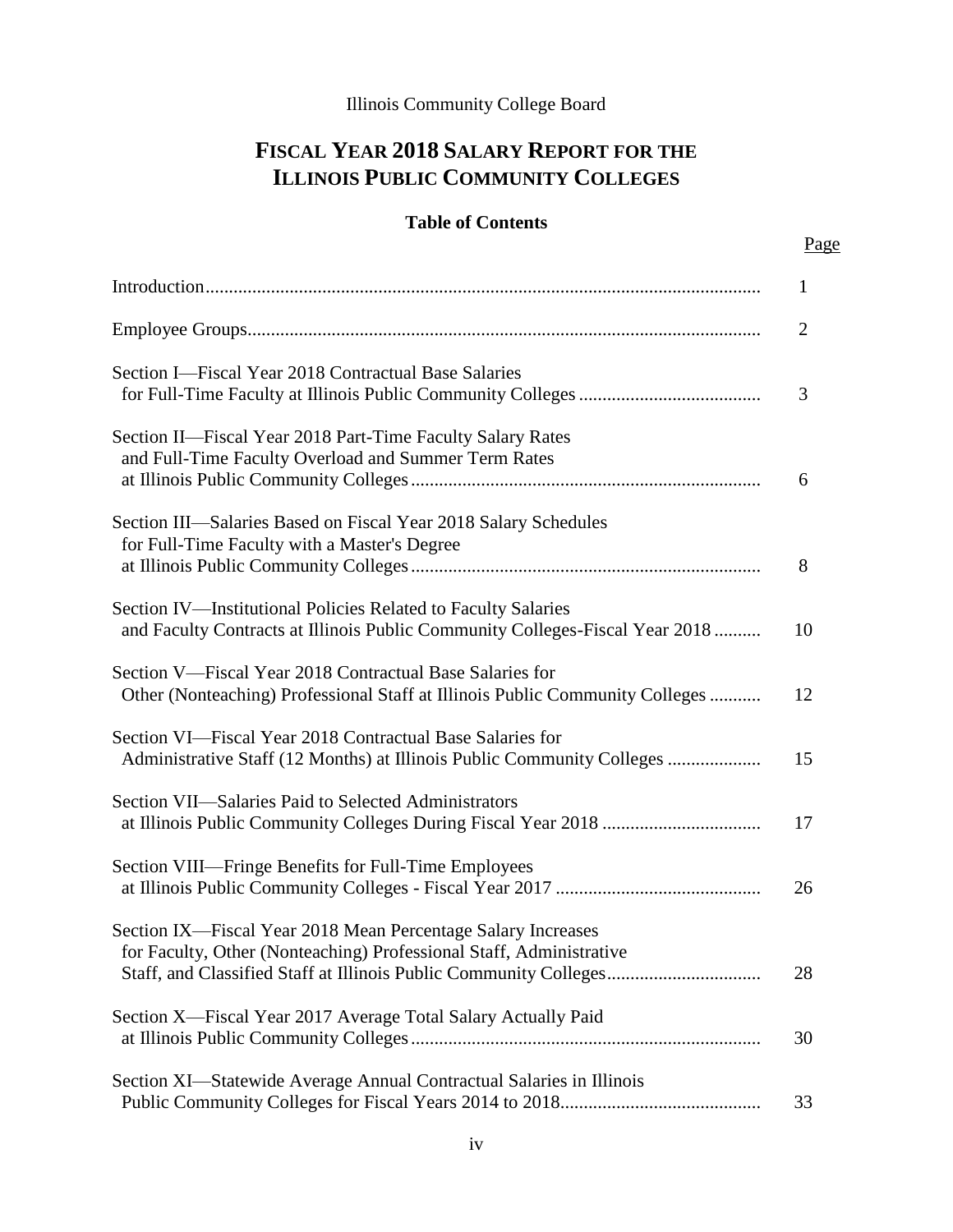## **INTRODUCTION**

<span id="page-4-0"></span>Data about compensation received by employees in Illinois' 48 Illinois public community colleges are gathered by the Illinois Community College Board (ICCB). Data in the *Fiscal Year 2018 Salary Report*, which derive from the ICCB Faculty, Staff, and Salary (C1) Data and Supplementary Faculty, Staff, and Salary Information, reflect the census date of October 1, 2017. The efforts that college staff put forth to provide these data are greatly appreciated. In an attempt to minimize the number of separate requests for salary data received by public community colleges, ICCB staff provide these data on the colleges' behalf in response to requests for salary information from the Illinois Board of Higher Education, National Center for Educational Statistics, Legislature, and other interested entities or persons.

Data are presented by peer groups with statewide totals. The seven peer groups are based on a combination of college enrollment (semester), geographic location, and financial data:

- I Headcount enrollment of less than 3,000, downstate, located in or near communities of less than 50,000 population.
- II Headcount enrollment of approximately 3,000 to 4,000, downstate, located in or near communities of less than 50,000 population.
- III Headcount enrollment greater than 4,000, downstate, located in or near communities of less than 50,000 population.
- IV Located downstate and in urbanized areas.
- V Headcount enrollment less than 10,000, located in the Chicago metropolitan area.
- VI City Colleges of Chicago.
- VII Headcount enrollment greater than 10,000, located in the Chicago metropolitan area.

Peer groups are separated by solid lines in the tables. As you move from top to bottom down the table, the groupings generally correspond to districts with higher enrollments in more urbanized environments. Within each peer group, the colleges are listed in alphabetical order.

Most tables in this report contain information on full-time employees. The report includes faculty salary data which are based on actual contracts, salaries from salary schedules, overload faculty salary rates, and part-time faculty salary rates. Also included are administrative salaries, other (nonteaching) professional staff salaries; information on average faculty load; salaries for selected administrators; and fiscal year 2017 salaries actually paid to faculty, administrators, other (nonteaching) professionals, and classified staff.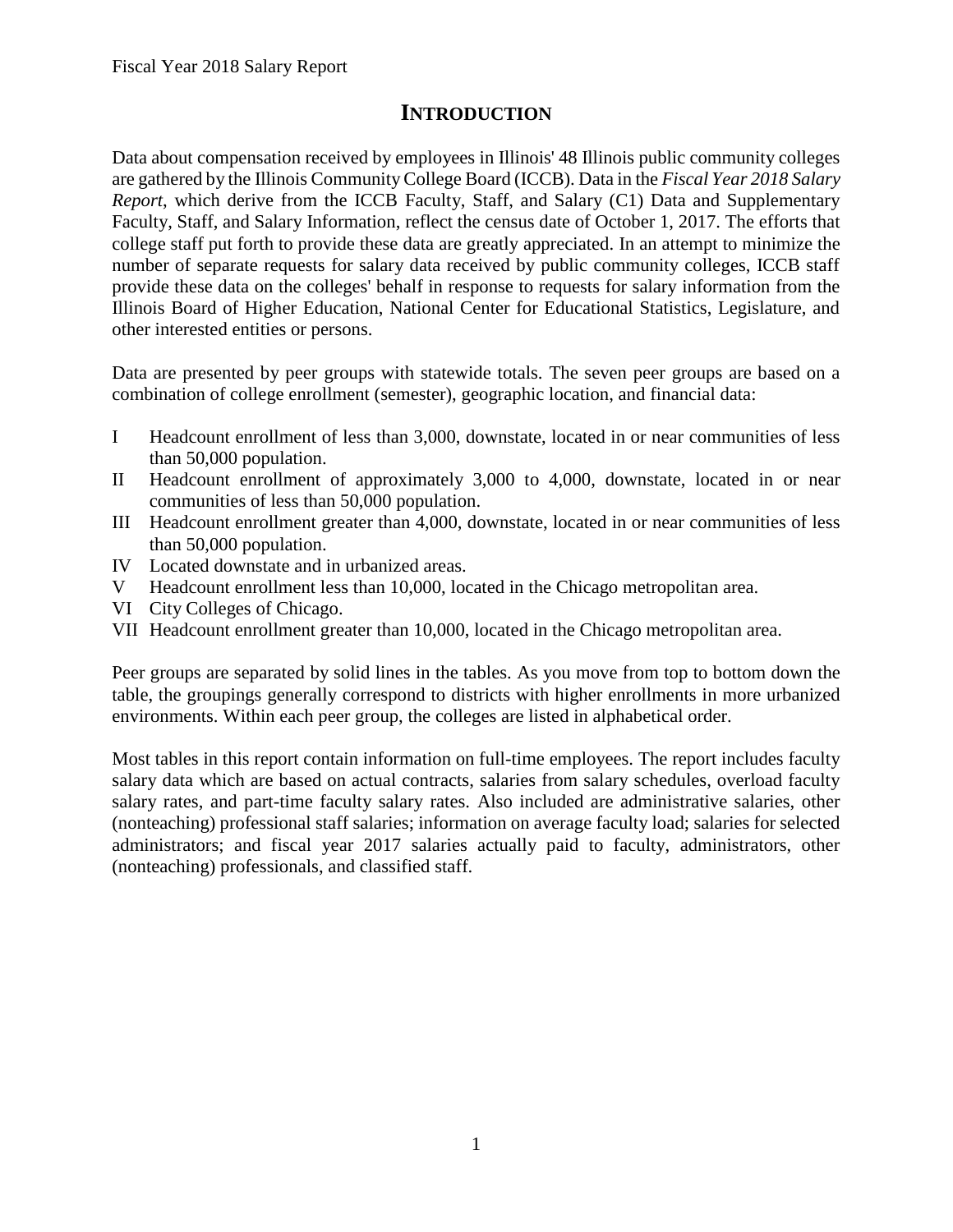## **EMPLOYEE GROUPS**

<span id="page-5-0"></span>Descriptions of the employee groups used in this report are provided below. These categories correspond with *Fiscal Management Manual* salaries expenditures codes.

Faculty are individuals who spend more than one-half of their workload in the activity of teaching and providing instruction to students.

Administrative Staff are line officers of the college who manage, conduct, and administer programs, staff, and operations of the board of trustees. Academic administrators and general administrative personnel are included.

Classified Staff include clerical and custodial/maintenance staff. Clerical personnel engage in the process of keeping records and processing information upon the request and direction of college professional staff. Custodial/maintenance staff engage in housekeeping and the maintenance or repair of college facilities and equipment.

Other (nonteaching) Professional Staff include professional/technical, academic support, and supervisory staff. Professional/technical staff have specialized skills but do not directly support the process of teaching. Academic support staff exercise professional judgment and discretion and directly support the teaching and learning process. Supervisory staff have the duty, responsibility, or authority to recommend the employment, transfer, suspension, dismissal, promotion, assignment, reward, or discipline of other staff individuals both full- and part-time.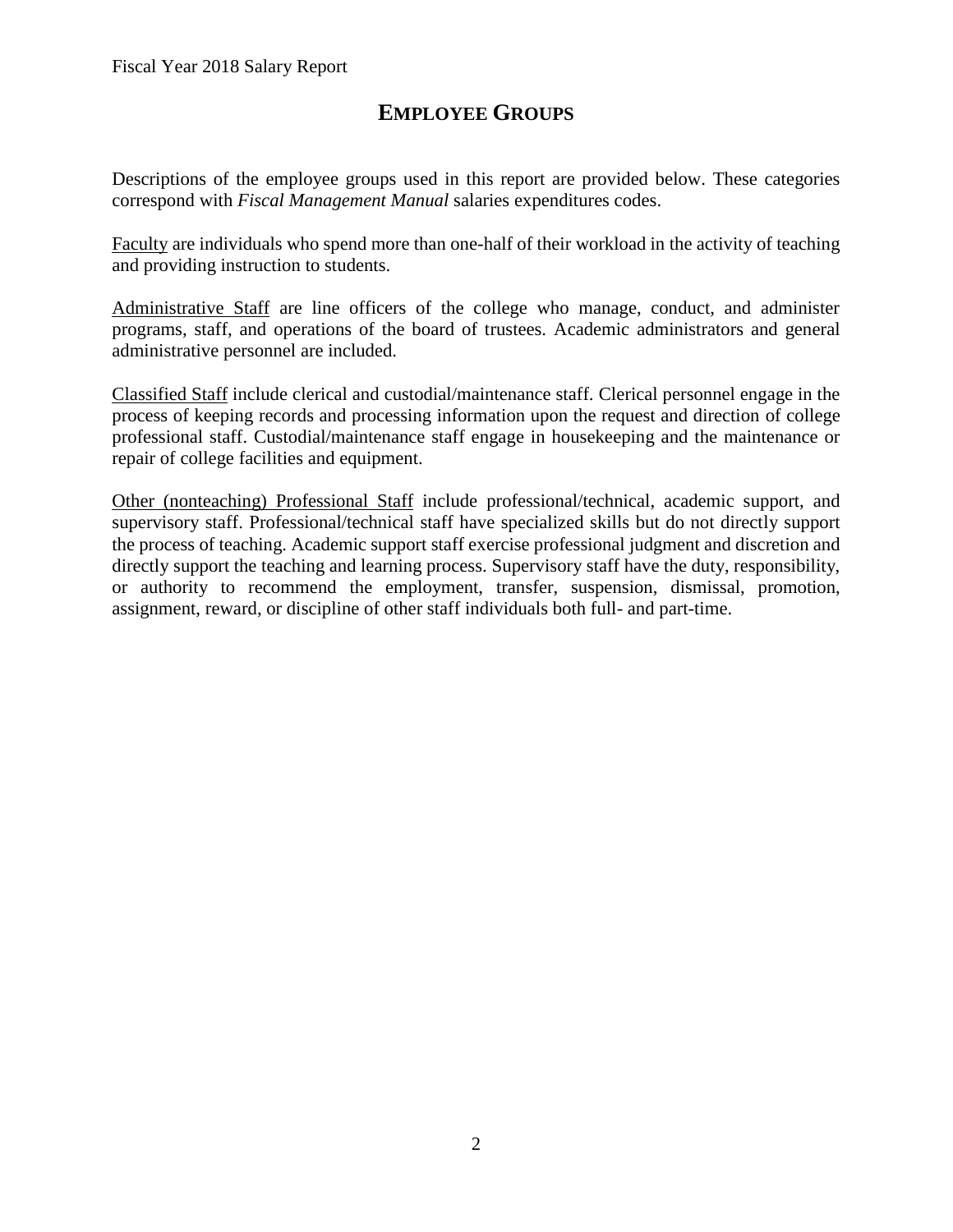## Section I

## <span id="page-6-0"></span>**FISCAL YEAR 2018 CONTRACTUAL BASE SALARIES FOR FULL-TIME FACULTY AT ILLINOIS PUBLIC COMMUNITY COLLEGES**

Table 1 summarizes the range of salaries for full-time faculty on 9-month contracts for fiscal year 2018. Faculty are individuals who spend more than one-half of their workload in the activity of teaching and providing instruction to students.

Table 2 identifies the lowest, average, highest, and median academic year contractual base salaries of full-time faculty with 9-month contracts at each community college in Illinois. Table 3 provides the same information for full-time faculty with 12-month contracts.

The low salaries represent the lowest contractual base salary actually paid to a full-time faculty member at each of the community college districts and may be different from salary schedule salaries which are reported in Tables 7 and 8.

The high salaries represent the highest contractual base salary actually paid to full-time teaching faculty members for an academic year at each of the colleges. The mean salaries represent the weighted average of all full-time teaching faculty salaries at each community college district. Statewide average salary data reported throughout this report are weighted average salary data. The median salaries reported are those which are the middle salary at each college. The median salary is generally considered to be the most appropriate measure of central tendency for salary data within a given college since it is not affected by extreme high or low salaries; however, it is not as meaningful when reporting statewide composite median salary data.

## Table 1

## **(9-MONTH) CONTRACTUAL BASE SALARIES FOR FULL-TIME FACULTY SUMMARY OF FISCAL YEAR 2018 AT ILLINOIS PUBLIC COMMUNITY COLLEGES**

|                                 | <b>District Range</b><br>Low | <b>State</b><br>Average |           |
|---------------------------------|------------------------------|-------------------------|-----------|
| <b>Low Faculty Salaries</b>     | \$20,137                     | \$59,598                | \$43,868  |
| <b>Average Faculty Salaries</b> | \$56,829                     | \$100,826               | \$78,089* |
| <b>High Faculty Salaries</b>    | \$70,581                     | \$144,120               | \$108,515 |
| <b>Median Faculty Salaries</b>  | \$52,785                     | \$102,000               | \$72,101  |

\*Weighted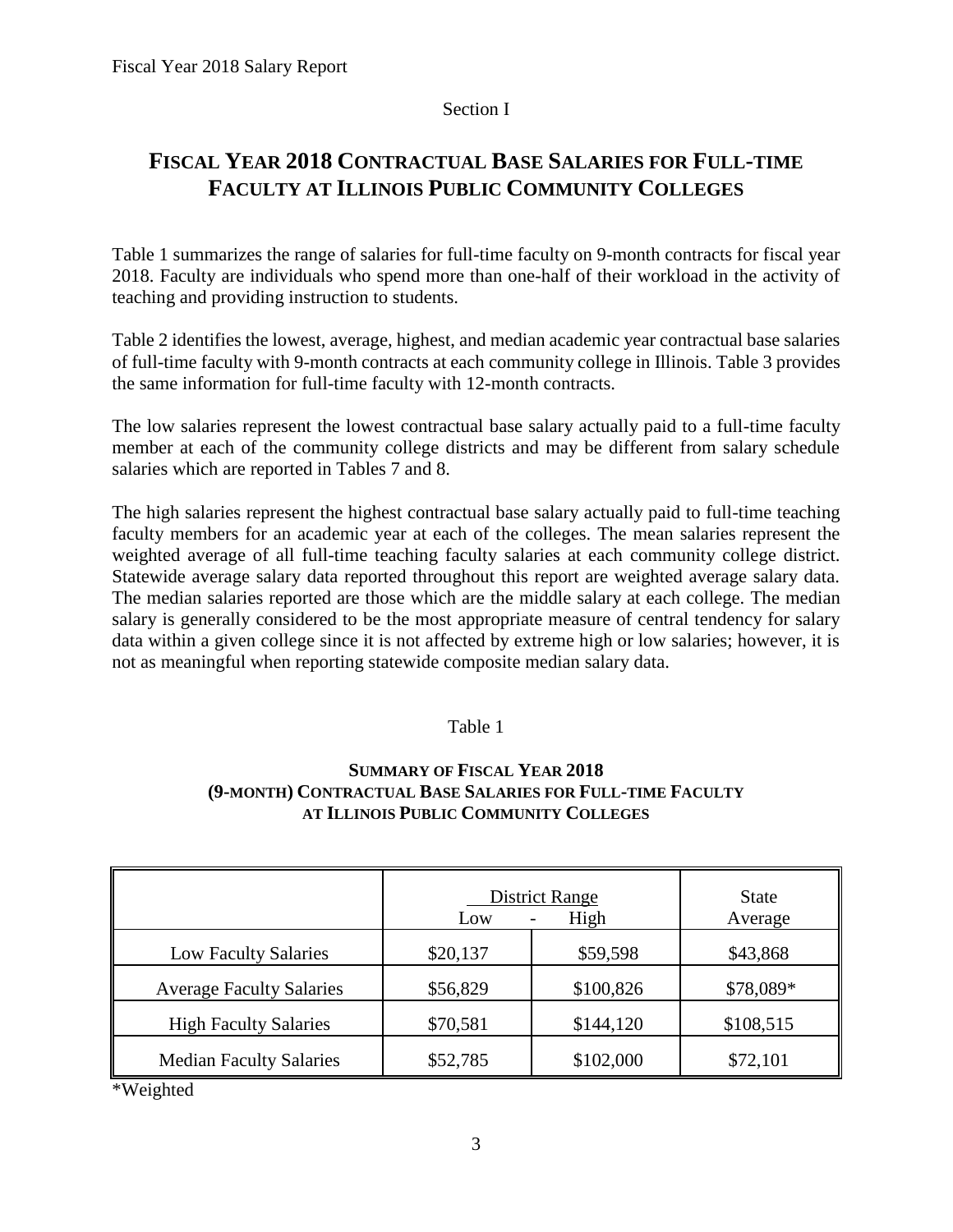ICCB

## Illinois Community College Board

### Table 2

### FISCAL YEAR 2018 CONTRACTUAL BASE SALARIES FOR FULL-TIME FACULTY (9 MONTHS) AT ILLINOIS PUBLIC COMMUNITY COLLEGES

|                              |                          | RANGE OF SALARIES        |          |                      |          |                       |                  |
|------------------------------|--------------------------|--------------------------|----------|----------------------|----------|-----------------------|------------------|
|                              | <b>NUMBER</b>            |                          | 25TH     |                      | 75TH     |                       |                  |
| <b>DISTRICT/COLLEGE</b>      | OF STAFF                 | LOW                      | %TILE    | <b>MEDIAN</b>        | %TILE    | <b>HIGH</b>           | AVERAGE*         |
|                              |                          |                          |          |                      |          |                       |                  |
| 518 CARL SANDBURG            | $\overline{\phantom{a}}$ | $\overline{\phantom{a}}$ |          |                      |          |                       |                  |
| 539 JOHN WOOD                | 46                       | \$39,314                 | \$48,938 | \$54,224             | \$62,889 | \$86,299              | \$56,829         |
| 531 SHAWNEE                  | 31                       | 52,256                   | 57,030   | 66,796               | 73,357   | 85,275                | 66,517           |
| 533 SOUTHEASTERN ILLINOIS    | 32                       | 40,588                   | 49,838   | 58,099               | 64,744   | 70,581                | 56,832           |
| 534 SPOON RIVER              | 33                       | 44,148                   | 49,733   | 52,785               | 59,461   | 83,744                | 57,303           |
| 507 DANVILLE AREA            | 60                       | 45,840                   | 50,638   | 54,744               | 63,796   | 74,521                | 57,083           |
| 519 HIGHLAND                 | 47                       | 52,118                   | 67,899   | 77,196               | 87,449   | 103,230               | 77,562           |
| 501 KASKASKIA                | 64                       | 52,643                   | 66,880   | 75,611               | 86,666   | 99,106                | 76,691           |
| 523 KISHWAUKEE               | 68                       | 32,566                   | 51,098   | 55,699               | 66,238   | 87,538                | 59,824           |
| 521 REND LAKE                | 40                       | 22,500                   | 55,339   | 64,904               | 73,104   | 91,304                | 63,400           |
| 506 SAUK VALLEY              | 43                       | 41,110                   | 46,969   | 57,025               | 65,981   | 92,289                | 57,319           |
| 529 ILLINOIS EASTERN         | 80                       | 38,419                   | 50,398   | 57,776               | 65,514   | 89,021                | 58,018           |
| 513 ILLINOIS VALLEY          | 73                       | 45,327                   | 58,405   | 72,676               | 82,356   | 115,232               | 70,975           |
| 530 JOHN A. LOGAN            | 65                       | 40,045                   | 59,451   | 66,561               | 81,952   | 98,681                | 69,263           |
| 520 KANKAKEE                 | 69                       | 51,501                   | 59,723   | 65,629               | 72,402   | 113,743               | 66,842           |
| 517 LAKE LAND                | 104                      | 37,506                   | 45,952   | 56,688               | 65,202   | 94,966                | 57,132           |
| 536 LEWIS AND CLARK          | 105                      | 34,650                   | 60,844   | 73,252               | 86,037   | 99,514                | 72,678           |
| 528 MCHENRY COUNTY           | 96                       | 52,864                   | 77,880   | 93,928               | 114,696  | 124,136               | 94,363           |
| 503 BLACK HAWK               | 100                      | 40,257                   | 51,342   | 59,569               | 68,187   | 84,644                | 61,263           |
| 540 HEARTLAND                | 79                       | 46,151                   | 55,058   | 65,011               | 72,768   | 115,969               | 65,672           |
| 514 ILLINOIS CENTRAL         | 166                      | 48,143                   | 60,208   | 68,543               | 76,260   | 91,563                | 68,192           |
| 526 LINCOLN LAND             | 121                      | 44,145                   | 73,337   | 87,124               | 98,730   | 112,190               | 84,737           |
| 505 PARKLAND                 | 156                      | 29,487                   | 66,116   | 76,232               | 83,600   | 109,110               | 75,442           |
| 537 RICHLAND                 | 61                       | 44,606                   | 54,484   | 62,954               | 73,011   | 93,225                | 63,600           |
| 511 ROCK VALLEY              | 134                      | 45,391                   | 56,392   | 64,172               | 74,519   | 99,580                | 66,625           |
| 522 SOUTHWESTERN ILLINOIS    | 142                      | 47,509                   | 60,780   | 71,484               | 80,278   | 131,836               | 71,721           |
| 509 ELGIN                    | 124                      | 53,171                   | 79,334   | 99,569               | 115,242  | 124,287               | 97,842           |
| 527 MORTON                   | 53                       | 47,811                   | 66,956   | 80,179               | 89,811   | 144,120               | 82,065           |
| 515 PRAIRIE STATE            | 77                       | 49,417                   | 59,818   | 68,247               | 79,736   | 114,507               | 71,128           |
| 510 SOUTH SUBURBAN           | 74                       | 20,137                   | 52,354   | 67,984               | 88,405   | 113,135               | 70,839           |
| 516 WAUBONSEE                | 106                      | 49,674                   | 67,671   | 80,826               | 97,206   | 126,033               | 83,258           |
| 508 CITY COLLEGES OF CHICAGO | 543                      | 50,000                   | 69,710   | 80,582               | 91,459   | 137,590               | 80,879           |
| 502 COLLEGE OF DUPAGE        | 280                      | 59,598                   | 78,786   | 102,000              | 126,230  | 132,874               | 100,826          |
| 532 COLLEGE OF LAKE COUNTY   | 198                      | 54,070                   | 79,926   | 97,334               | 118,397  | 131,530               | 98,030           |
| 512 HARPER                   | 204                      | 33,500                   | 66,808   | 86,541               | 105,256  | 128,675               | 86,089           |
| 525 JOLIET JUNIOR            | 215                      | 30,380                   | 79,582   | 97,969               | 107,183  | 125,065               | 94,029           |
| 524 MORAINE VALLEY           | 189                      | 49,209                   | 62,261   | 69,738               | 77,881   | 120,096               | 70,576           |
| 535 OAKTON                   | 149                      | 56,599                   | 71,239   | 84,378               | 105,476  | 138,141               | 89,606           |
| 504 TRITON                   | 97                       | 44,317                   | 56,954   | 65,813               | 80,092   | 140,216               | 71,673           |
| TOTALS/AVERAGES              | 4,324                    | \$43,868                 | \$61,214 | $\overline{$}72,101$ | \$83,726 | $\overline{$}108,515$ | $\sqrt{$}78,089$ |
| Lowest Low/Highest/High      |                          | \$20,137                 |          |                      |          | \$144,120             |                  |

-- = Not Applicable

\* Weighted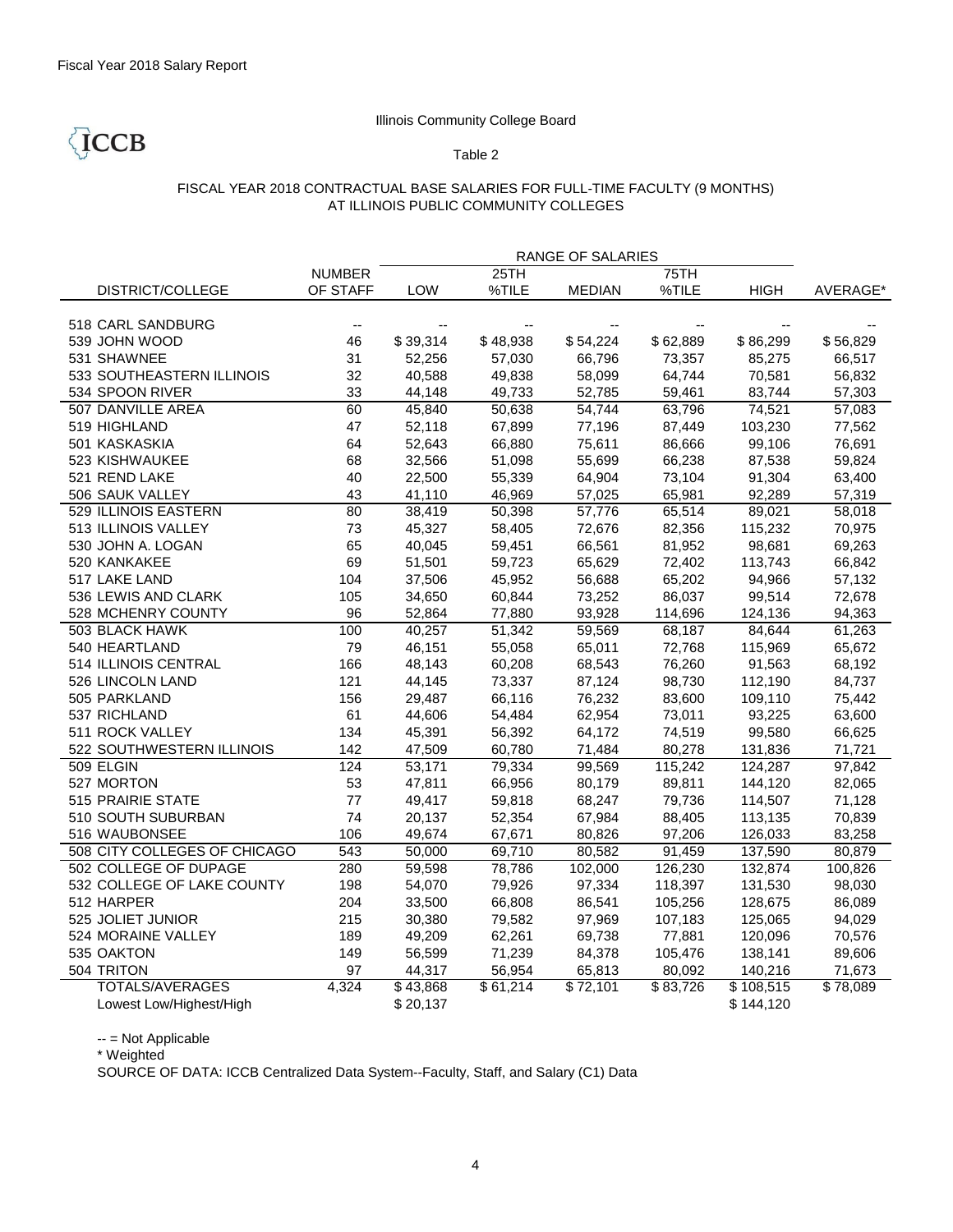ICCB

## Illinois Community College Board

## Table 3

#### FISCAL YEAR 2018 CONTRACTUAL BASE SALARIES FOR FULL-TIME FACULTY (12 MONTHS) AT ILLINOIS PUBLIC COMMUNITY COLLEGES

|                              |                          |                          |                | RANGE OF SALARIES        |                          |                |          |
|------------------------------|--------------------------|--------------------------|----------------|--------------------------|--------------------------|----------------|----------|
|                              | <b>NUMBER</b>            |                          | 25TH           |                          | 75TH                     |                |          |
| <b>DISTRICT/COLLEGE</b>      | OF STAFF                 | LOW                      | %TILE          | <b>MEDIAN</b>            | %TILE                    | <b>HIGH</b>    | AVERAGE* |
|                              |                          |                          |                |                          |                          |                |          |
| 518 CARL SANDBURG            | 39                       | \$36,280                 | \$52,760       | \$56,470                 | \$61,670                 | \$91,080       | \$58,391 |
| 539 JOHN WOOD                | 2                        | 69,372                   | 69,372         | 73,385                   | 77,398                   | 77,398         | 73,385   |
| 531 SHAWNEE                  | 2                        | 63,179                   | 63,179         | 65,083                   | 66,986                   | 66,986         | 65,083   |
| 533 SOUTHEASTERN ILLINOIS    | 3                        | 52,442                   | 52,442         | 54,597                   | 57,830                   | 57,830         | 54,956   |
| 534 SPOON RIVER              | --                       | --                       | --             | $\overline{\phantom{a}}$ |                          |                |          |
| 507 DANVILLE AREA            | $\overline{2}$           | 65,849                   | 65,849         | 75,632                   | 85,415                   | 85,415         | 75,632   |
| 519 HIGHLAND                 | --                       |                          |                |                          |                          |                |          |
| 501 KASKASKIA                |                          |                          |                |                          |                          |                |          |
| 523 KISHWAUKEE               |                          |                          |                |                          |                          |                |          |
| 521 REND LAKE                | 19                       | 43,741                   | 49,776         | 56,375                   | 63,302                   | 81,010         | 58,305   |
| 506 SAUK VALLEY              | --                       | --                       | --             | $\overline{\phantom{a}}$ | $\overline{\phantom{a}}$ | --             |          |
| 529 ILLINOIS EASTERN         | 13                       | 45,424                   | 45,424         | 45,424                   | 45.424                   | 49,103         | 45,707   |
| 513 ILLINOIS VALLEY          | 1                        | 67,974                   | 67,974         | 67,974                   | 67,974                   | 67,974         | 67,974   |
| 530 JOHN A. LOGAN            | 1                        | 71,553                   | 71,553         | 71,553                   | 71,553                   | 71,553         | 71,553   |
| 520 KANKAKEE                 |                          |                          |                |                          |                          |                |          |
| 517 LAKE LAND                |                          |                          |                |                          |                          |                |          |
| 536 LEWIS AND CLARK          |                          |                          |                |                          |                          |                |          |
| 528 MCHENRY COUNTY           | $\overline{a}$           |                          | --             |                          |                          | --             |          |
| 503 BLACK HAWK               | $\overline{\phantom{a}}$ | $\overline{\phantom{a}}$ | $\overline{a}$ | $\overline{a}$           | $\overline{a}$           | $\overline{a}$ |          |
| 540 HEARTLAND                | 6                        | 46,300                   | 56,014         | 70,062                   | 95,200                   | 107,623        | 74,210   |
| 514 ILLINOIS CENTRAL         |                          |                          |                |                          |                          | ٠.             |          |
| 526 LINCOLN LAND             |                          |                          |                |                          |                          |                |          |
| 505 PARKLAND                 |                          |                          |                |                          |                          |                |          |
| 537 RICHLAND                 |                          |                          |                |                          |                          | ۵.             |          |
| 511 ROCK VALLEY              | ۵.                       |                          | --             |                          |                          |                |          |
| 522 SOUTHWESTERN ILLINOIS    | 4                        | 50,373                   | 63,013         | 94,975                   | 124,835                  | 135,373        | 93,924   |
| 509 ELGIN                    | -−                       |                          |                |                          |                          |                |          |
| 527 MORTON                   |                          |                          |                |                          |                          |                |          |
| <b>515 PRAIRIE STATE</b>     |                          |                          |                |                          |                          |                |          |
| 510 SOUTH SUBURBAN           |                          |                          |                |                          |                          | ۵.             |          |
| 516 WAUBONSEE                |                          |                          | --             |                          |                          | --             |          |
| 508 CITY COLLEGES OF CHICAGO | 14                       | 48.460                   | 59.229         | 63,826                   | 73,262                   | 80,597         | 64,739   |
| 502 COLLEGE OF DUPAGE        | Ξ.                       |                          | $\overline{a}$ | Ξ.                       |                          | -−             |          |
| 532 COLLEGE OF LAKE COUNTY   |                          |                          |                |                          |                          |                |          |
| 512 HARPER                   |                          |                          |                |                          |                          |                |          |
| 525 JOLIET JUNIOR            |                          |                          |                |                          |                          |                |          |
| 524 MORAINE VALLEY           |                          |                          |                |                          |                          |                |          |
| 535 OAKTON                   |                          |                          |                |                          |                          | --             |          |
| 504 TRITON                   |                          |                          |                |                          |                          |                |          |
| <b>TOTALS/AVERAGES</b>       | 106                      | \$55,079                 | \$59,715       | \$66,280                 | \$74,237                 | \$80,995       | \$60,746 |
| Lowest Low/Highest/High      |                          | \$36,280                 |                |                          |                          | \$135,373      |          |

-- = Not Applicable

\* Weighted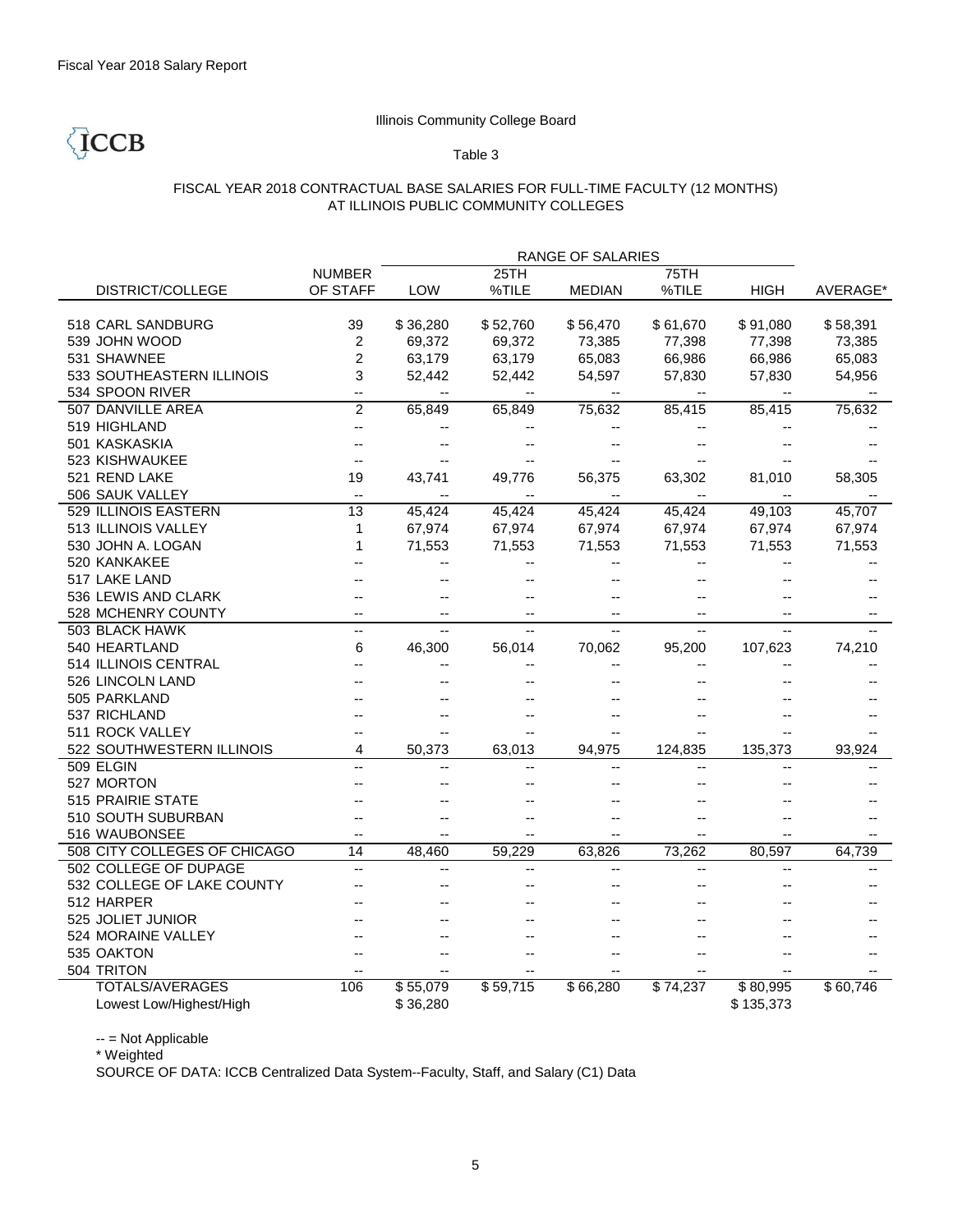## Section II

## <span id="page-9-0"></span>**FISCAL YEAR 2018 PART-TIME FACULTY SALARY RATES AND FULL-TIME FACULTY OVERLOAD AND SUMMER TERM RATES AT ILLINOIS PUBLIC COMMUNITY COLLEGES**

Table 4 summarizes part-time faculty and full-time faculty overload and summer term salary rates in Illinois public community colleges during fiscal year 2018.

Table 5 presents the average part-time faculty salary rates per course credit hour and full-time faculty overload rates by each community college district. The first column shows the part-time faculty rate per course credit hour. This rate is the amount paid to part-time teachers who might, for example, teach a night class at an extension center. The second column shows the overload rate for full-time faculty for the academic year. This rate represents the amount paid to full-time faculty for teaching courses above the full-time load during the academic year. Often this is compensation for teaching an extra night class or for teaching an additional class in the daytime. The third column reflects the amount received by full-time faculty members for teaching a class during the summer term. Community colleges have many different bases for determining part-time faculty rates as well as overload rates. Some colleges pay a flat rate per course or a flat rate per term, other colleges base their rates on contact hours or credit hours, and still others pay an hourly rate. In addition, the overload rates for full-time faculty are based on a percentage of that faculty member's actual salary at some colleges.

## Table 4

## **STATE SUMMARY OF FISCAL YEAR 2018 PART-TIME FACULTY RATES PER COURSE CREDIT HOUR AND FULL-TIME FACULTY OVERLOAD AND SUMMER TERM SALARY RATES AT ILLINOIS PUBLIC COMMUNITY COLLEGES**

|                                           | Lowest | Highest | Average |
|-------------------------------------------|--------|---------|---------|
| Part-time Faculty Rates                   | \$445  | \$1,372 | \$768   |
| <b>Overload Rates (Full-time Faculty)</b> | \$520  | \$1,261 | \$891   |
| Summer Term Rates (Full-time Faculty)     | \$620  | \$2,290 | \$1,007 |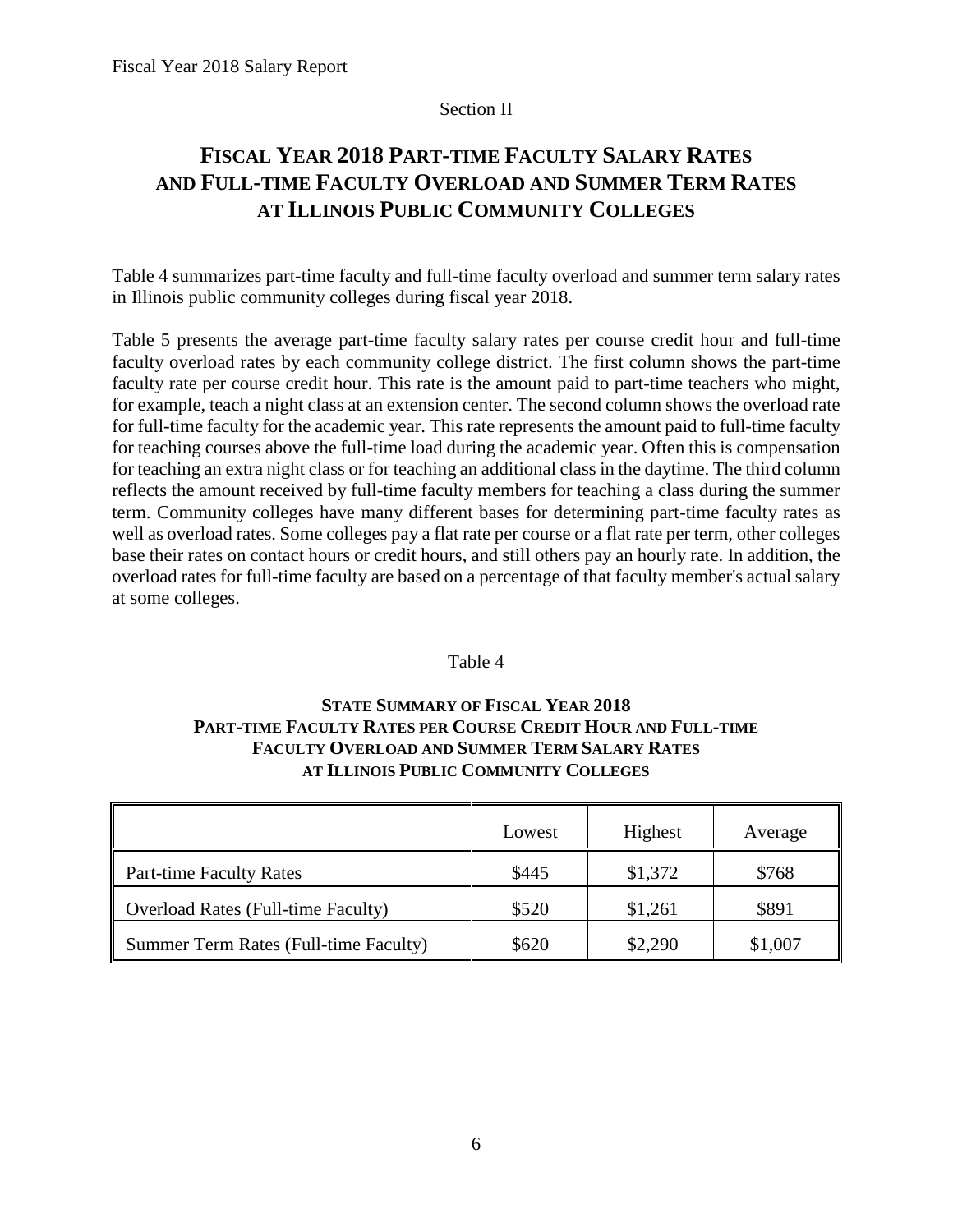## TCCB

### Table 5

## FISCAL YEAR 2018 AVERAGE PART-TIME FACULTY SALARY RATES AND FULL-TIME FACULTY OVERLOAD AND SUMMER TERM RATES

|                              | Part-time           |                                               |             |
|------------------------------|---------------------|-----------------------------------------------|-------------|
|                              | <b>Faculty Rate</b> | Full-time Faculty Rate Per Course Credit Hour |             |
|                              | Per Course          | Overload Rate                                 | Rate for    |
| DISTRICT/COLLEGE             | <b>Credit Hour</b>  | for Academic Year                             | Summer Term |
|                              |                     |                                               |             |
| 518 CARL SANDBURG            | \$819               | \$953                                         | \$1,086     |
| 531 JOHN WOOD                | 590                 | 865                                           | 865         |
| 533 SHAWNEE                  | 490                 | 725                                           | 725         |
| 534 SOUTHEASTERN ILLINOIS    | 445                 | 770                                           | 875         |
| 539 SPOON RIVER              | 700                 | 716                                           | 818         |
| 507 DANVILLE AREA            | 665                 | 680                                           | 680         |
| 519 HIGHLAND                 | 538                 | 1,204                                         | 1,177       |
| 501 KASKASKIA                | 485                 | 795                                           | 840         |
| 523 KISHWAUKEE               | 575                 | 950                                           | 1,000       |
| 521 REND LAKE                | 464                 | 775                                           | 775         |
| 506 SAUK VALLEY              | 732                 | 815                                           | 815         |
| 529 ILLINOIS EASTERN         | 470                 | 520                                           | 620         |
| 513 ILLINOIS VALLEY          | 730                 | 640                                           | 640         |
| 520 JOHN A. LOGAN            | 745                 | 786                                           | 909         |
| 517 KANKAKEE                 | 797                 | 800                                           | 727         |
| 536 LAKE LAND                | 608                 | 725                                           | 725         |
| 530 LEWIS AND CLARK          | 731                 | 731                                           | 731         |
| 528 MCHENRY COUNTY           | 837                 | 820                                           | 925         |
| 503 BLACK HAWK               | 697                 | 840                                           | 840         |
| 540 HEARTLAND                | 899                 | 925                                           | 925         |
| 514 ILLINOIS CENTRAL         | 704                 | 900                                           | 875         |
| 526 LINCOLN LAND             | 768                 | 899                                           | 899         |
| 505 PARKLAND                 | 1,117               | 1,261                                         | 1,261       |
| 537 RICHLAND                 | 708                 | 740                                           | 976         |
| 511 ROCK VALLEY              | 595                 | 936                                           | 1,111       |
| 522 SOUTHWESTERN ILLINOIS    | 810                 | 1,160                                         | 1,176       |
| 509 ELGIN                    | 1,013               | 941                                           | 1,064       |
| 527 MORTON                   | 861                 | 899                                           | 1,084       |
| 515 PRAIRIE STATE            | 743                 | 1,006                                         | 1,169       |
| 510 SOUTH SUBURBAN           | 720                 | 730                                           | 844         |
| 516 WAUBONSEE                | 800                 | 1,042                                         | 1,164       |
| 508 CITY COLLEGES OF CHICAGO | 863                 | 797                                           | 1,865       |
| 502 COLLEGE OF DUPAGE        | 1,085               | 1,145                                         | 2,290       |
| 512 COLLEGE OF LAKE COUNTY   | 1,066               | 1,097                                         | 1,097       |
| 525 HARPER                   | 1,103               | 981                                           | 985         |
| 532 JOLIET JUNIOR            | 823                 | 1,053                                         | 1,053       |
| 524 MORAINE VALLEY           | 942                 | 1,216                                         | 1,754       |
| 535 OAKTON                   | 1,372               | 940                                           | 940         |
| 504 TRITON                   | 830                 | 975                                           | 967         |
| <b>AVERAGES</b>              | \$768               | \$891                                         | \$1,007     |

SOURCE OF DATA: Supplementary Faculty, Staff, and Salary Information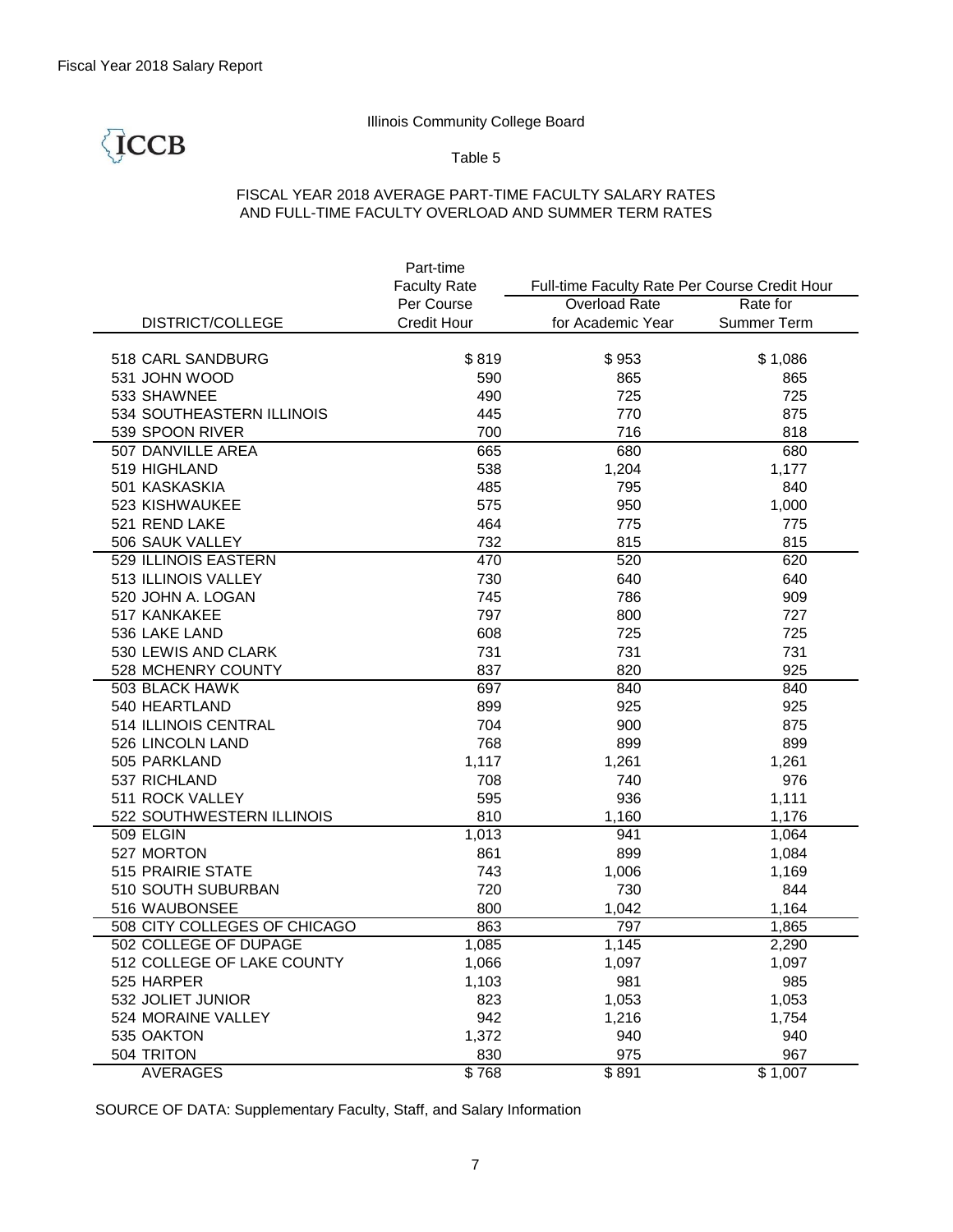## Section III

## <span id="page-11-0"></span>**SALARIES BASED ON FISCAL YEAR 2018 SALARY SCHEDULES FOR FULL-TIME FACULTY WITH A MASTER'S DEGREE AT ILLINOIS PUBLIC COMMUNITY COLLEGES**

A summary of fiscal year 2018 salary schedule ranges and averages for master's degree faculty is shown in Table 6. The highest figures on this page are for full-time faculty members with a doctorate with maximum hours.

Table 7 provides the fiscal year 2018 salary schedule salaries at each community college in Illinois. These salaries are based on the **salary schedules** at the colleges and not on the actual salaries paid.

## Table 6

## **SUMMARY OF FISCAL YEAR 2018 SALARY SCHEDULE SALARIES FOR FULL-TIME FACULTY MEMBERS WITH A MASTER'S DEGREE AT ILLINOIS PUBLIC COMMUNITY COLLEGES**

| <b>Base Salary Schedule Categories</b>                          | District Range<br>High<br>Low |           | <b>State</b><br>Average |
|-----------------------------------------------------------------|-------------------------------|-----------|-------------------------|
| Master's Degree, Plus Zero Hours<br>(No Experience)             | \$33,171                      | \$53,736  | \$45,416                |
| Master's Degree, Plus Zero Hours<br>(5 Years Experience)        | \$38,345                      | \$68,391  | \$50,969                |
| Master's Degree, Maximum Hours<br>(5 Years Experience)          | \$41,110                      | \$86,172  | \$59,574                |
| Doctorate, Maximum Hours<br>(Maximum Experience/Highest Salary) | \$51,059                      | \$148,729 | \$103,055               |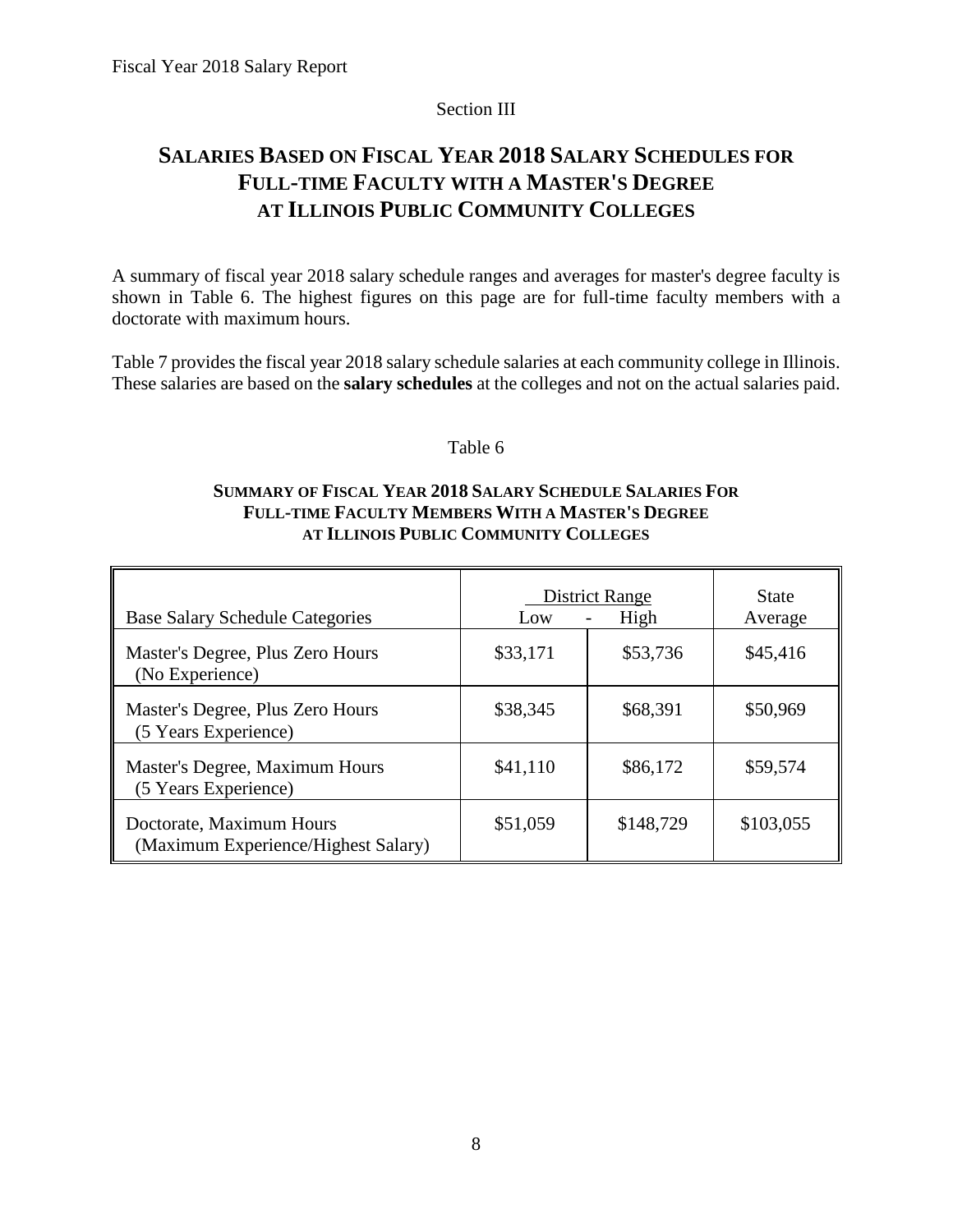**CCB** 

## Illinois Community College Board

### Table 7

## SALARIES BASED ON SALARY SCHEDULES FOR FULL-TIME TEACHING FACULTY WITH MASTER'S DEGREES AT ILLINOIS PUBLIC COMMUNITY COLLEGES FOR FISCAL YEAR 2018

|                              | <b>Base Salary</b><br>Master's Degree | <b>Base Salary</b><br>Master's Degree | <b>Base Salary</b><br>Master's Degree | <b>Highest Salary</b><br>Doctorate |
|------------------------------|---------------------------------------|---------------------------------------|---------------------------------------|------------------------------------|
|                              | 0 Hours                               | 0 Hours                               | Max. Hours                            | Max. Hours                         |
| District/College             | 0 Years Exp.                          | 5 Years Exp.                          | 5 Years Exp.                          | Max. Exp.                          |
|                              |                                       |                                       |                                       |                                    |
| 518 CARL SANDBURG            | \$42,500                              | \$45,820                              | \$50,410                              | \$106,190                          |
| 531 JOHN WOOD                | 38,544                                | 42,555                                | 47,662                                | 90,417                             |
| 533 SHAWNEE                  | 47,450                                | 50,898                                | 57,246                                | 91,551                             |
| 534 SOUTHEASTERN ILLINOIS    | 40,504                                | 44,923                                | 51,367                                | 84,322                             |
| 539 SPOON RIVER              | 40,981                                | 44,148                                | 49,733                                | 98,646                             |
| 507 DANVILLE AREA            | 50,600                                | 50,600                                | 52,800                                | 53,300                             |
| 519 HIGHLAND                 | 50,258                                | 60,963                                | 74,884                                | 103,230                            |
| 501 KASKASKIA                | 48,794                                | 53,961                                | 64,403                                | 104,465                            |
| 523 KISHWAUKEE               | N/A                                   | N/A                                   | N/A                                   | N/A                                |
| 521 REND LAKE                | 44,809                                | 47,809                                | 63,854                                | 92,354                             |
| 506 SAUK VALLEY              | 35,873                                | 41,110                                | 41,110                                | 83,190                             |
| 529 ILLINOIS EASTERN         | N/A                                   | N/A                                   | N/A                                   | N/A                                |
| 513 ILLINOIS VALLEY          | 41,220                                | 48,307                                | 56,709                                | 97,331                             |
| 520 JOHN A. LOGAN            | 40,965                                | 48,075                                | 56,272                                | 92,993                             |
| 517 KANKAKEE                 | 46,078                                | 48,314                                | 62,894                                | 106,060                            |
| 536 LAKE LAND                | 37,506                                | 48,306                                | 49,990                                | 51,059                             |
| 530 LEWIS AND CLARK          | 41,961                                | 47,605                                | 54,032                                | 105,428                            |
| 528 MCHENRY COUNTY           | 52,808                                | 56,580                                | 69,311                                | 124,005                            |
| 503 BLACK HAWK               | 40,257                                | 46,082                                | 51,342                                | 84,644                             |
| 540 HEARTLAND                | N/A                                   | N/A                                   | N/A                                   | N/A                                |
| 514 ILLINOIS CENTRAL         | 45,886                                | 51,560                                | 51,560                                | 57,598                             |
| 526 LINCOLN LAND             | 43,578                                | 50,762                                | 58,762                                | 108,954                            |
| 505 PARKLAND                 | 46,684                                | 55,828                                | 56,874                                | 103,995                            |
| 537 RICHLAND                 | 40,554                                | 43,903                                | 57,142                                | 95,324                             |
| 511 ROCK VALLEY              | 50,770                                | 55,770                                | 66,290                                | 109,723                            |
| 522 SOUTHWESTERN ILLINOIS    | 48,964                                | 48,964                                | 48,964                                | 99,458                             |
| 509 ELGIN                    | 49,161                                | 58,009                                | 79,061                                | 124,287                            |
| 527 MORTON                   | 45,065                                | 52,245                                | 59,260                                | 148,729                            |
| 515 PRAIRIE STATE            | 47,305                                | 54,764                                | 65,307                                | 108,564                            |
| 510 SOUTH SUBURBAN           | 33,171                                | 38,345                                | 46,875                                | 113,135                            |
| 516 WAUBONSEE                | 49,150                                | 51,684                                | 60,795                                | 126,083                            |
| 508 CITY COLLEGES OF CHICAGO | N/A                                   | N/A                                   | N/A                                   | N/A                                |
| 502 COLLEGE OF DUPAGE        | 53,736                                | 68,391                                | 86,172                                | 132,874                            |
| 512 COLLEGE OF LAKE COUNTY   | 48,412                                | 60,515                                | 74,683                                | 131,530                            |
| 525 HARPER                   | 46,155                                | 51,947                                | 64,582                                | 128,675                            |
| 532 JOLIET JUNIOR            | 52,210                                | 58,421                                | 66,846                                | 121,956                            |
| 524 MORAINE VALLEY           | 48,482                                | 53,401                                | 58,675                                | 120,096                            |
| 535 OAKTON                   | 51,927                                | 54,255                                | 68,640                                | 138,941                            |
| 504 TRITON                   | 47,226                                | 49,083                                | 60,568                                | 67,815                             |
| <b>AVERAGES</b>              | \$45,416                              | \$50,969                              | \$59,574                              | \$103,055                          |

N/A = Not Applicable

SOURCE OF DATA: Supplementary Faculty, Staff, and Salary Information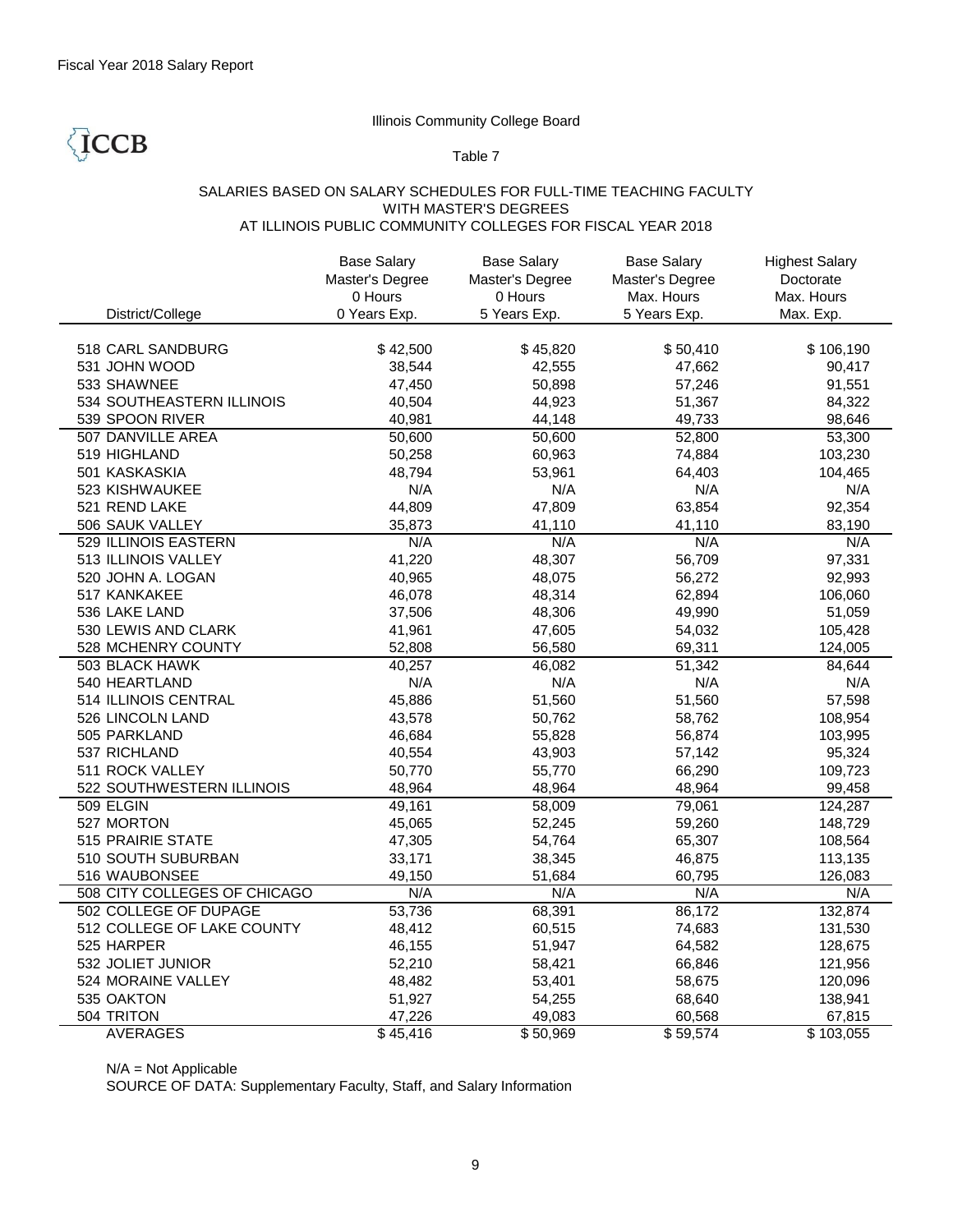## Section IV

## <span id="page-13-0"></span>**INSTITUTIONAL POLICIES RELATED TO FACULTY SALARIES AND FACULTY CONTRACTS AT ILLINOIS PUBLIC COMMUNITY COLLEGES FISCAL YEAR 2018**

Table 8 summarizes the institutional policies related to faculty salaries and faculty contracts at each public community college district in Illinois. These policies often have a considerable impact on the salaries presented elsewhere in this report. The average number of weekly class contact hours per full-time instructional faculty, for example, has a bearing on the number of faculty that an institution must have to meet its needs. The length of a full-time academic year contract also has a bearing on academic year salary for full-time faculty. Table 9 shows these institutional policies for each college. Thirty-six public community college districts reported that they have master contracts with the faculty.

In addition to the class contact hours, office hours, and academic advising hours, faculty members spend much time in grading papers, preparing class presentations, working on curriculum development, and serving on college committees. Accordingly, although the state average number of required weekly hours for the faculty does not total 40 hours, most faculty members spend over 40 hours per week on their full-time assignments.

## Table 8

## **SUMMARY OF INSTITUTIONAL POLICIES RELATED TO FACULTY SALARIES AND CONTRACTS AT ILLINOIS PUBLIC COMMUNITY COLLEGES FISCAL YEAR 2018**

|                                                                                         | Low | Range<br>High | <b>State</b><br>Average |
|-----------------------------------------------------------------------------------------|-----|---------------|-------------------------|
| Average Yearly Credit Hours Required for<br>Full-time Teaching Faculty (Semester Hours) | 30  | 30            | 30                      |
| Average Weekly Class Contact Hours Required<br>for Full-time Teaching Faculty           | 12  | 15            | 15                      |
| Average Weekly Office/Academic Advising Hours                                           | 0   | 10            |                         |
| Length of Full-time Faculty Academic Year<br><b>Contract in Weeks</b>                   | 30  | 40            | 34                      |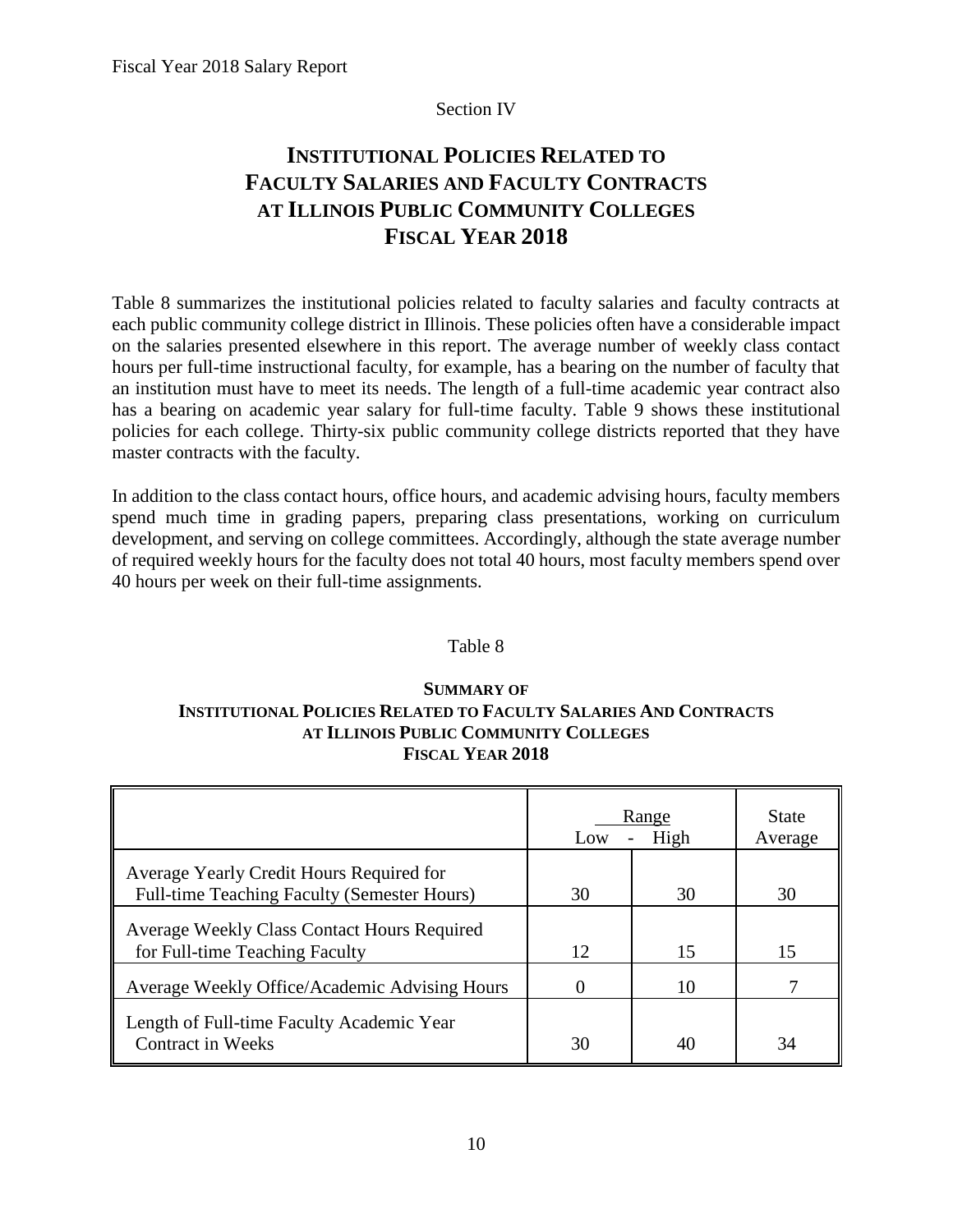

#### Illinois Community College Board Table 9 INSTITUTIONAL POLICIES RELATED TO FACULTY SALARIES AND CONTRACTS AT ILLINOIS PUBLIC COMMUNITY COLLEGES - FISCAL YEAR 2018

|                                                                      |             |                      |                |          |                                             | Faculty                |                |                    | Full-Time |                           |
|----------------------------------------------------------------------|-------------|----------------------|----------------|----------|---------------------------------------------|------------------------|----------------|--------------------|-----------|---------------------------|
|                                                                      | Avg. Yearly | Avg. Weekly          |                |          | Avg. Weekly ----Length of Academic Year---- | Collective             | Number of      | Year               | Faculty   |                           |
|                                                                      | Semester    | <b>Class Contact</b> | Office/Adv.    | in       | in Instructional                            | Bargaining             | Years in       | Contract           | Salary    | <b>Recognized College</b> |
| District/College                                                     | Hours       | Hours                | Hours          | Weeks    | Days                                        | <b>Master Contract</b> | Contract       | <b>Expires</b>     | Schedule  | Negotiating Body          |
|                                                                      |             |                      |                |          |                                             |                        |                |                    |           |                           |
| 518 CARL SANDBURG                                                    | 30          | 15                   | 5              | 32       | 160                                         | Yes                    | 5              | 2019               | Yes       | <b>IEA/NEA</b>            |
| 539 JOHN WOOD                                                        | 30          | 15                   | $\mathbf 0$    | 32       | 164                                         | Yes                    | 3              | 2018               | Yes       | IFT/AFT-AFL/CIO           |
| 531 SHAWNEE                                                          | 30          | 15                   | 10             | 39       | 154                                         | Yes                    | 4              | 2019               | Yes       | <b>IEA/NEA</b>            |
| 533 SOUTHEASTERN ILLINOIS                                            | 30          | 15                   | 5              | 34       | 158                                         | Yes                    | $\mathbf{1}$   | 2018               | Yes       | <b>IEA/NEA</b>            |
| 534 SPOON RIVER                                                      | 30          | 15                   | 8              | 32       | 158                                         | Yes                    | 4              | 2018               | Yes       | <b>IEA/NEA</b>            |
| 507 DANVILLE AREA                                                    | 30          | 15                   | 10             | 35       | 150                                         | Yes                    | 3              | 2018               | Yes       | <b>IEA/NEA</b>            |
| 519 HIGHLAND                                                         | 30          | 15                   | 5              | 32       | 152                                         | Yes                    | 3              | 2019               | Yes       | <b>IFT/AFT-AFL/CIO</b>    |
| 501 KASKASKIA                                                        | 30          | 15                   | 10             | 30       | 170                                         | Yes                    | 6              | 2018               | Yes       | IFT/AFT-AFL/CIO           |
| 523 KISHWAUKEE                                                       | 30          | 15                   | 5              | 32       | 180                                         | Yes                    | 5              | 2022               | No        | IFT/AFT-AFL/CIO           |
| 521 REND LAKE                                                        | 30          | 15                   | 5              | 36       | 168                                         | No                     |                |                    | Yes       | IFT/AFT-AFL/CIO           |
| 506 SAUK VALLEY                                                      | 30          | 12                   | 6              | 32       | 160                                         | Yes                    | $\mathbf 1$    | 2018               | Yes       | <b>IEA/NEA</b>            |
| 529 ILLINOIS EASTERN                                                 | 30          | 15                   | $\overline{5}$ | 36       | 153                                         | Yes                    | $\mathbf{1}$   | 2017               | No        | <b>IEA/NEA</b>            |
| 513 ILLINOIS VALLEY                                                  | 30          | 15                   | 5.5            | 32       | 168                                         | Yes                    | $\overline{4}$ | 2018               | Yes       | IFT/AFT-AFL/CIO           |
| 530 JOHN A. LOGAN                                                    | 30          | 15                   | 10             | 37       | 150                                         | Yes                    | $\overline{2}$ | 2019               | Yes       | <b>IEA/NEA</b>            |
| 520 KANKAKEE                                                         | 30          | 15                   | 7.5            | 34       | 176                                         | Yes                    | 4              | 2018               | Yes       | IFT/AFT-AFL/CIO           |
| 517 LAKE LAND                                                        | 30          | 15                   | 5              | 32       | 152                                         | Yes                    | 3              | 2020               | Yes       | IFT/AFT-AFL/CIO           |
| 536 LEWIS AND CLARK                                                  | 30          | 15                   | 10             | 32       | 180                                         | Yes                    | 5              | 2019               | Yes       | <b>IEA/NEA</b>            |
| 528 MCHENRY COUNTY                                                   | 30          |                      | $\overline{7}$ | 32       | 180                                         | Yes                    | 3              | 2019               | Yes       | <b>IEA/NEA</b>            |
| 503 BLACK HAWK                                                       | 30          | 15<br>15             | 5              | 34       | 170                                         | Yes                    | $\mathbf{1}$   | 2018               | Yes       | IFT/AFT-AFL/CIO           |
| 540 HEARTLAND                                                        | 30          | 15                   | 5              |          | 155                                         | Yes                    | 3              | 2018               | No        | IFT/AFT-AFL/CIO           |
| 514 ILLINOIS CENTRAL                                                 | 30          | 15                   | 5              | 32<br>32 | 160                                         | Yes                    | 4              | 2018               | Yes       | other                     |
|                                                                      |             |                      | 6              |          |                                             |                        |                |                    |           |                           |
| 526 LINCOLN LAND                                                     | 30          | 15                   | 5              | 33       | 167                                         | Yes                    | 3              | 2018               | Yes       | IFT/AFT-AFL/CIO           |
| 505 PARKLAND                                                         | 30          | 15                   | 5              | 35       | 175                                         | Yes                    | 3              | 2018               | Yes       | other                     |
| 537 RICHLAND                                                         | 30          | 15                   |                | 34       | 170                                         | Yes                    | $\overline{4}$ | 2018               | Yes       | IFT/AFT-AFL/CIO           |
| 511 ROCK VALLEY                                                      | 30          | 15                   | 5              | 34       | 176                                         | Yes                    | 5              | 2020               | Yes       | IFT/AFT-AFL/CIO           |
| 522 SOUTHWESTERN ILLINOIS                                            | 30          | 15                   | 10             | 40       | 184                                         | Yes                    | 5              | 2019               | Yes       | IFT/AFT-AFL/CIO           |
| 509 ELGIN                                                            | 30          | 15                   | 10             | 32       | 168                                         | Yes                    | 3              | 2019               | Yes       | IFT/AFT-AFL/CIO           |
| 527 MORTON                                                           | 30          | 15                   | 6              | 36       | 154                                         | No                     |                |                    | Yes       | IFT/AFT-AFL/CIO           |
| 515 PRAIRIE STATE                                                    | 30          | 15                   | 5              | 32       | 153                                         | Yes                    | 3              | 2020               | Yes       | IFT/AFT-AFL/CIO           |
| 510 SOUTH SUBURBAN                                                   | 30          | 15                   | 5              | 36       | 173                                         | Yes                    | 4              | 2020               | Yes       | IFT/AFT-AFL/CIO           |
| 516 WAUBONSEE                                                        | 30          | 15                   | 5              | 32       | 158                                         | Yes                    | 3              | 2019               | Yes       | IFT/AFT-AFL/CIO           |
| 508 CITY COLLEGES OF CHICAGO                                         | 30          | 15                   | 7              | 36       | 175                                         | <b>No</b>              |                |                    | No        | IFT/AFT-AFL/CIO           |
| 502 COLLEGE OF DUPAGE                                                | 30          | 15                   | 10             | 32       | 166                                         | Yes                    | 8              | 2019               | Yes       | <b>IEA/NEA</b>            |
| 532 COLLEGE OF LAKE COUNTY                                           | 30          | 15                   | 10             | 30       | 160                                         | Yes                    | $\overline{4}$ | 2018               | Yes       | IFT/AFT-AFL/CIO           |
| 512 HARPER                                                           | 30          | 15                   | 10             | 34       | 160                                         | Yes                    | 5              | 2022               | Yes       | <b>IFT/AFT-AFL/CIO</b>    |
| 525 JOLIET JUNIOR                                                    | 30          | 15                   | 5              | 32       | 150                                         | Yes                    | $\overline{4}$ | 2019               | Yes       | IFT/AFT-AFL/CIO           |
| 524 MORAINE VALLEY                                                   | 30          | 15                   | $\overline{4}$ | 34       | 170                                         | Yes                    | 3              | 2018               | Yes       | IFT/AFT-AFL/CIO           |
| 535 OAKTON                                                           | 30          | 15                   | 10             | 32       | 160                                         | Yes                    | 3              | 2020               | Yes       | <b>IEA/NEA</b>            |
| 504 TRITON                                                           | 30          | 15                   | 10             | 34       | 158                                         | Yes                    | 3              | 2018               | Yes       | IFT/AFT-AFL/CIO           |
|                                                                      |             |                      |                |          |                                             |                        |                |                    |           |                           |
| TOTALS/AVERAGES                                                      | 30          | 15                   | $\overline{7}$ | 34       | 164                                         | $No = 3$               | $1 = 4$        | $1 = 2017$ N = 5   |           | $IEAVNEA = 12$            |
| - Not Applicable / Not Specified in Contract                         |             |                      |                |          |                                             | $Yes = 36$             | $2 = 1$        | $17 = 2018$ Y = 34 |           | $IFT/AFT-AFL/ClO = 25$    |
| SOURCE OF DATA: Supplementary Faculty, Staff, and Salary Information |             |                      |                |          |                                             |                        | $3 = 14$       | $11 = 2019$        |           | Local Fac. Assoc./        |
|                                                                      |             |                      |                |          |                                             |                        | $4 = 9$        | $5 = 2020$         |           | Teachers' Union $= 2$     |
|                                                                      |             |                      |                |          |                                             |                        | $5 = 6$        | $0 = 2021$         |           |                           |
|                                                                      |             |                      |                |          |                                             |                        | $6 = 1$        | $2 = 2022$         |           |                           |

 $7 = 0$  0 = 2023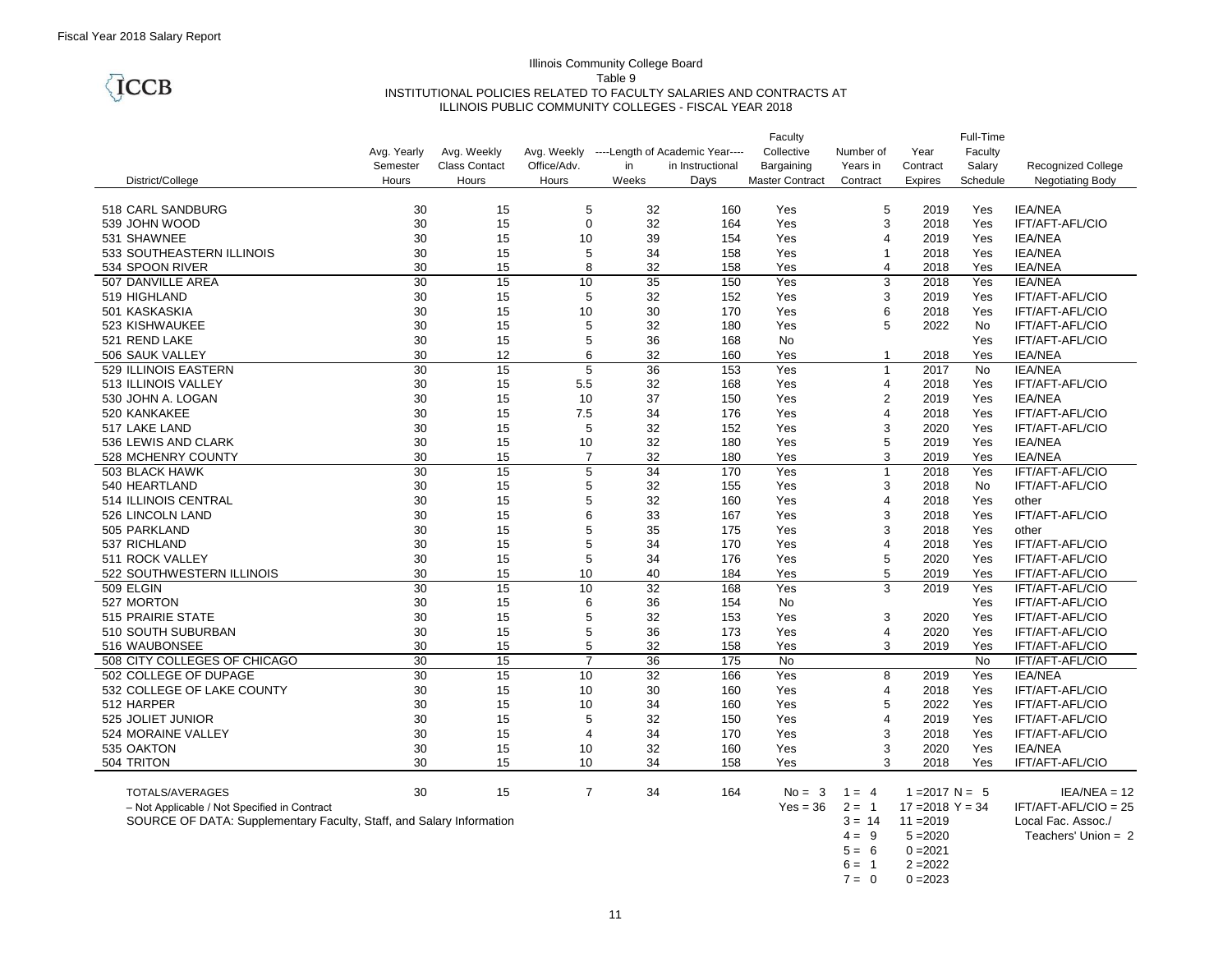## Section V

## <span id="page-15-0"></span>**FISCAL YEAR 2018 CONTRACTUAL BASE SALARIES FOR OTHER (NONTEACHING) PROFESSIONAL STAFF AT ILLINOIS PUBLIC COMMUNITY COLLEGES**

Table 10 summarizes the range of fiscal year 2018 salaries for other professional staff in Illinois public community colleges. Tables 11 and 12 identify the number of staff and the lowest, average, highest, and median contractual base salaries paid to full-time other (nonteaching) professionals (9-month and 12-month) at each community college in Illinois. Other (nonteaching) professional staff include a relatively diverse group of professional/technical, academic support, and supervisory staff. Professional/technical staff have specialized skills but do not directly support the teaching and learning process. Academic support staff exercise professional judgment and discretion and directly support the teaching and learning process. Supervisory staff have the duty, responsibility, or authority to recommend the employment, transfer, suspension, dismissal, promotion, assignment, reward, or discipline of other staff individuals both full- and part-time.

The lowest and highest salaries represent the lowest and highest base salaries actually paid to fulltime other (nonteaching) professionals at each of the community colleges. The average salaries represent the weighted average of all full-time other (nonteaching) professional salaries at each college. The median salaries represent the salary received by the person in the middle of the range at each college. The weighted state average salary of other (nonteaching) professional staff with 9-month contracts was \$78,322. For other (nonteaching) professional staff with 12-month contracts, the weighted state average salary was \$58,396.

## **FISCAL YEAR 2018 ACADEMIC YEAR CONTRACTUAL BASE SALARIES** Table 10 **SUMMARY OF PAID TO OTHER (NONTEACHING) PROFESSIONALS AT ILLINOIS PUBLIC COMMUNITY COLLEGES**

|                             | Low      | <b>District Range</b><br>High | <b>State</b><br>Average |
|-----------------------------|----------|-------------------------------|-------------------------|
| Lowest Salaries (9 month)   | \$21,023 | \$81,039                      | \$52,571                |
| Lowest Salaries (12 month)  | \$19,068 | \$44,766                      | \$31,339                |
| Average Salaries (9 month)  | \$25,706 | \$105,845                     | \$78,322*               |
| Average Salaries (12 month) | \$37,370 | \$70,720                      | \$58,396*               |
| Highest Salaries (9 month)  | \$25,858 | \$132,874                     | \$83,324                |
| Highest Salaries (12 month) | \$64,219 | \$149,015                     | \$97,029                |
| Median Salaries (9 month)   | \$25,858 | \$113,871                     | \$67,127                |
| Median Salaries (12 month)  | \$36,322 | \$68,349                      | \$50,456                |

\*Weighted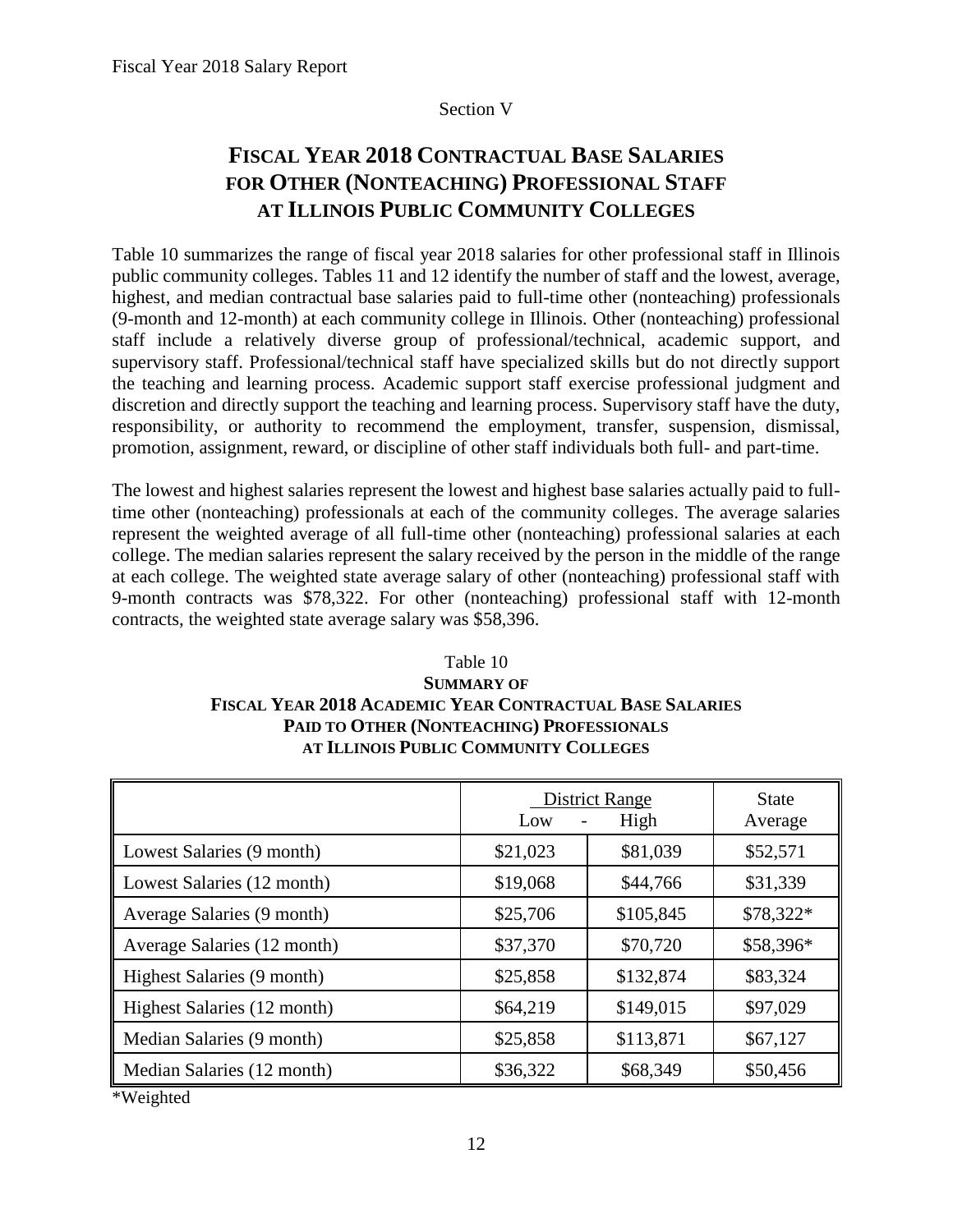**CCB** 

## Illinois Community College Board

### Table 11

## FISCAL YEAR 2018 CONTRACTUAL BASE SALARIES FOR OTHER (NONTEACHING) PROFESSIONAL STAFF AT ILLINOIS PUBLIC COMMUNITY COLLEGES (9 MONTHS)

|                              | RANGE OF SALARIES        |                          |                          |                          |                          |                          |                  |  |  |  |  |  |
|------------------------------|--------------------------|--------------------------|--------------------------|--------------------------|--------------------------|--------------------------|------------------|--|--|--|--|--|
|                              | <b>NUMBER</b>            |                          | 25TH                     |                          | 75TH                     |                          |                  |  |  |  |  |  |
| <b>DISTRICT/COLLEGE</b>      | OF STAFF                 | LOW                      | %TILE                    | <b>MEDIAN</b>            | %TILE                    | <b>HIGH</b>              | AVERAGE*         |  |  |  |  |  |
|                              |                          |                          |                          |                          |                          |                          |                  |  |  |  |  |  |
| 518 CARL SANDBURG            |                          |                          |                          |                          |                          |                          |                  |  |  |  |  |  |
| 539 JOHN WOOD                |                          |                          |                          |                          |                          |                          |                  |  |  |  |  |  |
| 531 SHAWNEE                  |                          |                          |                          |                          |                          |                          |                  |  |  |  |  |  |
| 533 SOUTHEASTERN ILLINOIS    |                          |                          |                          |                          |                          |                          |                  |  |  |  |  |  |
| 534 SPOON RIVER              | $-$                      |                          | $- -$                    | $-$                      | $-$                      | $\overline{a}$           |                  |  |  |  |  |  |
| 507 DANVILLE AREA            |                          |                          | $-$                      | $-$                      | $\overline{a}$           | $\overline{a}$           |                  |  |  |  |  |  |
| 519 HIGHLAND                 |                          |                          |                          |                          |                          | $\overline{\phantom{a}}$ |                  |  |  |  |  |  |
| 501 KASKASKIA                | --                       |                          |                          |                          |                          | $\overline{a}$           |                  |  |  |  |  |  |
| 523 KISHWAUKEE               | 2                        | \$70,040                 | \$70,040                 | \$70,040                 | \$70,040                 | \$70,040                 | \$70,040         |  |  |  |  |  |
| 521 REND LAKE                | Ξ.                       |                          |                          |                          |                          |                          |                  |  |  |  |  |  |
| 506 SAUK VALLEY              | $\overline{\phantom{a}}$ |                          |                          |                          |                          | --                       |                  |  |  |  |  |  |
| 529 ILLINOIS EASTERN         | $\mathbf{1}$             | 37,710                   | 37,710                   | 37,710                   | 37,710                   | 37,710                   | 37,710           |  |  |  |  |  |
| 513 ILLINOIS VALLEY          | Ξ.                       |                          |                          |                          |                          |                          |                  |  |  |  |  |  |
| 530 JOHN A. LOGAN            | 1                        | 32,635                   | 32,635                   | 32,635                   | 32,635                   | 32,635                   | 32,635           |  |  |  |  |  |
| 520 KANKAKEE                 | --                       |                          |                          |                          |                          | --                       |                  |  |  |  |  |  |
| 517 LAKE LAND                | 12                       | 39,459                   | 42,434                   | 52,328                   | 60,977                   | 76,463                   | 53,536           |  |  |  |  |  |
| 536 LEWIS AND CLARK          | --                       | $\overline{\phantom{a}}$ |                          |                          |                          | --                       |                  |  |  |  |  |  |
| 528 MCHENRY COUNTY           | 2                        | 67,968                   | 67,968                   | 85,196                   | 102,424                  | 102,424                  | 85,196           |  |  |  |  |  |
| 503 BLACK HAWK               | $\overline{2}$           | 33,738                   | 33,738                   | 50,054                   | 66,369                   | 66,369                   | 50,054           |  |  |  |  |  |
| 540 HEARTLAND                | 4                        | 21,023                   | 23,594                   | 26,662                   | 27,818                   | 28,477                   | 25,706           |  |  |  |  |  |
| 514 ILLINOIS CENTRAL         | --                       |                          | $\overline{\phantom{a}}$ |                          |                          |                          |                  |  |  |  |  |  |
| 526 LINCOLN LAND             | 3                        | 66,629                   | 66,629                   | 81,793                   | 96,053                   | 96,053                   | 81,492           |  |  |  |  |  |
| 505 PARKLAND                 | 1                        | 25,858                   | 25,858                   | 25,858                   | 25,858                   | 25,858                   | 25,858           |  |  |  |  |  |
| 537 RICHLAND                 | --                       | $\overline{\phantom{a}}$ | $\overline{\phantom{a}}$ |                          | $\ddotsc$                |                          |                  |  |  |  |  |  |
| 511 ROCK VALLEY              | 3                        | 62,626                   | 62,626                   | 64,790                   | 71,031                   | 71,031                   | 66,149           |  |  |  |  |  |
| 522 SOUTHWESTERN ILLINOIS    | 3                        | 53,458                   | 53,458                   | 57,836                   | 69,625                   | 69,625                   | 60,306           |  |  |  |  |  |
| 509 ELGIN                    | 4                        | 77,919                   | 82,898                   | 92,838                   | 100,491                  | 103,182                  | 91,694           |  |  |  |  |  |
| 527 MORTON                   | --                       | $\overline{\phantom{a}}$ | $\overline{\phantom{a}}$ | $\overline{\phantom{a}}$ | $\overline{\phantom{a}}$ | $\overline{\phantom{a}}$ |                  |  |  |  |  |  |
| 515 PRAIRIE STATE            | $\overline{c}$           | 64,462                   | 64,462                   | 66,193                   | 67,924                   | 67,924                   | 66,193           |  |  |  |  |  |
| 510 SOUTH SUBURBAN           | --                       | $\overline{\phantom{a}}$ | $\overline{\phantom{a}}$ | --                       | $\overline{\phantom{a}}$ | $\overline{\phantom{a}}$ |                  |  |  |  |  |  |
| 516 WAUBONSEE                | 10                       | 54,735                   | 59,201                   | 72,678                   | 81,384                   | 95,479                   | 73,215           |  |  |  |  |  |
| 508 CITY COLLEGES OF CHICAGO | $\overline{13}$          | 55,191                   | 58,723                   | 75,864                   | 80,668                   | 125,654                  | 76,792           |  |  |  |  |  |
| 502 COLLEGE OF DUPAGE        | $\overline{23}$          | 59,598                   | 79,139                   | 113,871                  | 126,230                  | 132,874                  | 105,845          |  |  |  |  |  |
| 532 COLLEGE OF LAKE COUNTY   | 18                       | 41,338                   | 79,927                   | 88,560                   | 102,394                  | 124,936                  | 91,058           |  |  |  |  |  |
| 512 HARPER                   | 18                       | 59,659                   | 84,069                   | 94,099                   | 102,913                  | 128,675                  | 93,568           |  |  |  |  |  |
| 525 JOLIET JUNIOR            | $\overline{a}$           | $\overline{\phantom{a}}$ | $\overline{\phantom{a}}$ | $\overline{\phantom{a}}$ | $\overline{\phantom{a}}$ | $\overline{\phantom{a}}$ | $\overline{a}$   |  |  |  |  |  |
| 524 MORAINE VALLEY           | 21                       | 46,327                   | 54,245                   | 57,109                   | 65,007                   | 109,287                  | 61,549           |  |  |  |  |  |
| 535 OAKTON                   | 3                        | 81,039                   | 81,039                   | 96,431                   | 101,782                  | 101,782                  | 93,084           |  |  |  |  |  |
| 504 TRITON                   | Ξ.                       |                          |                          |                          |                          |                          |                  |  |  |  |  |  |
| <b>TOTALS/AVERAGES</b>       | 146                      | \$52,571                 | \$58,020                 | \$67,127                 | \$74,467                 | \$83,324                 | $\sqrt{$}78,322$ |  |  |  |  |  |
| Lowest Low/Highest High      |                          | \$21,023                 |                          |                          |                          | \$132,874                |                  |  |  |  |  |  |

\* Weighted

-- Not Applicable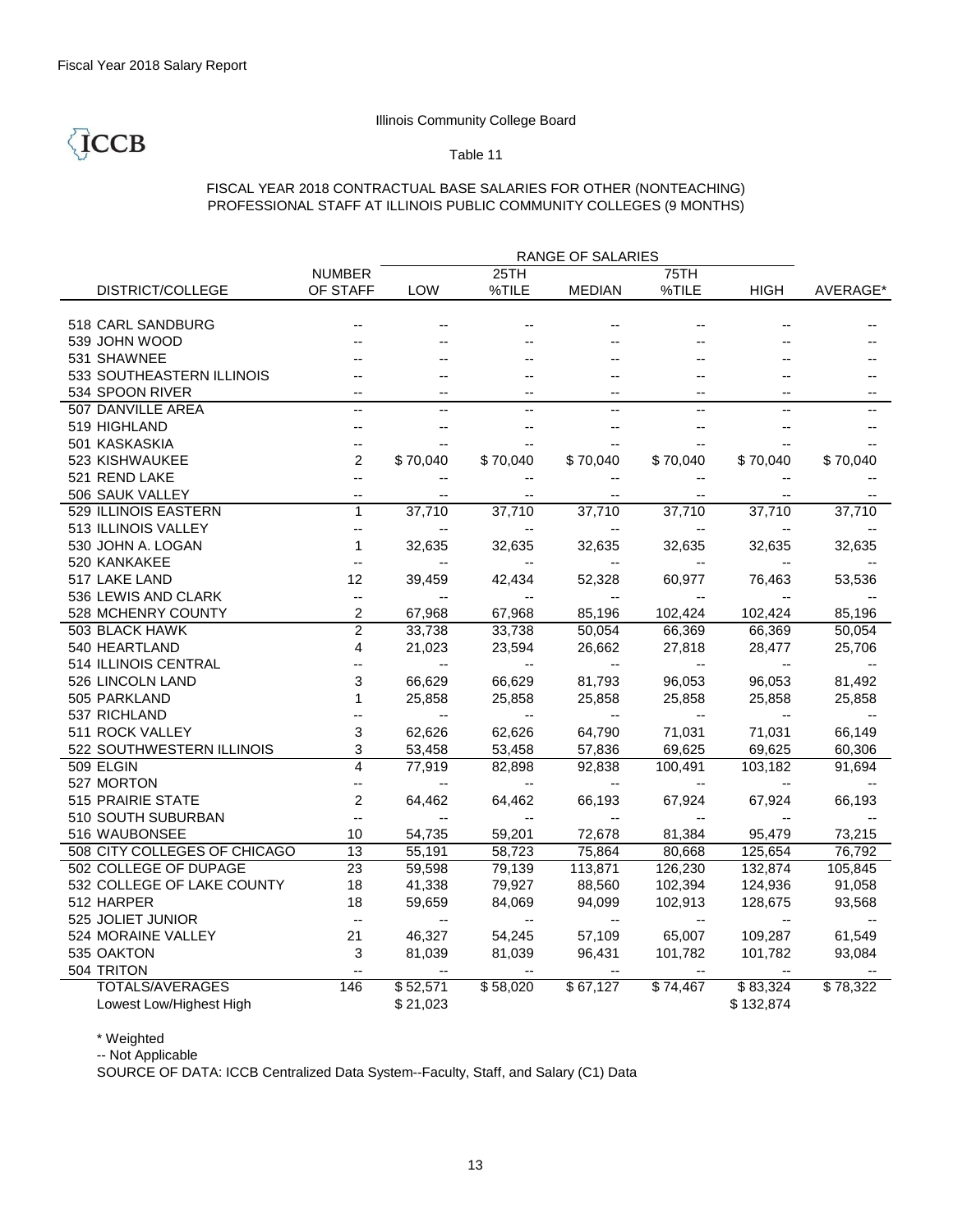**CCB** 

## Illinois Community College Board

### Table 12

## FISCAL YEAR 2018 CONTRACTUAL BASE SALARIES FOR OTHER (NONTEACHING) PROFESSIONAL STAFF AT ILLINOIS PUBLIC COMMUNITY COLLEGES (12 MONTHS)

|                              |                 | RANGE OF SALARIES |                  |               |          |             |                      |  |  |  |  |  |  |
|------------------------------|-----------------|-------------------|------------------|---------------|----------|-------------|----------------------|--|--|--|--|--|--|
|                              | <b>NUMBER</b>   |                   | 25TH             |               | 75TH     |             |                      |  |  |  |  |  |  |
| <b>DISTRICT/COLLEGE</b>      | OF STAFF        | LOW               | %TILE            | <b>MEDIAN</b> | %TILE    | <b>HIGH</b> | AVERAGE*             |  |  |  |  |  |  |
|                              |                 |                   |                  |               |          |             |                      |  |  |  |  |  |  |
| 518 CARL SANDBURG            | 55              | \$23,070          | \$32,590         | \$37,370      | \$42,180 | \$81,530    | \$38,853             |  |  |  |  |  |  |
| 539 JOHN WOOD                | 63              | 25,564            | 32,444           | 36,322        | 40,783   | 70,065      | 37,370               |  |  |  |  |  |  |
| 531 SHAWNEE                  | 29              | 42,633            | 44,445           | 47,293        | 52,414   | 67,306      | 49,246               |  |  |  |  |  |  |
| 533 SOUTHEASTERN ILLINOIS    | 23              | 21,000            | 35,963           | 45,175        | 49,000   | 64,219      | 42,324               |  |  |  |  |  |  |
| 534 SPOON RIVER              | 33              | 34,778            | 37,026           | 44,272        | 47,131   | 67,609      | 43,534               |  |  |  |  |  |  |
| 507 DANVILLE AREA            | $\overline{38}$ | 31,706            | 36,462           | 42,871        | 54,863   | 73,911      | 45,906               |  |  |  |  |  |  |
| 519 HIGHLAND                 | 26              | 29,952            | 39,988           | 47,476        | 51,893   | 66,539      | 47,051               |  |  |  |  |  |  |
| 501 KASKASKIA                | 34              | 25,000            | 33,719           | 42,500        | 49,169   | 84,923      | 43,396               |  |  |  |  |  |  |
| 523 KISHWAUKEE               | 51              | 26,242            | 42,127           | 52,500        | 60,891   | 74,127      | 52,257               |  |  |  |  |  |  |
| 521 REND LAKE                | 60              | 24,240            | 31,058           | 36,687        | 45,369   | 66,350      | 38,848               |  |  |  |  |  |  |
| 506 SAUK VALLEY              | 33              | 25,926            | 40,973           | 44,313        | 50,712   | 68,932      | 45,507               |  |  |  |  |  |  |
| 529 ILLINOIS EASTERN         | 98              | 20,758            | 31,678           | 36,513        | 44,907   | 75,621      | 38,842               |  |  |  |  |  |  |
| 513 ILLINOIS VALLEY          | 36              | 27,851            | 44,297           | 53,497        | 63,577   | 82,905      | 54,456               |  |  |  |  |  |  |
| 530 JOHN A. LOGAN            | 47              | 32,728            | 45,513           | 49,618        | 57,710   | 75,369      | 51,139               |  |  |  |  |  |  |
| 520 KANKAKEE                 | 57              | 38,002            | 47,632           | 53,499        | 62,451   | 103,696     | 55,917               |  |  |  |  |  |  |
| 517 LAKE LAND                | 71              | 26,166            | 36,067           | 42,082        | 56,466   | 107,512     | 47,447               |  |  |  |  |  |  |
| 536 LEWIS AND CLARK          | 51              | 22,743            | 35,205           | 42,898        | 61,066   | 89,514      | 47,401               |  |  |  |  |  |  |
| 528 MCHENRY COUNTY           | 63              | 35,568            | 44,512           | 51,314        | 62,234   | 105,739     | 55,795               |  |  |  |  |  |  |
| 503 BLACK HAWK               | 122             | 23,297            | 40,079           | 47,556        | 61,318   | 98,608      | 50,344               |  |  |  |  |  |  |
| 540 HEARTLAND                | 131             | 29,587            | 38,709           | 47,635        | 60,845   | 104,786     | 50,125               |  |  |  |  |  |  |
| 514 ILLINOIS CENTRAL         | 140             | 31,179            | 42,999           | 49,617        | 56,142   | 87,560      | 51,400               |  |  |  |  |  |  |
| 526 LINCOLN LAND             | 96              | 38,723            | 46,854           | 51,967        | 58,025   | 74,132      | 52,990               |  |  |  |  |  |  |
| 505 PARKLAND                 | 131             | 19,068            | 44,519           | 55,314        | 73,424   | 117,815     | 59,836               |  |  |  |  |  |  |
| 537 RICHLAND                 | 31              | 31,574            | 37,555           | 42,703        | 48,534   | 135,628     | 45,757               |  |  |  |  |  |  |
| 511 ROCK VALLEY              | 98              | 30,000            | 42,825           | 47,828        | 53,468   | 71,324      | 48,383               |  |  |  |  |  |  |
| 522 SOUTHWESTERN ILLINOIS    | 92              | 31,827            | 45,146           | 54,415        | 73,132   | 147,196     | 62,073               |  |  |  |  |  |  |
| 509 ELGIN                    | 171             | 33,590            | 54,988           | 63,085        | 79,830   | 141,488     | 69,508               |  |  |  |  |  |  |
| 527 MORTON                   | 24              | 36,998            | 52,649           | 56,818        | 64,031   | 79,768      | 57,528               |  |  |  |  |  |  |
| 515 PRAIRIE STATE            | 72              | 34,114            | 47,074           | 52,273        | 61,281   | 81,641      | 54,109               |  |  |  |  |  |  |
| 510 SOUTH SUBURBAN           | 87              | 28,420            | 39,739           | 44,245        | 56,828   | 93,576      | 49,490               |  |  |  |  |  |  |
| 516 WAUBONSEE                | 166             | 38,065            | 44,451           | 59,950        | 74,263   | 107,317     | 60,129               |  |  |  |  |  |  |
| 508 CITY COLLEGES OF CHICAGO | 643             | 30,689            | 54,900           | 59,151        | 71,673   | 149,015     | 63,831               |  |  |  |  |  |  |
| 502 COLLEGE OF DUPAGE        | 338             | 36,442            | 56,703           | 68,349        | 82,333   | 123,798     | 70,720               |  |  |  |  |  |  |
| 532 COLLEGE OF LAKE COUNTY   | 192             | 36,645            | 48,676           | 53,555        | 66,812   | 113,529     | 59,294               |  |  |  |  |  |  |
| 512 HARPER                   | 241             | 38,805            | 55,685           | 65,397        | 79,638   | 142,763     | 69,830               |  |  |  |  |  |  |
| 525 JOLIET JUNIOR            | 162             | 39,909            | 49,839           | 55,809        | 65,982   | 94,136      | 59,031               |  |  |  |  |  |  |
| 524 MORAINE VALLEY           | 146             | 44,766            | 54,154           | 63,178        | 75,190   | 122,378     | 67,157               |  |  |  |  |  |  |
| 535 OAKTON                   | 145             | 40,592            | 54,222           | 62,775        | 74,034   | 133,607     | 67,808               |  |  |  |  |  |  |
| 504 TRITON                   | 107             | 34,000            | 51,520           | 59,981        | 72,837   | 138,208     | 65,416               |  |  |  |  |  |  |
| <b>TOTALS/AVERAGES</b>       | 4,203           | \$31,339          | $\sqrt{$43,461}$ | \$50,456      | \$60,575 | \$97,029    | $\overline{$}58,396$ |  |  |  |  |  |  |
| Lowest Low/Highest High      |                 | \$19,068          |                  |               |          | \$149,015   |                      |  |  |  |  |  |  |

\* Weighted

-- Not Applicable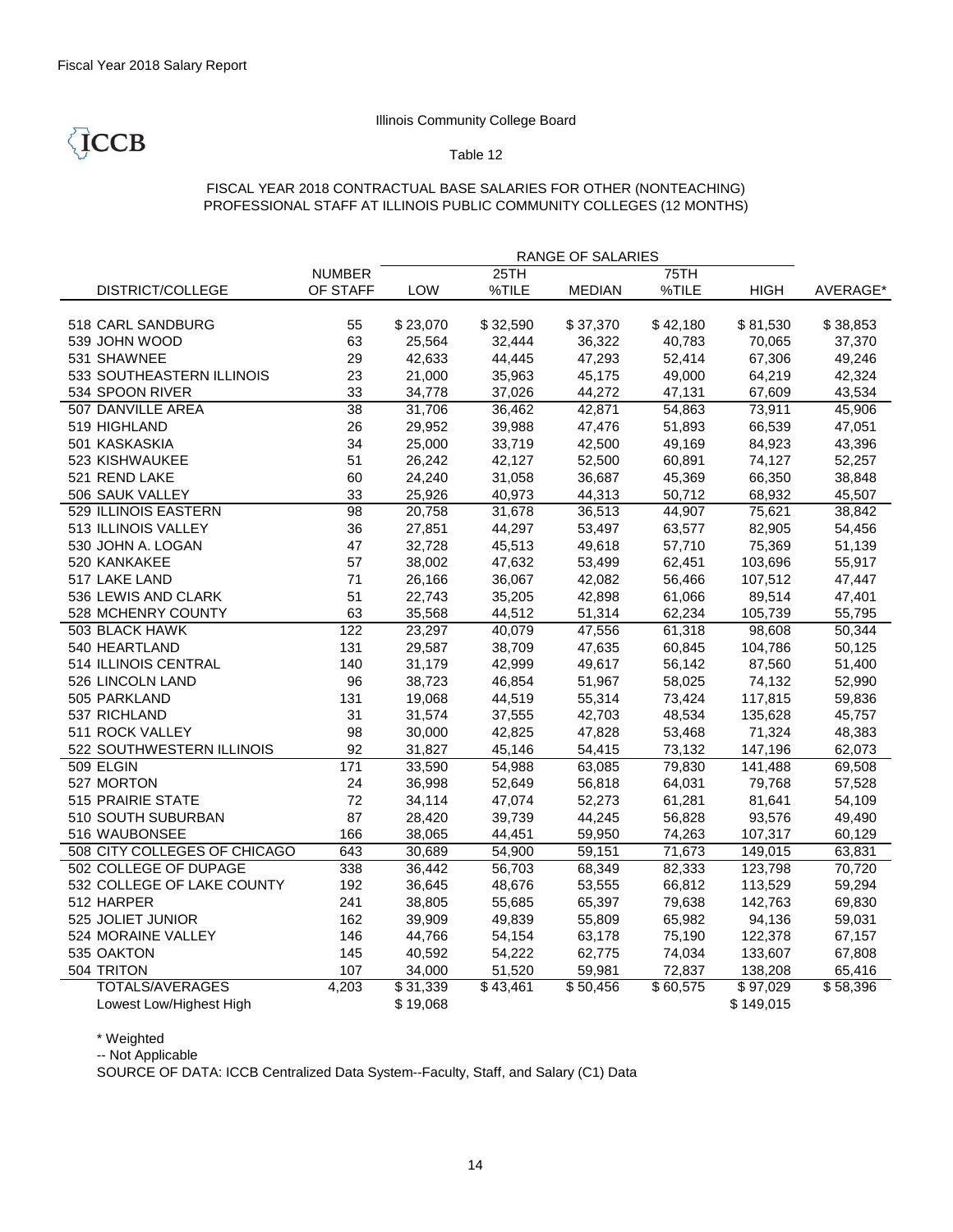## Section VI

## <span id="page-18-0"></span>**FISCAL YEAR 2018 CONTRACTUAL BASE SALARIES FOR ADMINISTRATIVE STAFF (12 MONTHS) AT ILLINOIS PUBLIC COMMUNITY COLLEGES**

Table 13 summarizes the range of administrative staff contractual salaries for fiscal year 2018. The weighted average administrative staff salary ranged from a low of \$69,084 to a high of \$153,313. Table 14 provides the number of administrative staff; lowest, average, and highest fiscal year 2018 salaries; and the median fiscal year 2018 salaries of administrative staff for each district reporting data. Administrative staff are line officers of the college who manage, conduct, and administer programs, staff, and operations of the board of trustees. Academic administrators and general administrative personnel are included. Administrative staff includes positions similar to those shown in Table 15.

Some colleges may classify some of these administrative positions as faculty or other (nonteaching) professional staff. However, for the sake of comparison, they were asked to report them as administrative staff regardless of how they were classified at the college.

The statewide weighted average administrative salary for fiscal year 2018 was \$100,228. The lowest reported administrative salary was \$30,300 and the highest was \$333,450. Administrative salaries are based on 12 months.

## Table 13

## **SUMMARY OF FISCAL YEAR 2018 CONTRACTUAL SALARIES (12 MONTHS) PAID TO ADMINISTRATIVE STAFF AT ILLINOIS PUBLIC COMMUNITY COLLEGES**

|                                        | Low       | <b>District Range</b><br>High | <b>State</b><br>Average |
|----------------------------------------|-----------|-------------------------------|-------------------------|
| <b>Lowest Administrative Salaries</b>  | \$30,300  | \$102,600                     | \$58,327                |
| <b>Average Administrative Salaries</b> | \$69,084  | \$153,313                     | $$100,228*$             |
| <b>Highest Administrative Salaries</b> | \$126,236 | \$333,450                     | \$216,021               |
| <b>Median Administrative Salaries</b>  | \$61,610  | \$141,528                     | \$90,272                |

\*Weighted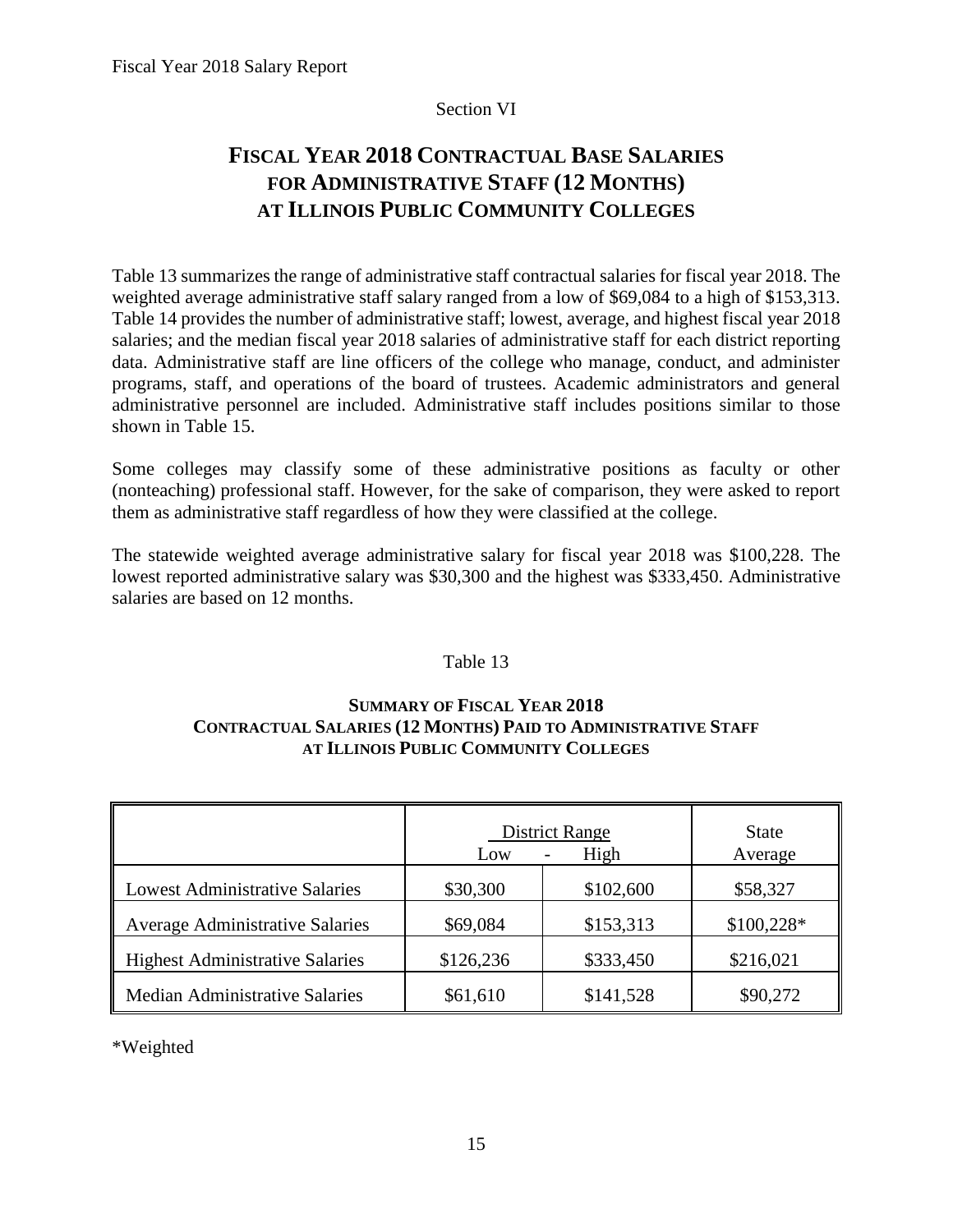ICCB

## Illinois Community College Board

### Table 14

## FISCAL YEAR 2018 CONTRACTUAL BASE SALARIES FOR ADMINISTRATIVE STAFF AT ILLINOIS PUBLIC COMMUNITY COLLEGES BY PEER GROUP

|                              |               | RANGE OF SALARIES |          |               |           |             |                       |  |  |  |  |  |  |
|------------------------------|---------------|-------------------|----------|---------------|-----------|-------------|-----------------------|--|--|--|--|--|--|
|                              | <b>NUMBER</b> |                   | 25TH     |               | 75TH      |             |                       |  |  |  |  |  |  |
| <b>DISTRICT/COLLEGE</b>      | OF STAFF      | LOW               | %TILE    | <b>MEDIAN</b> | %TILE     | <b>HIGH</b> | AVERAGE*              |  |  |  |  |  |  |
|                              |               |                   |          |               |           |             |                       |  |  |  |  |  |  |
| 518 CARL SANDBURG            | 21            | \$48,900          | \$57,480 | \$62,730      | \$93,060  | \$198,720   | \$81,586              |  |  |  |  |  |  |
| 539 JOHN WOOD                | 20            | 42,000            | 48,498   | 65,900        | 77,918    | 189,263     | 71,246                |  |  |  |  |  |  |
| 531 SHAWNEE                  | 18            | 52,696            | 57,622   | 68,607        | 85,926    | 152,000     | 75,573                |  |  |  |  |  |  |
| 533 SOUTHEASTERN ILLINOIS    | 8             | 53,508            | 76,866   | 88,141        | 93,011    | 178,050     | 93,449                |  |  |  |  |  |  |
| 534 SPOON RIVER              | 18            | 43,585            | 58,206   | 66,008        | 79,227    | 126,236     | 71,836                |  |  |  |  |  |  |
| 507 DANVILLE AREA            | 25            | 34,746            | 66,188   | 82,886        | 89,230    | 175,000     | 82,624                |  |  |  |  |  |  |
| 519 HIGHLAND                 | 19            | 47,519            | 63,411   | 75,508        | 93,325    | 137,000     | 80,710                |  |  |  |  |  |  |
| 501 KASKASKIA                | 30            | 31,200            | 46,850   | 65,917        | 84,444    | 160,000     | 69,084                |  |  |  |  |  |  |
| 523 KISHWAUKEE               | 21            | 66,950            | 85,000   | 90,000        | 101,546   | 185,000     | 94,927                |  |  |  |  |  |  |
| 521 REND LAKE                | 25            | 30,300            | 55,296   | 61,610        | 81,737    | 185,709     | 71,609                |  |  |  |  |  |  |
| 506 SAUK VALLEY              | 17            | 58,580            | 66,300   | 82,410        | 84,048    | 173,400     | 83,510                |  |  |  |  |  |  |
| 529 ILLINOIS EASTERN         | 23            | 38,626            | 48,000   | 78,409        | 127,248   | 192,449     | 87,021                |  |  |  |  |  |  |
| 513 ILLINOIS VALLEY          | 14            | 62,944            | 72,516   | 80,964        | 96,900    | 196,209     | 93,072                |  |  |  |  |  |  |
| 530 JOHN A. LOGAN            | 45            | 45,464            | 66,379   | 72,941        | 91,944    | 170,000     | 81,554                |  |  |  |  |  |  |
| 520 KANKAKEE                 | 27            | 56,375            | 70,468   | 81,936        | 96,363    | 215,549     | 90,342                |  |  |  |  |  |  |
| 517 LAKE LAND                | 19            | 52,591            | 69,127   | 80,787        | 141,960   | 218,400     | 101,095               |  |  |  |  |  |  |
| 536 LEWIS AND CLARK          | 66            | 40,000            | 56,002   | 80,340        | 104,123   | 324,017     | 89,047                |  |  |  |  |  |  |
| 528 MCHENRY COUNTY           | 49            | 56,236            | 80,176   | 92,947        | 103,430   | 224,675     | 97,305                |  |  |  |  |  |  |
| 503 BLACK HAWK               | 9             | 74,457            | 101,528  | 110,319       | 128,000   | 183,500     | 118,354               |  |  |  |  |  |  |
| 540 HEARTLAND                | 18            | 78,200            | 85,000   | 95,358        | 127,340   | 210,346     | 108,013               |  |  |  |  |  |  |
| 514 ILLINOIS CENTRAL         | 31            | 65,610            | 80,573   | 93,266        | 112,611   | 250,145     | 102,613               |  |  |  |  |  |  |
| 526 LINCOLN LAND             | 55            | 58,000            | 73,479   | 82,965        | 112,793   | 252,143     | 92,995                |  |  |  |  |  |  |
| 505 PARKLAND                 | 28            | 66,522            | 86,401   | 99,046        | 127,862   | 245,824     | 108,269               |  |  |  |  |  |  |
| 537 RICHLAND                 | 30            | 39,257            | 52,502   | 65,696        | 85,371    | 219,500     | 75,903                |  |  |  |  |  |  |
| 511 ROCK VALLEY              | 33            | 53,859            | 61,193   | 67,056        | 79,201    | 180,000     | 78,717                |  |  |  |  |  |  |
| 522 SOUTHWESTERN ILLINOIS    | 15            | 63,000            | 79,900   | 96,092        | 130,809   | 178,663     | 105,354               |  |  |  |  |  |  |
| 509 ELGIN                    | 45            | 72,576            | 96,149   | 117,170       | 139,831   | 279,191     | 120,438               |  |  |  |  |  |  |
| 527 MORTON                   | 21            | 55,000            | 80,758   | 92,222        | 108,000   | 223,000     | 103,312               |  |  |  |  |  |  |
| 515 PRAIRIE STATE            | 28            | 72,468            | 85,489   | 92,537        | 104,886   | 216,600     | 103,459               |  |  |  |  |  |  |
| 510 SOUTH SUBURBAN           | 26            | 43,057            | 76,212   | 83,202        | 115,492   | 199,728     | 91,966                |  |  |  |  |  |  |
| 516 WAUBONSEE                | 42            | 81,083            | 95,481   | 111,425       | 131,021   | 309,626     | 120,049               |  |  |  |  |  |  |
| 508 CITY COLLEGES OF CHICAGO | 185           | 39,924            | 79,950   | 92,455        | 112,750   | 256,250     | 99,536                |  |  |  |  |  |  |
| 502 COLLEGE OF DUPAGE        | 38            | 102,600           | 130,000  | 141,528       | 173,025   | 333,450     | 153,313               |  |  |  |  |  |  |
| 532 COLLEGE OF LAKE COUNTY   | 51            | 70,026            | 87,943   | 109,273       | 125,842   | 219,657     | 111,375               |  |  |  |  |  |  |
| 512 HARPER                   | 41            | 85,829            | 110,000  | 126,599       | 153,628   | 293,711     | 136,056               |  |  |  |  |  |  |
| 525 JOLIET JUNIOR            | 31            | 77,306            | 91,130   | 103,809       | 122,400   | 224,400     | 111,611               |  |  |  |  |  |  |
| 524 MORAINE VALLEY           | 30            | 78,646            | 97,637   | 119,715       | 145,503   | 241,126     | 123,189               |  |  |  |  |  |  |
| 535 OAKTON                   | 29            | 83,000            | 110,000  | 125,139       | 145,137   | 272,924     | 130,984               |  |  |  |  |  |  |
| 504 TRITON                   | 35            | 52,110            | 96,310   | 117,712       | 152,206   | 233,357     | 123,869               |  |  |  |  |  |  |
| <b>TOTALS/AVERAGES</b>       | 1,286         | \$58,327          | \$76,975 | \$90,272      | \$111,773 | \$216,021   | $\overline{$}300,228$ |  |  |  |  |  |  |
| Lowest Low/Highest High      |               | \$30,300          |          |               |           | \$333,450   |                       |  |  |  |  |  |  |

\* Weighted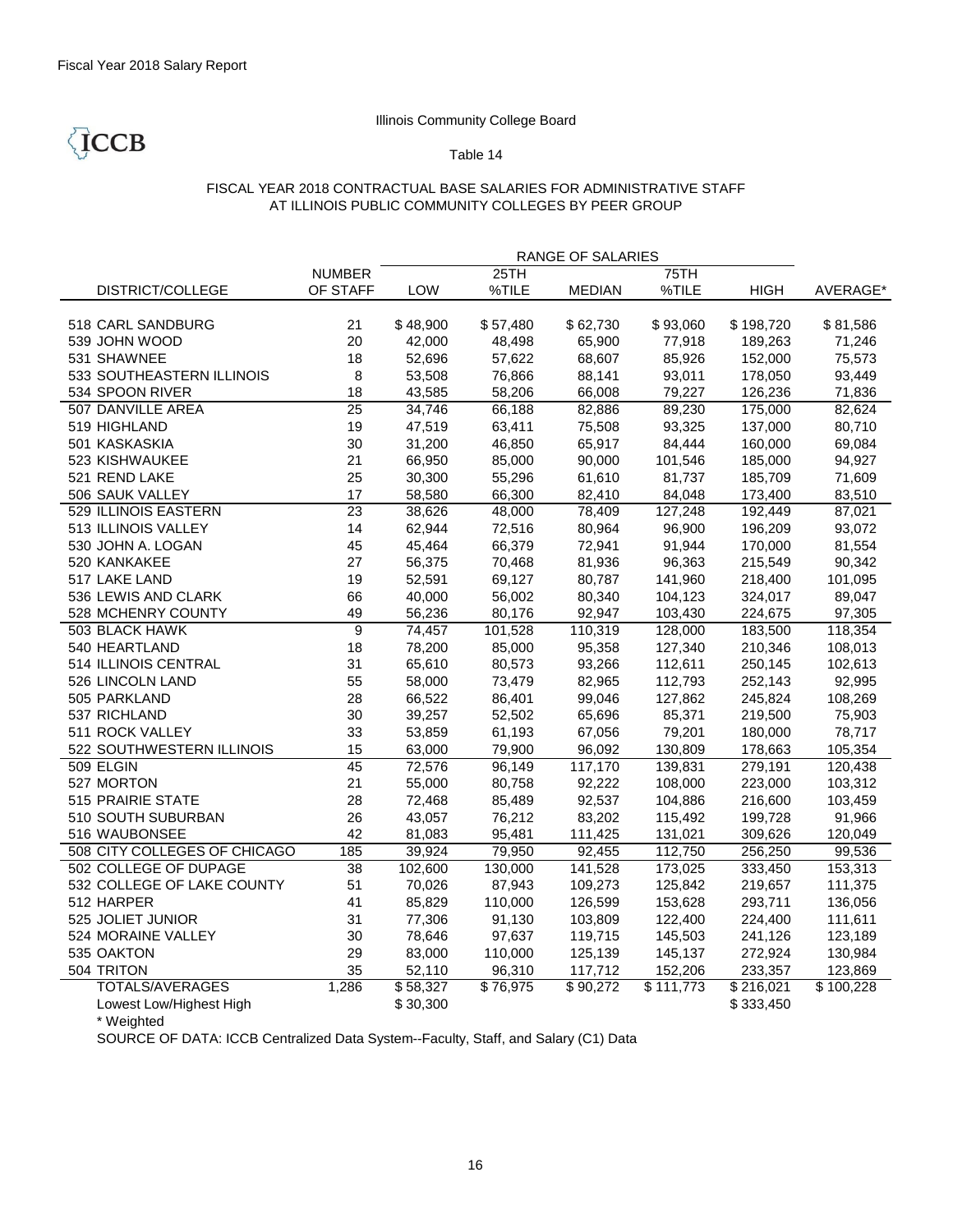## Section VII

## <span id="page-20-0"></span>**SALARIES PAID TO SELECTED ADMINISTRATORS AT ILLINOIS PUBLIC COMMUNITY COLLEGES DURING FISCAL YEAR 2018**

A summary of the fiscal year 2018 contractual base salaries paid to selected administrators in Illinois public community colleges appears in Table 15. Table 16 shows the contractual base salaries paid to selected administrators in each of the public community colleges in Illinois during fiscal year 2018. The chief executive officer of the district is either a chancellor or a president and has overall administrative responsibilities for the district. The chief campus administrator reports directly to the chief executive officer of the district and has overall administrative responsibility for the college. Examples of chief campus administrators are the presidents or provosts at multicampus institutions and executive vice presidents for internal affairs at single campus colleges.

Due to the various administrative organizations which exist at the colleges, a particular position may not exist at some colleges. An analysis of the entire administrative structure must be made before making comparisons between similar positions at two different colleges. A number of factors should be taken into account when comparing persons in similar positions at two colleges, such as the college size/number of full-time equivalent students, number of staff supervised, cost of living in a given region of the state, etc.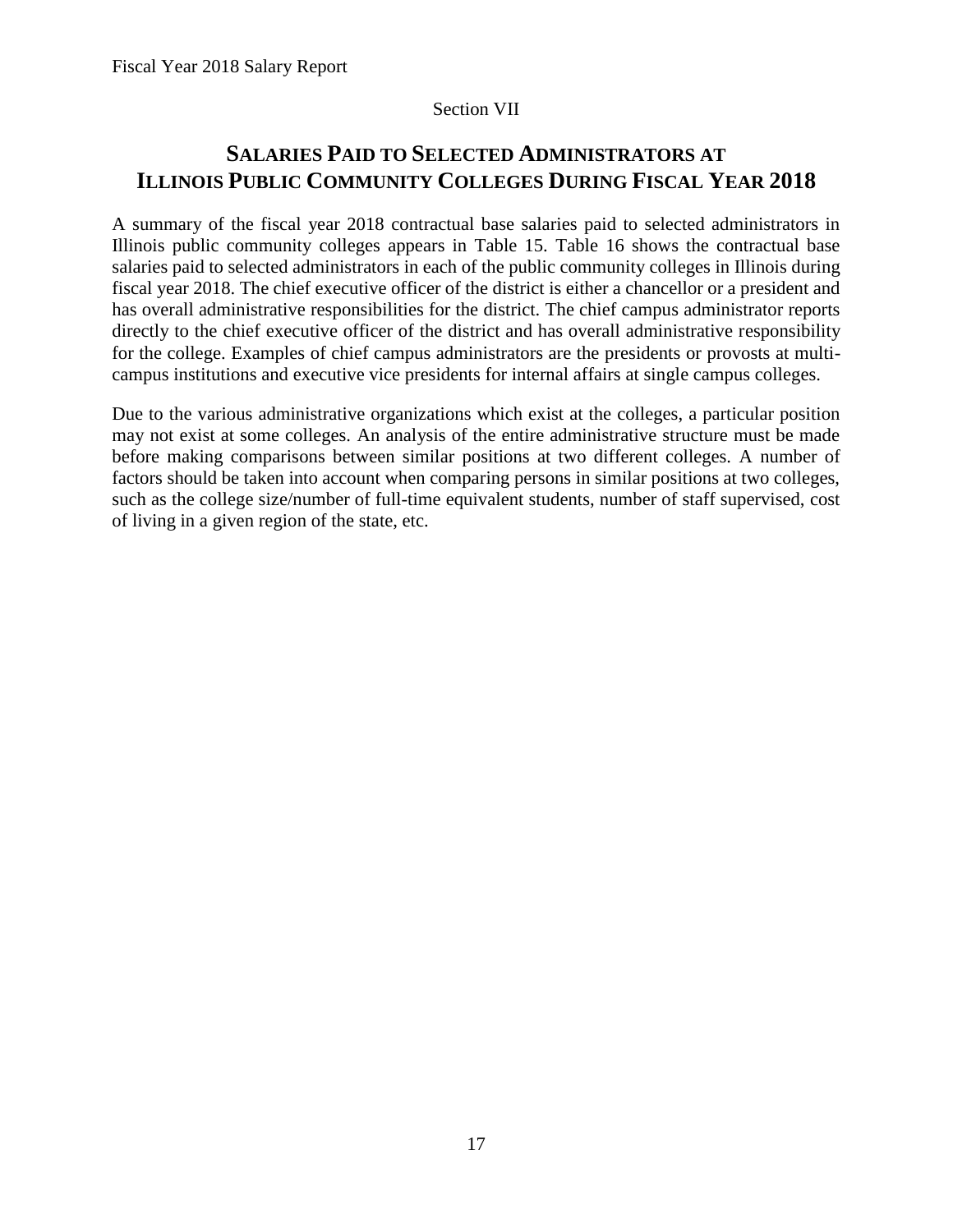## Table 15

|                                          |           | <b>District Range</b> | State*    |
|------------------------------------------|-----------|-----------------------|-----------|
| <b>Administrative Position</b>           | Low       | High                  | Average   |
| <b>District Executive Officer</b>        | \$119,036 | \$333,450             | \$215,736 |
| <b>Chief Campus Administrator</b>        | \$132,798 | \$170,845             | \$155,626 |
| <b>Chief Finance Officer</b>             | \$77,495  | \$220,711             | \$141,203 |
| <b>Chief Academic Officer</b>            | \$80,602  | \$232,761             | \$138,724 |
| <b>Student Services Officer</b>          | \$47,733  | \$205,996             | \$111,127 |
| Dean-Baccalaureate Education             | \$79,227  | \$154,101             | \$106,817 |
| Dean-Occupational/Career Education       | \$68,947  | \$136,982             | \$102,175 |
| Dean-Continuing Education                | \$70,000  | \$152,405             | \$103,994 |
| Director-Data Processing/Info Technology | \$54,210  | \$195,688             | \$111,758 |
| Director-Research & Planning             | \$54,559  | \$154,527             | \$90,889  |
| Director-Admissions and Records          | \$43,222  | \$153,628             | \$80,988  |
| Director-Counseling                      | \$43,999  | \$141,349             | \$90,801  |
| Director-Financial Aid                   | \$35,526  | \$128,215             | \$76,571  |
| Director-Job Placement                   | \$53,564  | \$123,277             | \$88,276  |
| <b>Director-Student Activities</b>       | \$61,408  | \$130,477             | \$83,711  |
| Director-Library/LRC                     | \$48,818  | \$129,031             | \$82,140  |
| Director-Development/Grants              | \$43,057  | \$204,790             | \$98,929  |
| Director-Public Information/Relations    | \$38,431  | \$137,200             | \$82,441  |
| Director-Personnel/Human Resources       | \$57,622  | \$165,000             | \$100,069 |
| <b>Director-Business Services</b>        | \$41,200  | \$155,166             | \$86,099  |
| Director-Physical Facilities/Grounds     | \$59,740  | \$170,216             | \$100,099 |
| <b>Director-Adult Education</b>          | \$45,424  | \$112,043             | \$85,277  |
| Director-Athletics                       | \$51,510  | \$141,026             | \$81,242  |
| Controller                               | \$47,519  | \$163,326             | \$100,011 |
| Director-Business/Industry Center        | \$48,313  | \$176,384             | \$85,296  |
| Director-Physical Therapy Program        | \$85,859  | \$89,646              | \$87,753  |
| Director-Nursing                         | \$75,000  | \$125,000             | \$95,220  |

## **SUMMARY OF FISCAL YEAR 2018 SALARIES PAID TO ADMINISTRATORS AT ILLINOIS PUBLIC COMMUNITY COLLEGES**

\*Weighted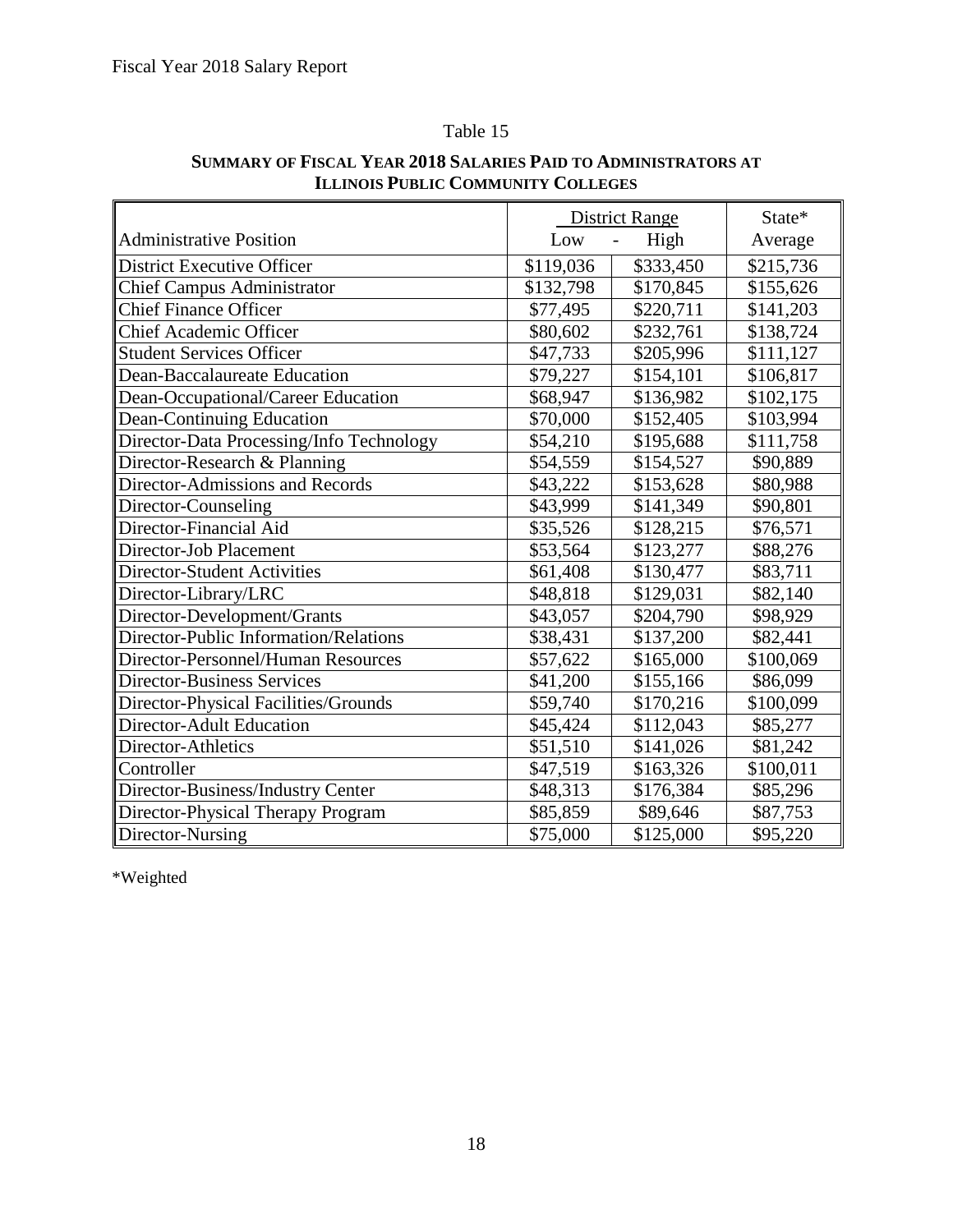## **TCCB**

#### **Table 16**

#### **SALARIES OF ADMINISTRATORS AT ILLINOIS PUBLIC COMMUNITY COLLEGES DURING FISCAL YEAR 2018**

| Yrs. in<br>Yrs. in<br>Annual<br>Admin.<br>Annual<br>Yrs. in<br>Admin.<br>Annual<br>Annual<br>Yrs. in<br>Admin.<br>Admin.<br>DISTRICT/COLLEGE<br>#<br><b>Position</b><br><b>Salary</b><br>#<br><b>Position</b><br>#<br><b>Position</b><br><b>Salary</b><br>#<br><b>Position</b><br><b>Salary</b><br>Level<br><b>Salary</b><br>Level<br>Level<br>Level<br>518 CARL SANDBURG<br>\$198,720<br>\$91,760<br>\$110,110<br>2<br>8<br>$\overline{4}$<br>$\overline{2}$<br>-1<br>7<br>1<br>4<br>$\overline{\mathbf{c}}$<br>189,263<br>539 JOHN WOOD<br>77,495<br>$\overline{2}$<br>4<br>120,510<br>-1<br>$\overline{\mathbf{c}}$<br>$\overline{c}$<br>531 SHAWNEE<br>152,000<br>95,419<br>11<br>99,085<br>5<br>$\overline{c}$<br>$\overline{4}$<br>533 SOUTHEASTERN ILLINOIS<br>178,050<br>90,320<br>95,183<br>4<br>119,036<br>126,236<br>14<br>$\overline{2}$<br>534 SPOON RIVER<br>5<br>104,782<br>3<br>507 DANVILLE AREA<br>175,000<br>6<br>148,882<br>48<br>$\overline{2}$<br>-1<br>12<br>$\overline{2}$<br>519 HIGHLAND<br>137,000<br>110,755<br>$\mathbf 1$<br>$\overline{2}$<br>160,000<br>90,000<br>6<br>$\frac{2}{2}$<br>501 KASKASKIA<br>120,780<br>$\overline{c}$<br>185,000<br>120,000<br>$\Omega$<br>523 KISHWAUKEE<br>$\Omega$<br>122,000<br>$\boldsymbol{2}$<br>185,709<br>115,928<br>5<br>521 REND LAKE<br>5<br>3<br>506 SAUK VALLEY<br>173,400<br>88,038<br>5<br>3<br>3<br>113,465<br>-1<br>$\overline{4}$<br>$\overline{22}$<br>16<br>3<br>\$132,798<br>2<br>529 ILLINOIS EASTERN<br>192,449<br>$\mathbf{1}$<br>6<br>115,944<br>80,602<br>5<br>$\overline{4}$<br>$\overline{\mathbf{c}}$<br>$\overline{2}$<br>513 ILLINOIS VALLEY<br>196,209<br>130,448<br>117,305<br>3<br>9<br>$2222$<br>$222$<br>$\overline{c}$<br>10<br>170,000<br>143,576<br>530 JOHN A. LOGAN<br>117,754<br>$\overline{c}$<br>16<br>520 KANKAKEE<br>215,549<br>150,705<br>129,248<br>3<br>$\overline{2}$<br>218,400<br>141,960<br>517 LAKE LAND<br>141,960<br>$\overline{2}$<br>26<br>536 LEWIS AND CLARK<br>324,017<br>168,581<br>5<br>232,761<br>$\overline{c}$<br>224,675<br>152,863<br>5<br>528 MCHENRY COUNTY<br>151,405<br>$\overline{1}$<br>$\overline{\mathbf{c}}$<br>$\overline{2}$<br>503 BLACK HAWK<br>183.500<br>141,312<br>128,000<br>- 1<br>$\overline{\mathbf{c}}$<br>$\overline{c}$<br>3<br>540 HEARTLAND<br>210,346<br>139,916<br>5<br>$\overline{1}$<br>147,522<br>$\overline{c}$<br>$\overline{c}$<br>514 ILLINOIS CENTRAL<br>250,145<br>202,799<br>16<br>155,000<br>$\Omega$<br>$\overline{2}$<br>252,143<br>130,746<br>3<br>526 LINCOLN LAND<br>11<br>$\mathbf 2$<br>245,824<br>19<br>505 PARKLAND<br>144,217<br>8<br>135,484<br>2<br>$\overline{2}$<br>$\boldsymbol{2}$<br>537 RICHLAND<br>219,500<br>150,041<br>19<br>109,896<br>$\boldsymbol{\Delta}$<br>$\overline{2}$<br>511 ROCK VALLEY<br>180,000<br>125,000 |
|-----------------------------------------------------------------------------------------------------------------------------------------------------------------------------------------------------------------------------------------------------------------------------------------------------------------------------------------------------------------------------------------------------------------------------------------------------------------------------------------------------------------------------------------------------------------------------------------------------------------------------------------------------------------------------------------------------------------------------------------------------------------------------------------------------------------------------------------------------------------------------------------------------------------------------------------------------------------------------------------------------------------------------------------------------------------------------------------------------------------------------------------------------------------------------------------------------------------------------------------------------------------------------------------------------------------------------------------------------------------------------------------------------------------------------------------------------------------------------------------------------------------------------------------------------------------------------------------------------------------------------------------------------------------------------------------------------------------------------------------------------------------------------------------------------------------------------------------------------------------------------------------------------------------------------------------------------------------------------------------------------------------------------------------------------------------------------------------------------------------------------------------------------------------------------------------------------------------------------------------------------------------------------------------------------------------------------------------------------------------------------------------------------------------------------------------------------------------------------------------------------------------------------------------------------------------------------------------------------------------------------------------------------------------------------------------------------------------------------------------------------------------------------------------------------------------------|
|                                                                                                                                                                                                                                                                                                                                                                                                                                                                                                                                                                                                                                                                                                                                                                                                                                                                                                                                                                                                                                                                                                                                                                                                                                                                                                                                                                                                                                                                                                                                                                                                                                                                                                                                                                                                                                                                                                                                                                                                                                                                                                                                                                                                                                                                                                                                                                                                                                                                                                                                                                                                                                                                                                                                                                                                                       |
|                                                                                                                                                                                                                                                                                                                                                                                                                                                                                                                                                                                                                                                                                                                                                                                                                                                                                                                                                                                                                                                                                                                                                                                                                                                                                                                                                                                                                                                                                                                                                                                                                                                                                                                                                                                                                                                                                                                                                                                                                                                                                                                                                                                                                                                                                                                                                                                                                                                                                                                                                                                                                                                                                                                                                                                                                       |
|                                                                                                                                                                                                                                                                                                                                                                                                                                                                                                                                                                                                                                                                                                                                                                                                                                                                                                                                                                                                                                                                                                                                                                                                                                                                                                                                                                                                                                                                                                                                                                                                                                                                                                                                                                                                                                                                                                                                                                                                                                                                                                                                                                                                                                                                                                                                                                                                                                                                                                                                                                                                                                                                                                                                                                                                                       |
|                                                                                                                                                                                                                                                                                                                                                                                                                                                                                                                                                                                                                                                                                                                                                                                                                                                                                                                                                                                                                                                                                                                                                                                                                                                                                                                                                                                                                                                                                                                                                                                                                                                                                                                                                                                                                                                                                                                                                                                                                                                                                                                                                                                                                                                                                                                                                                                                                                                                                                                                                                                                                                                                                                                                                                                                                       |
|                                                                                                                                                                                                                                                                                                                                                                                                                                                                                                                                                                                                                                                                                                                                                                                                                                                                                                                                                                                                                                                                                                                                                                                                                                                                                                                                                                                                                                                                                                                                                                                                                                                                                                                                                                                                                                                                                                                                                                                                                                                                                                                                                                                                                                                                                                                                                                                                                                                                                                                                                                                                                                                                                                                                                                                                                       |
|                                                                                                                                                                                                                                                                                                                                                                                                                                                                                                                                                                                                                                                                                                                                                                                                                                                                                                                                                                                                                                                                                                                                                                                                                                                                                                                                                                                                                                                                                                                                                                                                                                                                                                                                                                                                                                                                                                                                                                                                                                                                                                                                                                                                                                                                                                                                                                                                                                                                                                                                                                                                                                                                                                                                                                                                                       |
|                                                                                                                                                                                                                                                                                                                                                                                                                                                                                                                                                                                                                                                                                                                                                                                                                                                                                                                                                                                                                                                                                                                                                                                                                                                                                                                                                                                                                                                                                                                                                                                                                                                                                                                                                                                                                                                                                                                                                                                                                                                                                                                                                                                                                                                                                                                                                                                                                                                                                                                                                                                                                                                                                                                                                                                                                       |
|                                                                                                                                                                                                                                                                                                                                                                                                                                                                                                                                                                                                                                                                                                                                                                                                                                                                                                                                                                                                                                                                                                                                                                                                                                                                                                                                                                                                                                                                                                                                                                                                                                                                                                                                                                                                                                                                                                                                                                                                                                                                                                                                                                                                                                                                                                                                                                                                                                                                                                                                                                                                                                                                                                                                                                                                                       |
|                                                                                                                                                                                                                                                                                                                                                                                                                                                                                                                                                                                                                                                                                                                                                                                                                                                                                                                                                                                                                                                                                                                                                                                                                                                                                                                                                                                                                                                                                                                                                                                                                                                                                                                                                                                                                                                                                                                                                                                                                                                                                                                                                                                                                                                                                                                                                                                                                                                                                                                                                                                                                                                                                                                                                                                                                       |
|                                                                                                                                                                                                                                                                                                                                                                                                                                                                                                                                                                                                                                                                                                                                                                                                                                                                                                                                                                                                                                                                                                                                                                                                                                                                                                                                                                                                                                                                                                                                                                                                                                                                                                                                                                                                                                                                                                                                                                                                                                                                                                                                                                                                                                                                                                                                                                                                                                                                                                                                                                                                                                                                                                                                                                                                                       |
|                                                                                                                                                                                                                                                                                                                                                                                                                                                                                                                                                                                                                                                                                                                                                                                                                                                                                                                                                                                                                                                                                                                                                                                                                                                                                                                                                                                                                                                                                                                                                                                                                                                                                                                                                                                                                                                                                                                                                                                                                                                                                                                                                                                                                                                                                                                                                                                                                                                                                                                                                                                                                                                                                                                                                                                                                       |
|                                                                                                                                                                                                                                                                                                                                                                                                                                                                                                                                                                                                                                                                                                                                                                                                                                                                                                                                                                                                                                                                                                                                                                                                                                                                                                                                                                                                                                                                                                                                                                                                                                                                                                                                                                                                                                                                                                                                                                                                                                                                                                                                                                                                                                                                                                                                                                                                                                                                                                                                                                                                                                                                                                                                                                                                                       |
|                                                                                                                                                                                                                                                                                                                                                                                                                                                                                                                                                                                                                                                                                                                                                                                                                                                                                                                                                                                                                                                                                                                                                                                                                                                                                                                                                                                                                                                                                                                                                                                                                                                                                                                                                                                                                                                                                                                                                                                                                                                                                                                                                                                                                                                                                                                                                                                                                                                                                                                                                                                                                                                                                                                                                                                                                       |
|                                                                                                                                                                                                                                                                                                                                                                                                                                                                                                                                                                                                                                                                                                                                                                                                                                                                                                                                                                                                                                                                                                                                                                                                                                                                                                                                                                                                                                                                                                                                                                                                                                                                                                                                                                                                                                                                                                                                                                                                                                                                                                                                                                                                                                                                                                                                                                                                                                                                                                                                                                                                                                                                                                                                                                                                                       |
|                                                                                                                                                                                                                                                                                                                                                                                                                                                                                                                                                                                                                                                                                                                                                                                                                                                                                                                                                                                                                                                                                                                                                                                                                                                                                                                                                                                                                                                                                                                                                                                                                                                                                                                                                                                                                                                                                                                                                                                                                                                                                                                                                                                                                                                                                                                                                                                                                                                                                                                                                                                                                                                                                                                                                                                                                       |
|                                                                                                                                                                                                                                                                                                                                                                                                                                                                                                                                                                                                                                                                                                                                                                                                                                                                                                                                                                                                                                                                                                                                                                                                                                                                                                                                                                                                                                                                                                                                                                                                                                                                                                                                                                                                                                                                                                                                                                                                                                                                                                                                                                                                                                                                                                                                                                                                                                                                                                                                                                                                                                                                                                                                                                                                                       |
|                                                                                                                                                                                                                                                                                                                                                                                                                                                                                                                                                                                                                                                                                                                                                                                                                                                                                                                                                                                                                                                                                                                                                                                                                                                                                                                                                                                                                                                                                                                                                                                                                                                                                                                                                                                                                                                                                                                                                                                                                                                                                                                                                                                                                                                                                                                                                                                                                                                                                                                                                                                                                                                                                                                                                                                                                       |
|                                                                                                                                                                                                                                                                                                                                                                                                                                                                                                                                                                                                                                                                                                                                                                                                                                                                                                                                                                                                                                                                                                                                                                                                                                                                                                                                                                                                                                                                                                                                                                                                                                                                                                                                                                                                                                                                                                                                                                                                                                                                                                                                                                                                                                                                                                                                                                                                                                                                                                                                                                                                                                                                                                                                                                                                                       |
|                                                                                                                                                                                                                                                                                                                                                                                                                                                                                                                                                                                                                                                                                                                                                                                                                                                                                                                                                                                                                                                                                                                                                                                                                                                                                                                                                                                                                                                                                                                                                                                                                                                                                                                                                                                                                                                                                                                                                                                                                                                                                                                                                                                                                                                                                                                                                                                                                                                                                                                                                                                                                                                                                                                                                                                                                       |
|                                                                                                                                                                                                                                                                                                                                                                                                                                                                                                                                                                                                                                                                                                                                                                                                                                                                                                                                                                                                                                                                                                                                                                                                                                                                                                                                                                                                                                                                                                                                                                                                                                                                                                                                                                                                                                                                                                                                                                                                                                                                                                                                                                                                                                                                                                                                                                                                                                                                                                                                                                                                                                                                                                                                                                                                                       |
|                                                                                                                                                                                                                                                                                                                                                                                                                                                                                                                                                                                                                                                                                                                                                                                                                                                                                                                                                                                                                                                                                                                                                                                                                                                                                                                                                                                                                                                                                                                                                                                                                                                                                                                                                                                                                                                                                                                                                                                                                                                                                                                                                                                                                                                                                                                                                                                                                                                                                                                                                                                                                                                                                                                                                                                                                       |
|                                                                                                                                                                                                                                                                                                                                                                                                                                                                                                                                                                                                                                                                                                                                                                                                                                                                                                                                                                                                                                                                                                                                                                                                                                                                                                                                                                                                                                                                                                                                                                                                                                                                                                                                                                                                                                                                                                                                                                                                                                                                                                                                                                                                                                                                                                                                                                                                                                                                                                                                                                                                                                                                                                                                                                                                                       |
|                                                                                                                                                                                                                                                                                                                                                                                                                                                                                                                                                                                                                                                                                                                                                                                                                                                                                                                                                                                                                                                                                                                                                                                                                                                                                                                                                                                                                                                                                                                                                                                                                                                                                                                                                                                                                                                                                                                                                                                                                                                                                                                                                                                                                                                                                                                                                                                                                                                                                                                                                                                                                                                                                                                                                                                                                       |
|                                                                                                                                                                                                                                                                                                                                                                                                                                                                                                                                                                                                                                                                                                                                                                                                                                                                                                                                                                                                                                                                                                                                                                                                                                                                                                                                                                                                                                                                                                                                                                                                                                                                                                                                                                                                                                                                                                                                                                                                                                                                                                                                                                                                                                                                                                                                                                                                                                                                                                                                                                                                                                                                                                                                                                                                                       |
|                                                                                                                                                                                                                                                                                                                                                                                                                                                                                                                                                                                                                                                                                                                                                                                                                                                                                                                                                                                                                                                                                                                                                                                                                                                                                                                                                                                                                                                                                                                                                                                                                                                                                                                                                                                                                                                                                                                                                                                                                                                                                                                                                                                                                                                                                                                                                                                                                                                                                                                                                                                                                                                                                                                                                                                                                       |
|                                                                                                                                                                                                                                                                                                                                                                                                                                                                                                                                                                                                                                                                                                                                                                                                                                                                                                                                                                                                                                                                                                                                                                                                                                                                                                                                                                                                                                                                                                                                                                                                                                                                                                                                                                                                                                                                                                                                                                                                                                                                                                                                                                                                                                                                                                                                                                                                                                                                                                                                                                                                                                                                                                                                                                                                                       |
|                                                                                                                                                                                                                                                                                                                                                                                                                                                                                                                                                                                                                                                                                                                                                                                                                                                                                                                                                                                                                                                                                                                                                                                                                                                                                                                                                                                                                                                                                                                                                                                                                                                                                                                                                                                                                                                                                                                                                                                                                                                                                                                                                                                                                                                                                                                                                                                                                                                                                                                                                                                                                                                                                                                                                                                                                       |
|                                                                                                                                                                                                                                                                                                                                                                                                                                                                                                                                                                                                                                                                                                                                                                                                                                                                                                                                                                                                                                                                                                                                                                                                                                                                                                                                                                                                                                                                                                                                                                                                                                                                                                                                                                                                                                                                                                                                                                                                                                                                                                                                                                                                                                                                                                                                                                                                                                                                                                                                                                                                                                                                                                                                                                                                                       |
| $\overline{2}$<br>178,663<br>101,930<br>$\overline{\mathbf{c}}$<br>522 SOUTHWESTERN ILLINOIS<br>$\overline{7}$<br>171,075<br>16<br>9<br>1                                                                                                                                                                                                                                                                                                                                                                                                                                                                                                                                                                                                                                                                                                                                                                                                                                                                                                                                                                                                                                                                                                                                                                                                                                                                                                                                                                                                                                                                                                                                                                                                                                                                                                                                                                                                                                                                                                                                                                                                                                                                                                                                                                                                                                                                                                                                                                                                                                                                                                                                                                                                                                                                             |
| $\overline{c}$<br>$\overline{2}$<br>509 ELGIN<br>279.191<br>11<br>212,676<br>163.048<br>-1                                                                                                                                                                                                                                                                                                                                                                                                                                                                                                                                                                                                                                                                                                                                                                                                                                                                                                                                                                                                                                                                                                                                                                                                                                                                                                                                                                                                                                                                                                                                                                                                                                                                                                                                                                                                                                                                                                                                                                                                                                                                                                                                                                                                                                                                                                                                                                                                                                                                                                                                                                                                                                                                                                                            |
| $\boldsymbol{2}$<br>527 MORTON<br>$\overline{4}$<br>223,000<br>92,222<br>175,000<br>2                                                                                                                                                                                                                                                                                                                                                                                                                                                                                                                                                                                                                                                                                                                                                                                                                                                                                                                                                                                                                                                                                                                                                                                                                                                                                                                                                                                                                                                                                                                                                                                                                                                                                                                                                                                                                                                                                                                                                                                                                                                                                                                                                                                                                                                                                                                                                                                                                                                                                                                                                                                                                                                                                                                                 |
| $\overline{c}$<br><b>515 PRAIRIE STATE</b><br>216,600<br>$\overline{2}$<br>153,356<br>151,181<br>$\boldsymbol{\Delta}$                                                                                                                                                                                                                                                                                                                                                                                                                                                                                                                                                                                                                                                                                                                                                                                                                                                                                                                                                                                                                                                                                                                                                                                                                                                                                                                                                                                                                                                                                                                                                                                                                                                                                                                                                                                                                                                                                                                                                                                                                                                                                                                                                                                                                                                                                                                                                                                                                                                                                                                                                                                                                                                                                                |
| 199,728<br>510 SOUTH SUBURBAN<br>5                                                                                                                                                                                                                                                                                                                                                                                                                                                                                                                                                                                                                                                                                                                                                                                                                                                                                                                                                                                                                                                                                                                                                                                                                                                                                                                                                                                                                                                                                                                                                                                                                                                                                                                                                                                                                                                                                                                                                                                                                                                                                                                                                                                                                                                                                                                                                                                                                                                                                                                                                                                                                                                                                                                                                                                    |
| 309,626<br>16<br>$\boldsymbol{2}$<br>$\boldsymbol{2}$<br>212,180<br>12<br>169,950<br>0<br>516 WAUBONSEE<br>-1                                                                                                                                                                                                                                                                                                                                                                                                                                                                                                                                                                                                                                                                                                                                                                                                                                                                                                                                                                                                                                                                                                                                                                                                                                                                                                                                                                                                                                                                                                                                                                                                                                                                                                                                                                                                                                                                                                                                                                                                                                                                                                                                                                                                                                                                                                                                                                                                                                                                                                                                                                                                                                                                                                         |
| $\overline{3}$<br>$\overline{3}$<br>508 CITY COLLEGES OF CHICAGO<br>256,250<br>170,845<br>2<br>3<br>$\Omega$<br>6<br>188,456<br>192,000<br>$\Omega$<br>$\mathbf{1}$<br>-1                                                                                                                                                                                                                                                                                                                                                                                                                                                                                                                                                                                                                                                                                                                                                                                                                                                                                                                                                                                                                                                                                                                                                                                                                                                                                                                                                                                                                                                                                                                                                                                                                                                                                                                                                                                                                                                                                                                                                                                                                                                                                                                                                                                                                                                                                                                                                                                                                                                                                                                                                                                                                                             |
| 502 COLLEGE OF DUPAGE<br>333,450<br>$\overline{1}$                                                                                                                                                                                                                                                                                                                                                                                                                                                                                                                                                                                                                                                                                                                                                                                                                                                                                                                                                                                                                                                                                                                                                                                                                                                                                                                                                                                                                                                                                                                                                                                                                                                                                                                                                                                                                                                                                                                                                                                                                                                                                                                                                                                                                                                                                                                                                                                                                                                                                                                                                                                                                                                                                                                                                                    |
| $\overline{2}$<br>$\overline{\mathbf{c}}$<br>532 COLLEGE OF LAKE COUNTY<br>209,090<br>219,657<br>10                                                                                                                                                                                                                                                                                                                                                                                                                                                                                                                                                                                                                                                                                                                                                                                                                                                                                                                                                                                                                                                                                                                                                                                                                                                                                                                                                                                                                                                                                                                                                                                                                                                                                                                                                                                                                                                                                                                                                                                                                                                                                                                                                                                                                                                                                                                                                                                                                                                                                                                                                                                                                                                                                                                   |
| $\overline{c}$<br>$\overline{7}$<br>512 HARPER<br>209.990<br>$\overline{7}$<br>215,822<br>293.711                                                                                                                                                                                                                                                                                                                                                                                                                                                                                                                                                                                                                                                                                                                                                                                                                                                                                                                                                                                                                                                                                                                                                                                                                                                                                                                                                                                                                                                                                                                                                                                                                                                                                                                                                                                                                                                                                                                                                                                                                                                                                                                                                                                                                                                                                                                                                                                                                                                                                                                                                                                                                                                                                                                     |
| $\frac{2}{2}$<br>$\overline{\mathbf{c}}$<br>$\overline{2}$<br>525 JOLIET JUNIOR<br>224,400<br>147,900<br>145,656                                                                                                                                                                                                                                                                                                                                                                                                                                                                                                                                                                                                                                                                                                                                                                                                                                                                                                                                                                                                                                                                                                                                                                                                                                                                                                                                                                                                                                                                                                                                                                                                                                                                                                                                                                                                                                                                                                                                                                                                                                                                                                                                                                                                                                                                                                                                                                                                                                                                                                                                                                                                                                                                                                      |
| $\overline{c}$<br>$\overline{\mathbf{c}}$<br>524 MORAINE VALLEY<br>241,126<br>178,256<br>5<br>21<br>170,137                                                                                                                                                                                                                                                                                                                                                                                                                                                                                                                                                                                                                                                                                                                                                                                                                                                                                                                                                                                                                                                                                                                                                                                                                                                                                                                                                                                                                                                                                                                                                                                                                                                                                                                                                                                                                                                                                                                                                                                                                                                                                                                                                                                                                                                                                                                                                                                                                                                                                                                                                                                                                                                                                                           |
| $\mathbf 2$<br>535 OAKTON<br>272,924<br>145,050<br>2<br>161,338<br>$\mathbf 1$<br>1<br>$\overline{2}$<br>-1                                                                                                                                                                                                                                                                                                                                                                                                                                                                                                                                                                                                                                                                                                                                                                                                                                                                                                                                                                                                                                                                                                                                                                                                                                                                                                                                                                                                                                                                                                                                                                                                                                                                                                                                                                                                                                                                                                                                                                                                                                                                                                                                                                                                                                                                                                                                                                                                                                                                                                                                                                                                                                                                                                           |
| $\frac{2}{2}$<br>$\overline{2}$<br>233,357<br>19<br>504 TRITON<br>3<br>220,711<br>188,436<br>$\overline{\mathbf{1}}$                                                                                                                                                                                                                                                                                                                                                                                                                                                                                                                                                                                                                                                                                                                                                                                                                                                                                                                                                                                                                                                                                                                                                                                                                                                                                                                                                                                                                                                                                                                                                                                                                                                                                                                                                                                                                                                                                                                                                                                                                                                                                                                                                                                                                                                                                                                                                                                                                                                                                                                                                                                                                                                                                                  |
|                                                                                                                                                                                                                                                                                                                                                                                                                                                                                                                                                                                                                                                                                                                                                                                                                                                                                                                                                                                                                                                                                                                                                                                                                                                                                                                                                                                                                                                                                                                                                                                                                                                                                                                                                                                                                                                                                                                                                                                                                                                                                                                                                                                                                                                                                                                                                                                                                                                                                                                                                                                                                                                                                                                                                                                                                       |
| NUMBER OF PERSONS<br>38<br>10<br>38<br>37                                                                                                                                                                                                                                                                                                                                                                                                                                                                                                                                                                                                                                                                                                                                                                                                                                                                                                                                                                                                                                                                                                                                                                                                                                                                                                                                                                                                                                                                                                                                                                                                                                                                                                                                                                                                                                                                                                                                                                                                                                                                                                                                                                                                                                                                                                                                                                                                                                                                                                                                                                                                                                                                                                                                                                             |
| \$155,626<br><b>AVERAGES</b><br>\$215,736<br>\$141,203<br>\$138,724                                                                                                                                                                                                                                                                                                                                                                                                                                                                                                                                                                                                                                                                                                                                                                                                                                                                                                                                                                                                                                                                                                                                                                                                                                                                                                                                                                                                                                                                                                                                                                                                                                                                                                                                                                                                                                                                                                                                                                                                                                                                                                                                                                                                                                                                                                                                                                                                                                                                                                                                                                                                                                                                                                                                                   |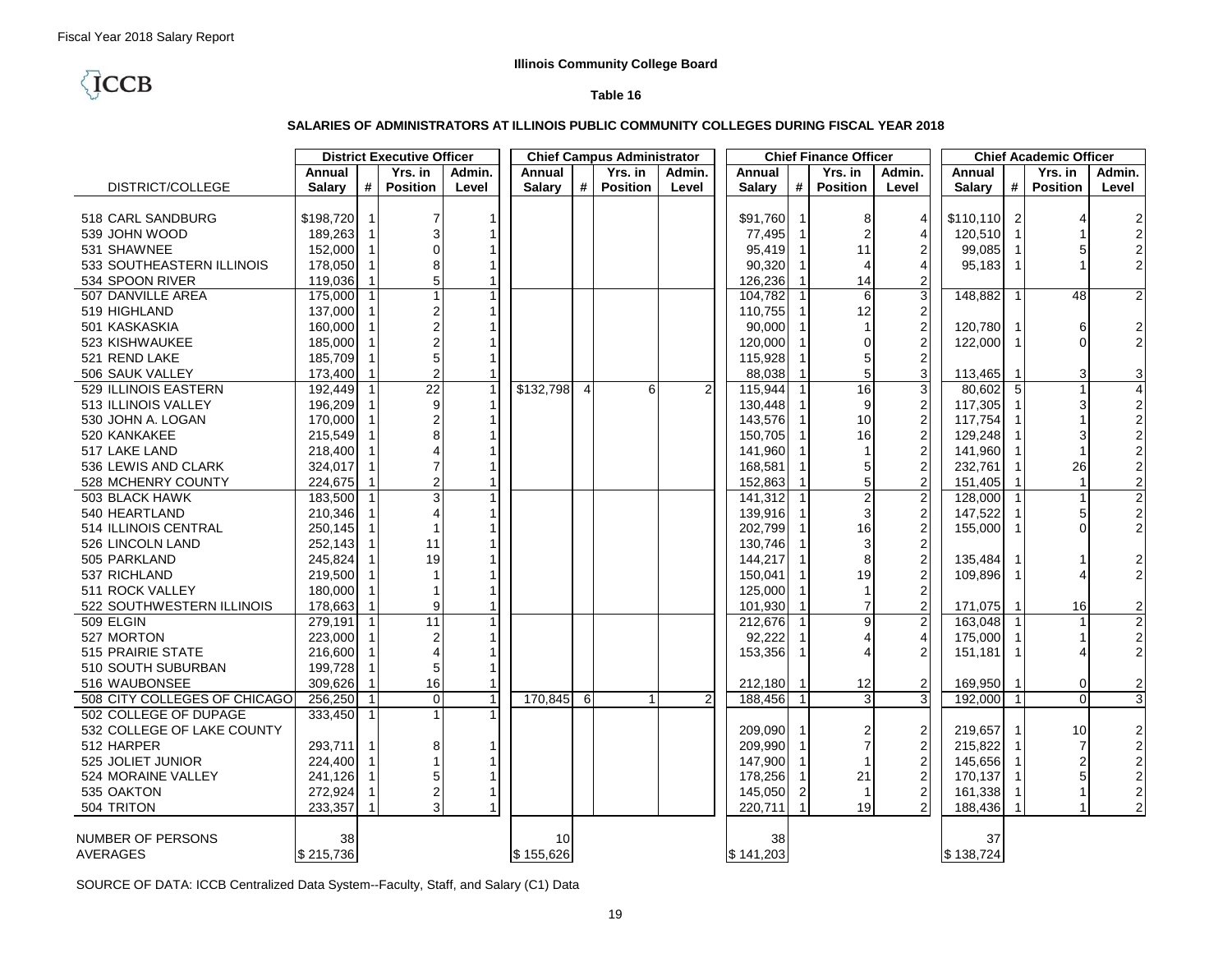## **TCCB**

#### **Table 16 (Continued) SALARIES OF ADMINISTRATORS AT ILLINOIS PUBLIC COMMUNITY COLLEGES DURING FISCAL YEAR 2018**

|                              |               |                | <b>Student Services Officer</b> |                         |               |                         | <b>Dean Baccalaureate Education</b> |                         |               |                | <b>Dean Occup/Career Education</b> |                          |               |                | <b>Dean Continuing Education</b> |                         |
|------------------------------|---------------|----------------|---------------------------------|-------------------------|---------------|-------------------------|-------------------------------------|-------------------------|---------------|----------------|------------------------------------|--------------------------|---------------|----------------|----------------------------------|-------------------------|
|                              | Annual        |                | Yrs. in                         | Admin.                  | Annual        |                         | Yrs. in                             | Admin.                  | Annual        |                | Yrs. in                            | Admin.                   | Annual        |                | Yrs. in                          | Admin.                  |
| DISTRICT/COLLEGE             | <b>Salary</b> | #              | <b>Position</b>                 | Level                   | <b>Salary</b> | #                       | <b>Position</b>                     | Level                   | <b>Salary</b> | #              | <b>Position</b>                    | Level                    | <b>Salary</b> | #              | <b>Position</b>                  | Level                   |
|                              |               |                |                                 |                         |               |                         |                                     |                         |               |                |                                    |                          |               |                |                                  |                         |
| 518 CARL SANDBURG            | \$148,410     | $\overline{1}$ | 18                              | $\overline{c}$          |               |                         |                                     |                         | \$89,560      | -1             | 2                                  | 4                        | \$93,060      | $\overline{1}$ |                                  |                         |
| 539 JOHN WOOD                | 79,189        |                | 3                               | 4                       |               |                         |                                     |                         | 80,274        |                | 3                                  | 4                        |               |                |                                  |                         |
| 531 SHAWNEE                  | 92,897        |                |                                 | $\overline{2}$          | \$85,926      |                         | 28                                  | $\overline{4}$          | 68.947        |                |                                    |                          |               |                |                                  |                         |
| 533 SOUTHEASTERN ILLINOIS    | 81,670        |                |                                 | $\overline{4}$          | 90,839        |                         | 5                                   | $\overline{4}$          |               |                |                                    |                          |               |                |                                  |                         |
| 534 SPOON RIVER              | 84,297        |                | 5                               | $\overline{4}$          | 79,227        |                         | 5                                   | $\overline{4}$          | 76,153        |                | $\overline{2}$                     | 4                        |               |                |                                  |                         |
| 507 DANVILLE AREA            | 86,219        | -1             | 5                               | $\overline{4}$          | 87,965        | $\overline{2}$          | $\overline{15}$                     | $\overline{4}$          | 108,905       |                | 39                                 | $\overline{4}$           |               |                |                                  |                         |
| 519 HIGHLAND                 | 97,118        |                | 10                              | $\boldsymbol{2}$        |               |                         |                                     |                         | 93,325        |                | 11                                 | $\overline{4}$           |               |                |                                  |                         |
| 501 KASKASKIA                | 103,052       |                |                                 | $\sqrt{2}$              | 84,239        |                         | 10                                  | $\overline{4}$          | 84,466        |                | 5                                  | $\overline{4}$           |               |                |                                  |                         |
| 523 KISHWAUKEE               | 98,885        |                |                                 | $\overline{2}$          | 87.754        | 2                       | 3                                   | $\overline{4}$          | 93,273        | $\mathcal{P}$  | 3                                  | $\overline{4}$           | 70,000        | -1             | $\Omega$                         |                         |
| 521 REND LAKE                | 78,926        |                |                                 | $\overline{\mathbf{c}}$ |               |                         |                                     |                         | 88,046        |                | 5                                  | 4                        |               |                |                                  |                         |
| 506 SAUK VALLEY              | 84,048        |                |                                 | 3                       |               |                         |                                     |                         | 83,640        | $\overline{1}$ |                                    | 3                        |               |                |                                  |                         |
| 529 ILLINOIS EASTERN         | 47,733        | $\mathbf{3}$   | 3                               | $\overline{4}$          |               |                         |                                     |                         |               |                |                                    |                          |               |                |                                  |                         |
| 513 ILLINOIS VALLEY          | 85,927        |                |                                 | 3                       | 85,315        |                         | 9                                   | $\overline{4}$          |               |                |                                    |                          |               |                |                                  |                         |
| 530 JOHN A. LOGAN            |               |                |                                 |                         | 91,944        |                         |                                     | 3                       |               |                |                                    |                          | 108,945       |                | $\overline{\mathbf{c}}$          | 3                       |
| 520 KANKAKEE                 | 109,108       |                |                                 | $\overline{4}$          |               |                         |                                     |                         |               |                |                                    |                          | 93,590        |                | 20                               |                         |
| 517 LAKE LAND                | 165,719       |                | 12                              | $\boldsymbol{2}$        |               |                         |                                     |                         |               |                |                                    |                          |               |                |                                  |                         |
| 536 LEWIS AND CLARK          | 164,651       |                | $\overline{7}$                  | $\overline{c}$          | 115,787       | -1                      | 9                                   | $\overline{4}$          | 120,941       | -1             | 8                                  | 4                        |               |                |                                  |                         |
| 528 MCHENRY COUNTY           | 97,088        |                | 6                               | $\overline{4}$          | 113,313       |                         |                                     | $\overline{4}$          |               |                |                                    |                          | 114,452       |                | 3                                |                         |
| 503 BLACK HAWK               | 101,528       | $\overline{1}$ |                                 | $\overline{4}$          | 110.319 1     |                         | 5                                   | $\overline{4}$          | 125,952       | -1             | $\overline{2}$                     | $\overline{4}$           | 105.065       |                | 6                                | $\overline{\mathbf{4}}$ |
| 540 HEARTLAND                |               |                |                                 |                         |               |                         |                                     |                         |               |                |                                    |                          | 84,255        |                |                                  | 3 <sup>1</sup>          |
| 514 ILLINOIS CENTRAL         | 99,197        |                |                                 | $\overline{2}$          |               |                         |                                     |                         | 102,341       |                | $\overline{2}$                     | $\overline{4}$           | 112,814       |                |                                  | 4                       |
| 526 LINCOLN LAND             | 135,153       |                |                                 | $\overline{2}$          |               |                         |                                     |                         |               |                |                                    |                          |               |                |                                  |                         |
| 505 PARKLAND                 | 134,349       |                |                                 | $\overline{c}$          |               |                         |                                     |                         | 119,645       |                | 0                                  | 3                        |               |                |                                  |                         |
| 537 RICHLAND                 | 109,896       |                |                                 | $\mathbf 2$             |               |                         |                                     |                         | 80,416        |                | 3                                  | $\overline{4}$           |               |                |                                  |                         |
| 511 ROCK VALLEY              | 58,759        |                |                                 | $\overline{4}$          |               |                         |                                     |                         |               |                |                                    |                          |               |                |                                  |                         |
| 522 SOUTHWESTERN ILLINOIS    | 113,383       |                |                                 | $\overline{2}$          | 105,000       | $\overline{\mathbf{1}}$ | 2                                   | 4                       | 136,982       |                | 14                                 | 4                        |               |                |                                  |                         |
| 509 ELGIN                    | 123,220       | $\overline{1}$ |                                 | 3                       | 154,101       |                         | 15                                  | 3                       | 96,149        | - 1            |                                    | 3                        |               |                |                                  |                         |
| 527 MORTON                   |               |                |                                 |                         | 92,887        |                         | 5                                   | $\overline{\mathbf{4}}$ | 82,653        |                |                                    | $\overline{4}$           | 92,700 1      |                | $\overline{\mathbf{c}}$          |                         |
| 515 PRAIRIE STATE            | 149,918       | - 1            | U                               | $\overline{2}$          | 96,278        | -1                      |                                     | $\overline{4}$          | 101,966       |                | $\Omega$                           | $\overline{\mathcal{A}}$ | 90,812        |                | 3                                | 4                       |
| 510 SOUTH SUBURBAN           |               |                |                                 |                         |               |                         |                                     |                         |               |                |                                    |                          | 79,124        |                | 14                               | $\overline{4}$          |
| 516 WAUBONSEE                | 171,700 1     |                | 5 <sup>1</sup>                  | $\boldsymbol{2}$        | 102,613       | $\overline{a}$          | $6 \mid$                            | 4                       | 104,590 2     |                | $\overline{7}$                     | 4                        | 118,023       |                | 15                               | 4                       |
| 508 CITY COLLEGES OF CHICAGO | 103,750       | $\overline{6}$ | 8                               | $\overline{4}$          |               |                         |                                     |                         | 114,615       | $\overline{4}$ | $\overline{2}$                     | $\overline{4}$           | 98,791        | $\overline{2}$ | 10                               | $\overline{4}$          |
| 502 COLLEGE OF DUPAGE        |               |                |                                 |                         | 130,000       | -1                      | $\Omega$                            | $\overline{4}$          | 130,000       | -1             | $\Omega$                           | $\overline{\mathbf{A}}$  | 152,405       |                |                                  | $\overline{4}$          |
| 532 COLLEGE OF LAKE COUNTY   | 178,531       | -1             |                                 | 3                       |               |                         |                                     |                         |               |                |                                    |                          |               |                |                                  |                         |
| 512 HARPER                   |               |                |                                 |                         | 120,801       | 3                       | 3                                   | $\overline{4}$          | 112,651       |                |                                    | 4                        | 139,116 1     |                | 2                                |                         |
| 525 JOLIET JUNIOR            | 158,184 1     |                |                                 | $\overline{\mathbf{c}}$ | 117,300       |                         |                                     | $\overline{\mathbf{4}}$ | 108,120       |                |                                    | $\overline{4}$           |               |                |                                  |                         |
| 524 MORAINE VALLEY           | 167,011       |                |                                 | $\sqrt{2}$              | 121,734       |                         |                                     | $\overline{\mathbf{4}}$ | 118,530       | - 1            | 3                                  | $\overline{4}$           |               |                |                                  |                         |
| 535 OAKTON                   | 159,793       |                |                                 | $\overline{2}$          | 124,875       | 6                       |                                     | $\pmb{4}$               |               |                |                                    |                          | 95,139        |                | -1                               |                         |
| 504 TRITON                   | 205,996       |                |                                 | $\overline{2}$          | 119,478       | $\overline{\mathbf{1}}$ | 2                                   | $\overline{4}$          | 117,712       | -1             | 3                                  | $\overline{4}$           | 124,810       |                | 10                               |                         |
|                              |               |                |                                 |                         |               |                         |                                     |                         |               |                |                                    |                          |               |                |                                  |                         |
| NUMBER OF PERSONS            | 42            |                |                                 |                         | 36            |                         |                                     |                         | 32            |                |                                    |                          | 18            |                |                                  |                         |
| <b>AVERAGES</b>              | \$111,127     |                |                                 |                         | \$106,817     |                         |                                     |                         | \$102,175     |                |                                    |                          | \$103,994     |                |                                  |                         |
|                              |               |                |                                 |                         |               |                         |                                     |                         |               |                |                                    |                          |               |                |                                  |                         |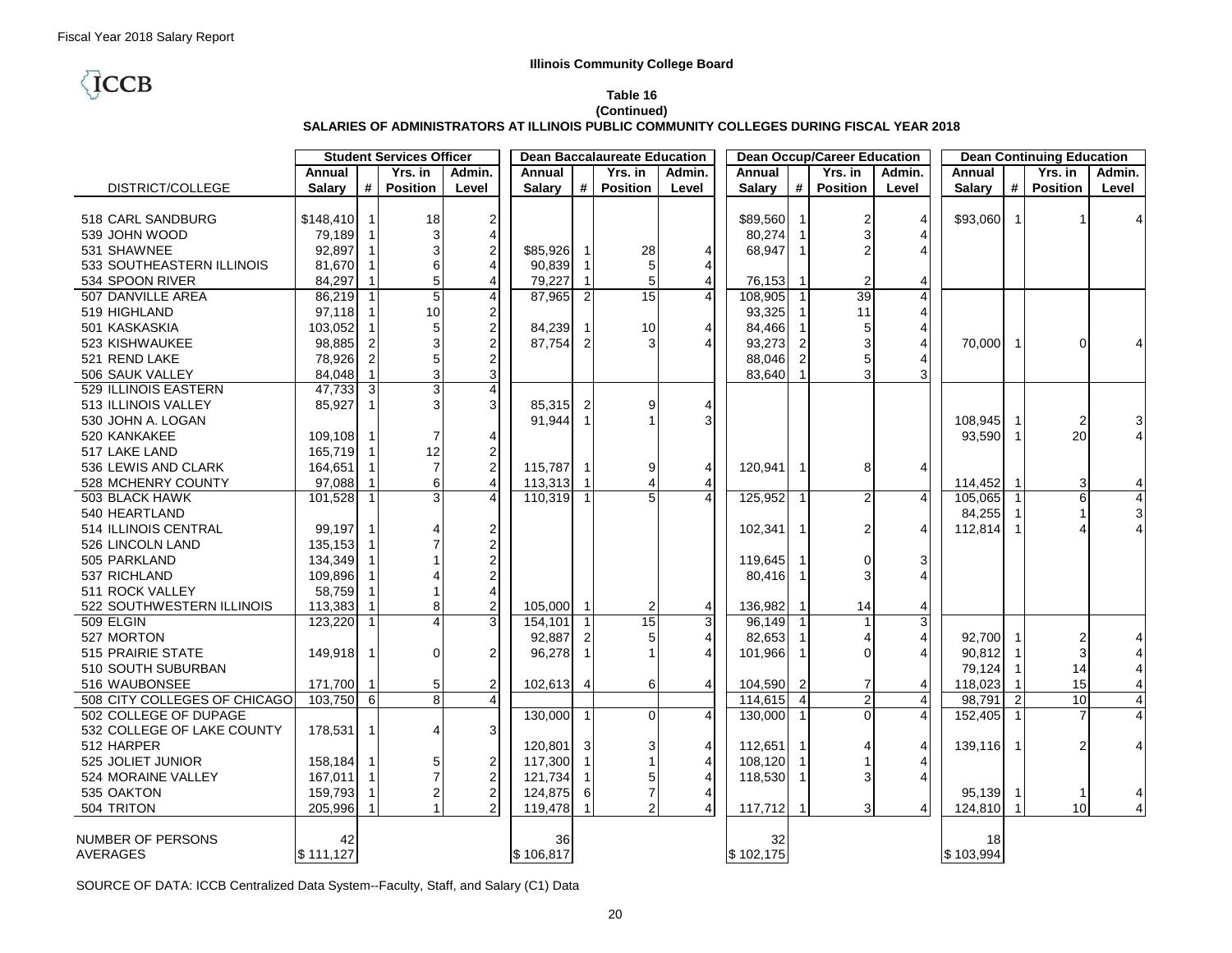## **TCCB**

#### **Table 16 (Continued) SALARIES OF ADMINISTRATORS AT ILLINOIS PUBLIC COMMUNITY COLLEGES DURING FISCAL YEAR 2018**

|                              | <b>Director Data Processing</b> |                |                 |                         | <b>Director Research/Planning</b> |                         |                 | <b>Director Admissions/Records</b> |               | <b>Director of Counseling</b> |                 |                |               |                |                         |                |
|------------------------------|---------------------------------|----------------|-----------------|-------------------------|-----------------------------------|-------------------------|-----------------|------------------------------------|---------------|-------------------------------|-----------------|----------------|---------------|----------------|-------------------------|----------------|
|                              | Annual                          |                | Yrs. in         | Admin.                  | Annual                            |                         | Yrs. in         | Admin.                             | Annual        |                               | Yrs. in         | Admin.         | Annual        |                | Yrs. in                 | Admin.         |
| DISTRICT/COLLEGE             | <b>Salary</b>                   | #              | <b>Position</b> | Level                   | <b>Salary</b>                     | #                       | <b>Position</b> | Level                              | <b>Salary</b> | #                             | <b>Position</b> | Level          | <b>Salary</b> | #              | <b>Position</b>         | Level          |
|                              |                                 |                |                 |                         |                                   |                         |                 |                                    |               |                               |                 |                |               |                |                         |                |
| 518 CARL SANDBURG            | \$54,210                        | $\overline{1}$ | $\overline{0}$  | $\overline{4}$          | \$59,740                          | $\overline{1}$          | -1              | $\overline{4}$                     | \$61,230      | -1                            | 5               | 4              |               |                |                         |                |
| 539 JOHN WOOD                | 72,651                          |                | 10              | $\overline{4}$          |                                   |                         |                 |                                    | 45,561        |                               | 3               | 4              | \$43,999      |                | 3                       |                |
| 531 SHAWNEE                  | 84,701                          |                | 16              | $\overline{4}$          | 54,559                            | -1                      | 18              | $\overline{4}$                     | 55,132        | $\overline{2}$                | 3               | $\overline{4}$ | 73,930        |                | 16                      | 4              |
| 533 SOUTHEASTERN ILLINOIS    | 85,961                          |                | 22              | 6                       |                                   |                         |                 |                                    | 53,508        |                               | 3               | $\overline{4}$ |               |                |                         |                |
| 534 SPOON RIVER              | 77,134                          | 2              | 9               | $\overline{4}$          |                                   |                         |                 |                                    | 58,206        |                               | 5               | 4              |               |                |                         |                |
| 507 DANVILLE AREA            | 86,822                          | $\overline{1}$ | 21              | 6                       | 66,188                            | -1                      | 3               | $\overline{4}$                     |               |                               |                 |                |               |                |                         |                |
| 519 HIGHLAND                 |                                 |                |                 |                         | 65,476                            |                         | 11              | $\overline{\mathbf{4}}$            | 55,065        |                               | 8               | 4              |               |                |                         |                |
| 501 KASKASKIA                | 93,541                          |                | 3               | $\overline{4}$          | 71,301                            |                         | 5               | $\overline{4}$                     | 71,363        |                               | 6               | $\overline{4}$ |               |                |                         |                |
| 523 KISHWAUKEE               | 92.700                          | $\overline{1}$ |                 | $\overline{4}$          | 72,100                            | - 1                     | 5               | $\overline{4}$                     |               |                               |                 |                |               |                |                         |                |
| 521 REND LAKE                |                                 |                |                 |                         |                                   |                         |                 |                                    | 52,393        |                               | 5               | 4              |               |                |                         |                |
| 506 SAUK VALLEY              | 73,440                          | $\mathbf 1$    | $\overline{0}$  | $\overline{4}$          | 97,410                            | $\overline{1}$          | 5               | 3                                  | 62,611        | $\overline{1}$                | 3               | 4              |               |                |                         |                |
| 529 ILLINOIS EASTERN         | 96,521                          |                | 21              | $\overline{\mathbf{4}}$ |                                   |                         |                 |                                    | 43,222        |                               | 5               | $\overline{4}$ |               |                |                         |                |
| 513 ILLINOIS VALLEY          | 66,941                          |                | 0               | 4                       |                                   |                         |                 |                                    | 62,944        |                               |                 | $\overline{4}$ |               |                |                         |                |
| 530 JOHN A. LOGAN            | 107,754                         |                |                 | 3                       | 89,828                            |                         | 23              | $\overline{4}$                     | 68,776        |                               | $\overline{2}$  | $\overline{4}$ | 85,731        |                | $\overline{\mathbf{c}}$ |                |
| 520 KANKAKEE                 | 101,136                         |                |                 | $\overline{4}$          | 75,694                            | -1                      | 3               | $\boldsymbol{\Delta}$              | 64,414        |                               |                 | $\overline{4}$ | 74,103        |                | 6                       |                |
| 517 LAKE LAND                | 141,297                         |                | 16              | 5                       |                                   |                         |                 |                                    | 104,334       |                               | 23              | $\overline{4}$ |               |                |                         |                |
| 536 LEWIS AND CLARK          | 195,688                         |                |                 | $\overline{2}$          |                                   |                         |                 |                                    | 62,070        |                               | $\overline{7}$  | $\overline{4}$ | 82,665        |                | 17                      |                |
| 528 MCHENRY COUNTY           | 171,535                         |                |                 | $\overline{2}$          | 92,947                            | $\overline{\mathbf{1}}$ |                 | 4                                  | 103,050       | $\overline{1}$                | 5               |                | 103,430       |                | 5                       |                |
| 503 BLACK HAWK               |                                 |                |                 |                         | 95.050                            |                         | 15              | $\overline{4}$                     |               |                               |                 |                |               |                |                         |                |
| 540 HEARTLAND                | 127,340                         |                | 3               | 3                       | 88,778                            |                         |                 | $\mathsf 3$                        |               |                               |                 |                |               |                |                         |                |
| 514 ILLINOIS CENTRAL         |                                 |                |                 |                         | 88,175                            |                         |                 | $\mathbf{3}$                       | 82,618 1      |                               | 3               | $\overline{4}$ | 69,613        |                | $\boldsymbol{2}$        | 4              |
| 526 LINCOLN LAND             | 144,555                         |                | 10              | $\overline{c}$          | 87,494                            |                         |                 | $\overline{4}$                     | 76,268        |                               | 3               | $\overline{4}$ | 86,907        |                | 3                       |                |
| 505 PARKLAND                 | 135,925                         |                | 3               | $\mathbf{3}$            | 100,153                           |                         |                 | 3                                  | 97,411        | -1                            |                 | 5              |               |                |                         |                |
| 537 RICHLAND                 | 85,371                          | $\overline{1}$ |                 | $\overline{2}$          | 69,919                            | -1                      |                 | $\boldsymbol{\Delta}$              |               |                               |                 |                |               |                |                         |                |
| 511 ROCK VALLEY              |                                 |                |                 |                         |                                   |                         |                 |                                    |               |                               |                 |                | 92,905        |                | 6                       | 3              |
| 522 SOUTHWESTERN ILLINOIS    | 130,809                         |                | 6               | 2                       |                                   |                         |                 |                                    | 96,092        | $\overline{1}$                | 15              | 4              |               |                |                         |                |
| 509 ELGIN                    | 152,932                         |                |                 | $\overline{3}$          | 154,527                           |                         | 10              | $\overline{2}$                     |               |                               |                 |                |               |                |                         |                |
| 527 MORTON                   | 101,449                         |                |                 | $\overline{4}$          | 80,758                            |                         | 12              | $\overline{\mathbf{4}}$            | 77,998        |                               | -1              | 4              | 87,000 1      |                |                         |                |
| 515 PRAIRIE STATE            | 100,937                         |                |                 | $\overline{4}$          | 90,815                            |                         | 5               | $\overline{4}$                     | 99,530        |                               | 6               | $\overline{4}$ | 90,918        |                | 3                       | 4              |
| 510 SOUTH SUBURBAN           | 96,817                          |                | 8               | 3                       | 76,212                            |                         | 10              | $\overline{4}$                     | 73,755        |                               | 11              | $\overline{4}$ |               |                |                         |                |
| 516 WAUBONSEE                | 143,318                         |                | 6               | 3                       | 99,863                            |                         | $\overline{7}$  | $\overline{4}$                     | 101,765       | $\overline{2}$                | 8               | $\overline{4}$ | 113,698       |                | 11                      | 4              |
| 508 CITY COLLEGES OF CHICAGO | 89,689                          | $\overline{7}$ |                 | $\overline{4}$          |                                   |                         |                 |                                    | 75.609        | 5                             | 5               | $\overline{4}$ |               |                |                         |                |
| 502 COLLEGE OF DUPAGE        |                                 |                |                 |                         |                                   |                         |                 |                                    | 134,999       |                               | 10              | $\overline{4}$ | 141,349       | $\overline{1}$ | $\overline{13}$         | $\overline{4}$ |
| 532 COLLEGE OF LAKE COUNTY   | 140,175                         |                | 2               | 4                       | 117,093                           | -1                      | 6               | 4                                  | 84,872        |                               | $\overline{2}$  | 4              |               |                |                         |                |
| 512 HARPER                   | 128,356                         |                | 6               | $\overline{4}$          | 110,950                           | -1                      | 4               | $\overline{4}$                     | 153,628       |                               | 5               | 3              |               |                |                         |                |
| 525 JOLIET JUNIOR            | 160,481                         |                | 5               | $\overline{4}$          | 103,809                           |                         | 11              | $\overline{4}$                     | 100,317       |                               | 13              | $\overline{4}$ |               |                |                         |                |
| 524 MORAINE VALLEY           | 145,503                         |                |                 | $\boldsymbol{2}$        | 88,570                            |                         | $\overline{2}$  | $\overline{\mathbf{4}}$            | 105,788       |                               | $\mathbf 1$     | $\overline{4}$ | 103,001       |                | 3                       |                |
| 535 OAKTON                   | 160,839                         | 3              | 13              | $\overline{2}$          | 114,889                           | 2                       | 3               | $\pmb{4}$                          | 115,952       |                               | 16              | $\overline{4}$ | 112,771       |                | $\sqrt{3}$              |                |
| 504 TRITON                   | 155,166                         |                | $6 \mid$        | 3                       | 117,712                           | $\overline{1}$          | 5               | $\overline{4}$                     | 117,712       | $\overline{\mathbf{1}}$       | 10              | 4              |               |                |                         |                |
|                              |                                 |                |                 |                         |                                   |                         |                 |                                    |               |                               |                 |                |               |                |                         |                |
| NUMBER OF PERSONS            | 45                              |                |                 |                         | 28                                |                         |                 |                                    | 38            |                               |                 |                | 15            |                |                         |                |
| <b>AVERAGES</b>              | \$111,758                       |                |                 |                         | \$90,889                          |                         |                 |                                    | \$80,988      |                               |                 |                | \$90,801      |                |                         |                |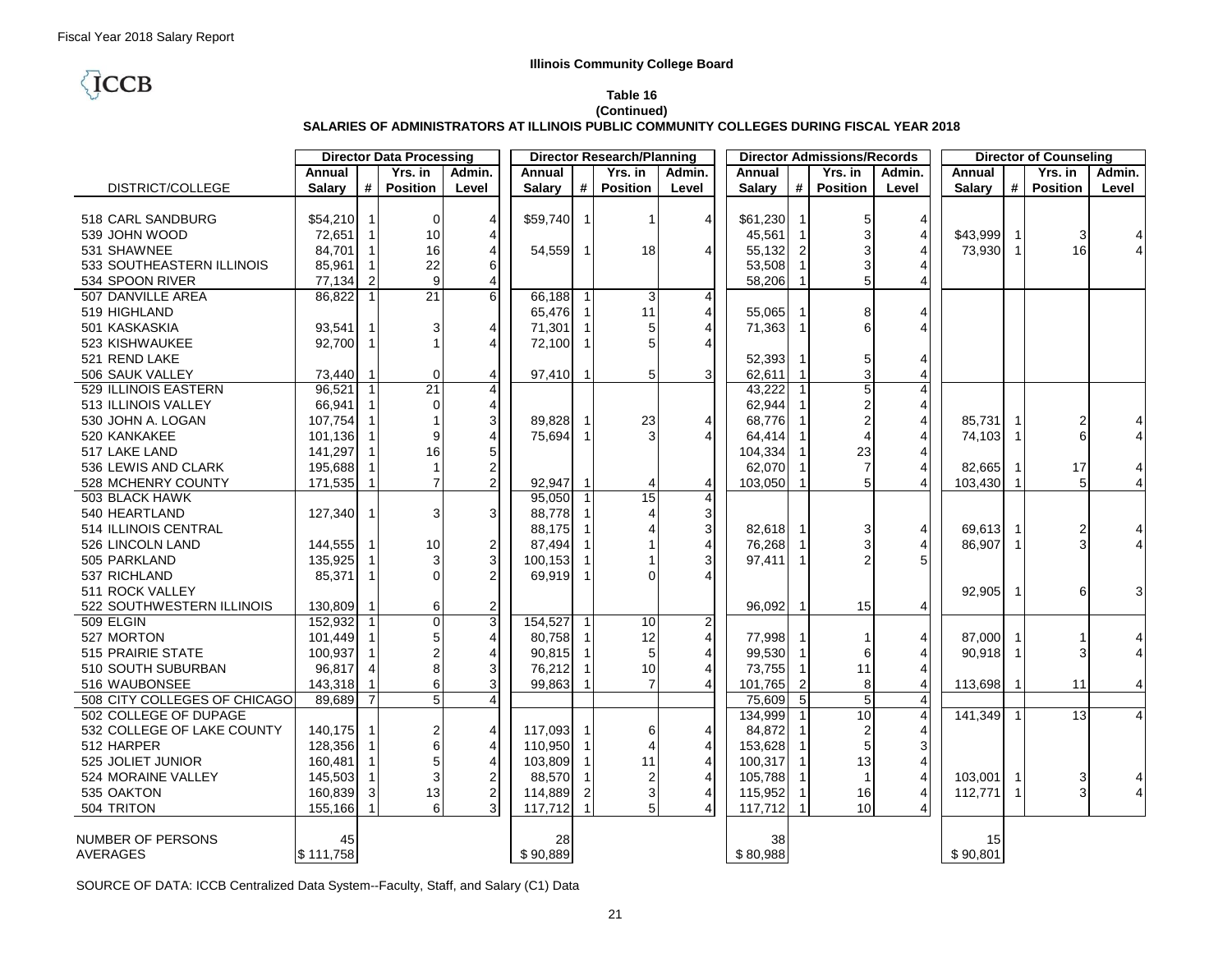## **TCCB**

#### **Table 16 (Continued) SALARIES OF ADMINISTRATORS AT ILLINOIS PUBLIC COMMUNITY COLLEGES DURING FISCAL YEAR 2018**

|                              |               |                | <b>Director Financial Aid</b> |                         |               |                | <b>Director Job Placement</b> |                |               |                | <b>Director Student Activities</b> |                |            |                            | <b>Director Library/LRC</b> |                         |
|------------------------------|---------------|----------------|-------------------------------|-------------------------|---------------|----------------|-------------------------------|----------------|---------------|----------------|------------------------------------|----------------|------------|----------------------------|-----------------------------|-------------------------|
|                              | Annual        |                | $\overline{Y}$ rs. in         | Admin.                  | Annual        |                | $\overline{Y}$ rs. in         | Admin.         | Annual        |                | Yrs. in                            | Admin.         | Annual     |                            | Yrs. in                     | Admin.                  |
| DISTRICT/COLLEGE             | <b>Salary</b> | #              | <b>Position</b>               | Level                   | <b>Salary</b> | #              | <b>Position</b>               | Level          | <b>Salary</b> | #              | <b>Position</b>                    | Level          | Salary     | #                          | <b>Position</b>             | Level                   |
|                              |               |                |                               |                         |               |                |                               |                |               |                |                                    |                |            |                            |                             |                         |
| 518 CARL SANDBURG            | \$100,850     | - 1            | 23                            | 4                       |               |                |                               |                | \$61,408      | $\overline{4}$ | 6                                  | 4              |            |                            |                             |                         |
| 539 JOHN WOOD                | 78,213        |                | 11                            | $\overline{4}$          |               |                |                               |                |               |                |                                    |                | \$48,951   | $\mathbf 1$                | $\overline{7}$              |                         |
| 531 SHAWNEE                  | 73,709        | -1             | 25                            | $\overline{4}$          |               |                |                               |                |               |                |                                    |                | 62,722     | $\mathbf{1}$               | 12                          | 4                       |
| 533 SOUTHEASTERN ILLINOIS    |               |                |                               |                         |               |                |                               |                |               |                |                                    |                |            |                            |                             |                         |
| 534 SPOON RIVER              | 62,841        |                | 12                            | 6                       |               |                |                               |                |               |                |                                    |                |            |                            |                             |                         |
| 507 DANVILLE AREA            | 75,084        | $\overline{1}$ | 31                            | $\overline{4}$          | \$61,971      | $\overline{1}$ | 9                             | $\overline{4}$ |               |                |                                    |                |            |                            |                             |                         |
| 519 HIGHLAND                 | 66,178        |                | 11                            | $\overline{4}$          |               |                |                               |                |               |                |                                    |                |            |                            |                             |                         |
| 501 KASKASKIA                | 56,025        |                | 3                             | $\overline{4}$          |               |                |                               |                |               |                |                                    |                |            |                            |                             |                         |
| 523 KISHWAUKEE               | 84,666        |                | 3                             | $\overline{4}$          |               |                |                               |                |               |                |                                    |                | 75,000     | $\overline{1}$             | 18                          |                         |
| 521 REND LAKE                | 59,020        |                | 5                             | 6                       |               |                |                               |                |               |                |                                    |                |            |                            |                             |                         |
| 506 SAUK VALLEY              | 59,160        |                | $\overline{2}$                | $\overline{4}$          |               |                |                               |                |               |                |                                    |                |            |                            |                             |                         |
| 529 ILLINOIS EASTERN         | 35,526        |                | $\sqrt{3}$                    | $\overline{\mathbf{4}}$ |               |                |                               |                |               |                |                                    |                | 48,818 3   |                            | 14                          | 4                       |
| 513 ILLINOIS VALLEY          | 76,263        |                | 7                             | $\overline{4}$          |               |                |                               |                |               |                |                                    |                | 82,224     | $\mathbf{1}$               | 17                          | $\overline{\mathbf{4}}$ |
| 530 JOHN A. LOGAN            | 82,412        |                | 10                            | $\overline{4}$          | 53,564        |                | 0                             | 4              | 66,731        |                | 11                                 | 4              |            |                            |                             |                         |
| 520 KANKAKEE                 | 64,414        |                |                               | $\overline{4}$          |               |                |                               |                | 74,103        |                | $\overline{A}$                     | 4              | 65,372     | $\overline{\phantom{0}}$ 1 | 9                           |                         |
| 517 LAKE LAND                | 73,312        |                | 12                            | 6                       |               |                |                               |                |               |                |                                    |                |            |                            |                             |                         |
| 536 LEWIS AND CLARK          | 84,170        |                | 14                            | $\overline{4}$          | 87,337        |                | 3                             | $\overline{4}$ | 130,477       |                | 5                                  | 2              | 106,418    | -1                         | 17                          | 4                       |
| 528 MCHENRY COUNTY           | 76,189        | -1             |                               |                         |               |                |                               |                | 88,995        |                | 5                                  | $\overline{4}$ | 96,078     |                            | 6                           | 4                       |
| 503 BLACK HAWK               |               |                |                               |                         |               |                |                               |                |               |                |                                    |                |            |                            |                             |                         |
| 540 HEARTLAND                |               |                |                               |                         |               |                |                               |                |               |                |                                    |                |            |                            |                             |                         |
| 514 ILLINOIS CENTRAL         |               |                |                               |                         |               |                |                               |                | 80,573        |                | 3                                  | 4              | 65,610 1   |                            | 7                           | 6                       |
| 526 LINCOLN LAND             | 61,740        | -1             |                               | 4                       |               |                |                               |                |               |                |                                    |                | 101,476    | $\mathbf{1}$               | $\overline{7}$              | 4                       |
| 505 PARKLAND                 |               |                |                               |                         |               |                |                               |                |               |                |                                    |                | 102,304    |                            | 18                          | 5                       |
| 537 RICHLAND                 | 59,427        |                | 9                             | 4                       |               |                |                               |                |               |                |                                    |                | $62,615$ 1 |                            | 6                           | 4                       |
| 511 ROCK VALLEY              | 73,000        |                | $\Omega$                      | $\overline{4}$          |               |                |                               |                |               |                |                                    |                |            |                            |                             |                         |
| 522 SOUTHWESTERN ILLINOIS    | 85,027        |                | 5                             | $\overline{4}$          |               |                |                               |                | 63,000        |                | $\overline{1}$                     | 4              |            |                            |                             |                         |
| 509 ELGIN                    |               |                |                               |                         |               |                |                               |                |               |                |                                    |                |            |                            |                             |                         |
| 527 MORTON                   | 80,706        |                |                               | $\overline{4}$          |               |                |                               |                |               |                |                                    |                | 90,000 1   |                            | $\mathbf{1}$                | 4                       |
| <b>515 PRAIRIE STATE</b>     | 78,609        |                |                               | $\overline{4}$          |               |                |                               |                |               |                |                                    |                | 76,875     | $\overline{1}$             | $\mathbf{1}$                | 4                       |
| 510 SOUTH SUBURBAN           | 93,324        |                | 22                            | $\overline{4}$          |               |                |                               |                |               |                |                                    |                |            |                            |                             |                         |
| 516 WAUBONSEE                | 113,698       |                | 10                            | $\overline{4}$          |               |                |                               |                |               |                |                                    |                |            |                            |                             |                         |
| 508 CITY COLLEGES OF CHICAGO | 68,358        | - 6            | 3                             | $\overline{6}$          |               |                |                               |                |               |                |                                    |                |            |                            |                             |                         |
| 502 COLLEGE OF DUPAGE        |               |                |                               |                         |               |                |                               |                |               |                |                                    |                |            |                            |                             |                         |
| 532 COLLEGE OF LAKE COUNTY   |               |                |                               |                         | 111,140       |                | 13                            | 4              | 120,485       | -1             | 3                                  | 4              | 119,995    | $\overline{1}$             | 3                           | 4                       |
| 512 HARPER                   | 104,968 1     |                | 6                             | $\overline{4}$          | 101,996       |                | 15                            | 4              |               |                |                                    |                | 129,031    | $\mathbf{1}$               | 10                          | 4                       |
| 525 JOLIET JUNIOR            |               |                |                               |                         |               |                |                               |                |               |                |                                    |                |            |                            |                             |                         |
| 524 MORAINE VALLEY           | 80,433        |                | 2                             | 4                       | 78,646        |                | 10                            | 4              | 100,541       |                | 6                                  | 4              | 87,206     |                            | $\overline{\mathbf{c}}$     | 4                       |
| 535 OAKTON                   | 128,215       |                | 18                            | $\overline{4}$          | 123,277       |                | 8                             | $\overline{4}$ |               |                |                                    |                | 83,000     | $\mathbf 1$                | $\mathbf{1}$                | 4                       |
| 504 TRITON                   | 102,658       |                | $\mathbf 1$                   | $\overline{4}$          |               |                |                               |                | 117,712       |                | 5                                  | 4              | 123,598    |                            | 11                          | $\overline{4}$          |
|                              |               |                |                               |                         |               |                |                               |                |               |                |                                    |                |            |                            |                             |                         |
| NUMBER OF PERSONS            | 35            |                |                               |                         |               |                |                               |                | 13            |                |                                    |                | 21         |                            |                             |                         |
| <b>AVERAGES</b>              | \$76,571      |                |                               |                         | \$88,276      |                |                               |                | \$83,711      |                |                                    |                | \$82,140   |                            |                             |                         |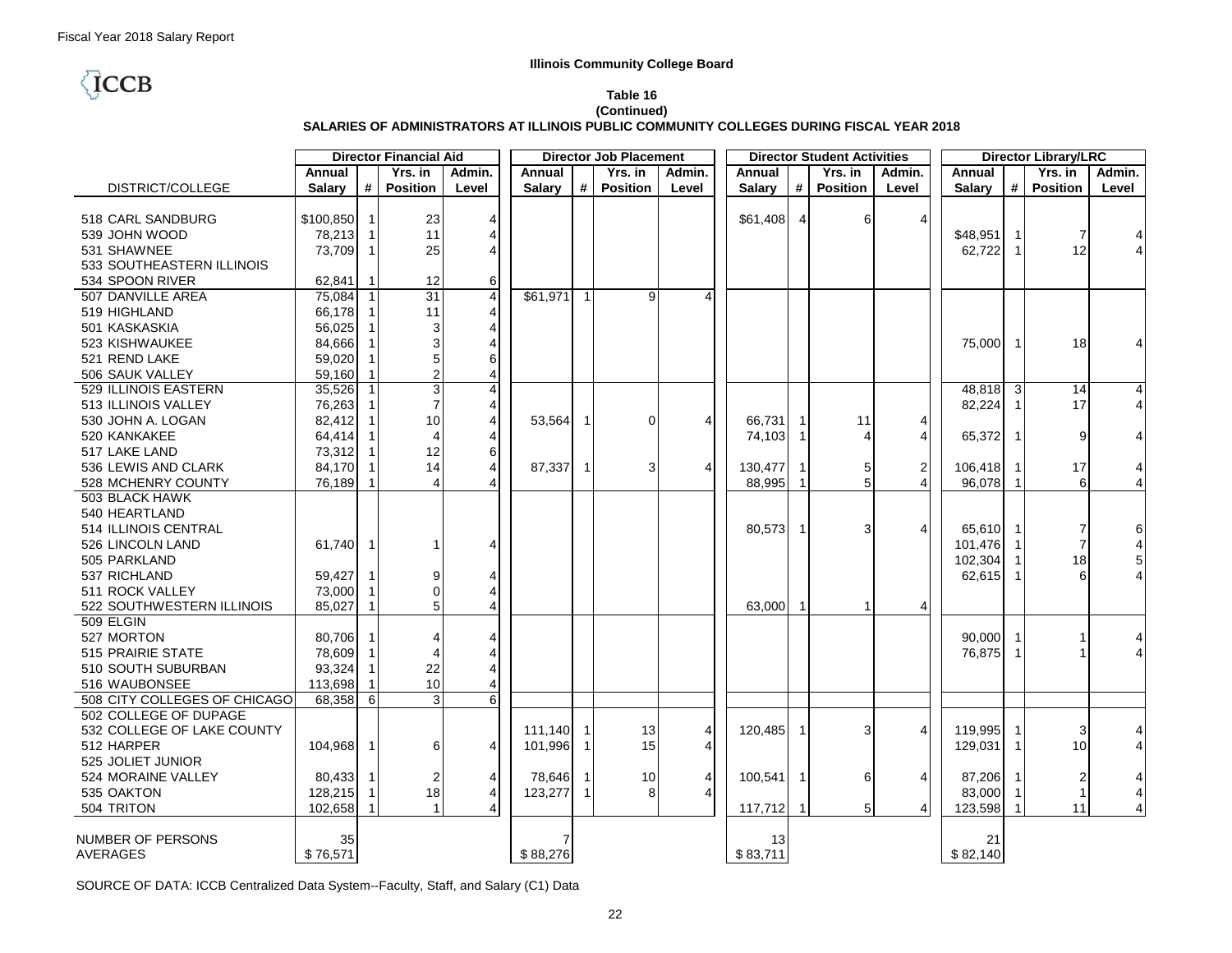## **TCCB**

#### **Table 16 (Continued) SALARIES OF ADMINISTRATORS AT ILLINOIS PUBLIC COMMUNITY COLLEGES DURING FISCAL YEAR 2018**

|                              |               |                | <b>Director Development/Grants</b> |                         |               |                         | <b>Director Public Info/Relations</b> |                  |               |                         | Director Personnel/Human Res. |                |               |                | <b>Director Business Services</b> |                |
|------------------------------|---------------|----------------|------------------------------------|-------------------------|---------------|-------------------------|---------------------------------------|------------------|---------------|-------------------------|-------------------------------|----------------|---------------|----------------|-----------------------------------|----------------|
|                              | Annual        |                | Yrs. in                            | Admin.                  | Annual        |                         | Yrs. in                               | Admin.           | Annual        |                         | Yrs. in                       | Admin.         | Annual        |                | Yrs. in                           | Admin.         |
| DISTRICT/COLLEGE             | <b>Salary</b> | #              | <b>Position</b>                    | Level                   | <b>Salary</b> | #                       | <b>Position</b>                       | Level            | <b>Salary</b> | #                       | <b>Position</b>               | Level          | <b>Salary</b> | #              | <b>Position</b>                   | Level          |
|                              |               |                |                                    |                         |               |                         |                                       |                  |               |                         |                               |                |               |                |                                   |                |
| 518 CARL SANDBURG            | \$48,900      | $\overline{1}$ | 1                                  | $\overline{4}$          | \$49,370      | $\overline{1}$          | -1                                    | $\overline{4}$   | \$62,730      | -1                      | 4                             | 4              |               |                |                                   |                |
| 539 JOHN WOOD                | 67,080        | $\overline{1}$ | 18                                 | $\overline{\Lambda}$    | 64,720        |                         | 8                                     | $\overline{4}$   | 68,342        |                         | 3                             | 4              | \$56,409      |                | 3                                 |                |
| 531 SHAWNEE                  |               |                |                                    |                         |               |                         |                                       |                  | 57,622        | -1                      | 3                             | $\overline{4}$ | 64,666        |                | 8                                 |                |
| 533 SOUTHEASTERN ILLINOIS    |               |                |                                    |                         |               |                         |                                       |                  |               |                         |                               |                |               |                |                                   |                |
| 534 SPOON RIVER              | 58,293        |                | 2                                  | $\overline{4}$          | 54,046        | - 1                     | 5                                     | $\overline{4}$   | 71,938        | -1                      | 13                            | 4              | 76,153        |                | 11                                |                |
| 507 DANVILLE AREA            | 80,082        | $\overline{1}$ |                                    |                         |               |                         |                                       |                  | 89,947        |                         | 6                             | 4              |               |                |                                   |                |
| 519 HIGHLAND                 |               |                |                                    |                         | 58,386        |                         | 9                                     | $\overline{4}$   | 88,237        |                         | 22                            | 3              |               |                |                                   |                |
| 501 KASKASKIA                |               |                |                                    |                         | 64,146        |                         | 32                                    | $\overline{4}$   | 65,000        |                         | $\Omega$                      | $\overline{4}$ |               |                |                                   |                |
| 523 KISHWAUKEE               | 96,500        | $\overline{2}$ |                                    | 4                       | 86,520        |                         | 10                                    | $\overline{4}$   | 88,000        | -1                      | $\Omega$                      | $\overline{4}$ |               |                |                                   |                |
| 521 REND LAKE                |               |                |                                    |                         | 64,000        | -1                      | 11                                    | 6                |               |                         |                               |                | 41,200        |                | $\overline{4}$                    |                |
| 506 SAUK VALLEY              | 83,640        | $\overline{1}$ |                                    | 3                       |               |                         |                                       |                  | 84,032        | $\overline{1}$          | 13                            | 4              | 67,320        |                | $\overline{1}$                    | 4              |
| 529 ILLINOIS EASTERN         |               |                |                                    |                         | 38,431        | 3                       | 8                                     | $\overline{4}$   | 77,250        |                         | 16                            | 3              | 46,241        | 6              | 14                                |                |
| 513 ILLINOIS VALLEY          |               |                |                                    |                         |               |                         |                                       |                  | 65,000        |                         | $\Omega$                      | 3              |               |                |                                   |                |
| 530 JOHN A. LOGAN            |               |                |                                    |                         | 89,843        |                         | 13                                    | $\overline{4}$   | 116,178       |                         | 13                            | 3              | 66,731        |                | 6                                 |                |
| 520 KANKAKEE                 | 86,813        | $\overline{1}$ |                                    | 4                       | 81,936        | -1                      | 14                                    | $\overline{4}$   | 91,131        |                         | 10                            | 4              |               |                |                                   |                |
| 517 LAKE LAND                |               |                |                                    |                         |               |                         |                                       |                  | 69,860        |                         |                               | 5              |               |                |                                   |                |
| 536 LEWIS AND CLARK          | 74,151        | -1             | 2                                  | 4                       |               |                         |                                       |                  | 80,340        |                         | 3                             | $\overline{4}$ |               |                |                                   |                |
| 528 MCHENRY COUNTY           | 89,579        |                |                                    | $\overline{4}$          | 137,200       | $\overline{1}$          | 5                                     | $\boldsymbol{2}$ |               |                         |                               |                | 95,815        |                | 8                                 |                |
| 503 BLACK HAWK               |               |                |                                    |                         |               |                         |                                       |                  | 74,457        |                         | 3                             | 4              |               |                |                                   |                |
| 540 HEARTLAND                | 87,103        |                | 5                                  | 3                       | 78,200        |                         | $\Omega$                              | 3                | 93,560        |                         | 19                            | $\mathsf 3$    |               |                |                                   |                |
| 514 ILLINOIS CENTRAL         | 75,130        | -1             |                                    | 3                       | 126,026       |                         | 17                                    | $\overline{c}$   | 122,778 1     |                         | $\overline{4}$                | $\overline{c}$ | 70,467        |                | 6                                 | 4              |
| 526 LINCOLN LAND             |               |                |                                    |                         | 105,524       |                         | 13                                    | $\overline{4}$   | 121,253       |                         | 17                            | 3              | 116.913       |                | Δ                                 | 3              |
| 505 PARKLAND                 |               |                |                                    |                         | 92,115        |                         | $\overline{1}$                        | 5                | 107,941       |                         | 6                             | 3              |               |                |                                   |                |
| 537 RICHLAND                 |               |                |                                    |                         | 53,895        |                         | 0                                     | $\overline{4}$   | 77,000        |                         | O                             | $\overline{4}$ |               |                |                                   |                |
| 511 ROCK VALLEY              | 60,247        |                |                                    | $\overline{4}$          |               |                         |                                       |                  | 108,000       |                         |                               | 2              | 64,288        |                | 14                                |                |
| 522 SOUTHWESTERN ILLINOIS    |               |                |                                    |                         |               |                         |                                       |                  | 79,900        |                         |                               | $\overline{4}$ |               |                |                                   |                |
| 509 ELGIN                    | 145,235       | $\overline{1}$ | 6                                  | $\overline{2}$          | 125,000       |                         | $\overline{2}$                        | $\boldsymbol{2}$ |               |                         |                               |                | 96,320        | $\overline{2}$ | 3                                 |                |
| 527 MORTON                   |               |                |                                    |                         | 55,000        |                         |                                       | $\overline{4}$   | 123,000       |                         |                               | 3              |               |                |                                   |                |
| 515 PRAIRIE STATE            | 78,853        |                |                                    | 4                       |               |                         |                                       |                  | 110,519       |                         | 5                             | $\overline{4}$ |               |                |                                   |                |
| 510 SOUTH SUBURBAN           | 43,057        |                |                                    | $\overline{4}$          |               |                         |                                       |                  | 77,655        |                         | 9                             | $\overline{4}$ |               |                |                                   |                |
| 516 WAUBONSEE                |               |                |                                    |                         | 131,021       |                         | 2                                     | 3                | 155,293       |                         | 25                            | 3              | 94,746        |                | 8                                 |                |
| 508 CITY COLLEGES OF CHICAGO | 150,000       | $\overline{1}$ | $\Omega$                           | $\boldsymbol{2}$        | 113,074 1     |                         | $\overline{4}$                        | $\overline{4}$   | 165,000       | $\overline{\mathbf{1}}$ | $\Omega$                      | $\overline{4}$ | 113.611       | 7              | $\overline{4}$                    | $\overline{4}$ |
| 502 COLLEGE OF DUPAGE        | 204,790       | $\overline{1}$ | 8                                  | $\overline{2}$          |               |                         |                                       |                  |               |                         |                               |                | 106,722       | $\overline{2}$ | 5                                 |                |
| 532 COLLEGE OF LAKE COUNTY   | 116,144       |                | 18                                 | $\overline{\mathbf{4}}$ | 100,940 1     |                         | $\mathbf{1}$                          | $\overline{4}$   | 141,961       |                         | 3                             | 4              |               |                |                                   |                |
| 512 HARPER                   | 168,293       |                | 3                                  | $\overline{2}$          |               |                         |                                       |                  | 157,803       |                         | 6                             | 3              |               |                |                                   |                |
| 525 JOLIET JUNIOR            | 123,008       |                | 14                                 | $\overline{4}$          | $91,130$ 1    |                         | 6                                     | $\overline{4}$   | 122,400       |                         |                               | 3              | 107,132       | -1             | 5                                 |                |
| 524 MORAINE VALLEY           | 124,980       |                | 29                                 | $\boldsymbol{\Delta}$   | 88,370        | $\overline{\mathbf{1}}$ |                                       | $\overline{4}$   | 138,337       | $\overline{\mathbf{1}}$ | 19                            |                |               |                |                                   |                |
| 535 OAKTON                   | 100,830       |                | 13                                 | 4                       |               |                         |                                       |                  |               |                         |                               |                | 113,252       |                | 18                                | 4              |
| 504 TRITON                   | 107,011       | $\mathcal{P}$  | $\mathbf{3}$                       | $\overline{4}$          | 117,712       |                         | 5                                     | $\overline{4}$   | 149,816       | -1                      | 4                             | 3              | 155,166       |                | 6                                 | $\overline{3}$ |
|                              |               |                |                                    |                         |               |                         |                                       |                  |               |                         |                               |                |               |                |                                   |                |
| NUMBER OF PERSONS            | 25            |                |                                    |                         | 26            |                         |                                       |                  | 33            |                         |                               |                | 31            |                |                                   |                |
| <b>AVERAGES</b>              | \$98,929      |                |                                    |                         | \$82,441      |                         |                                       |                  | \$100,069     |                         |                               |                | \$86,099      |                |                                   |                |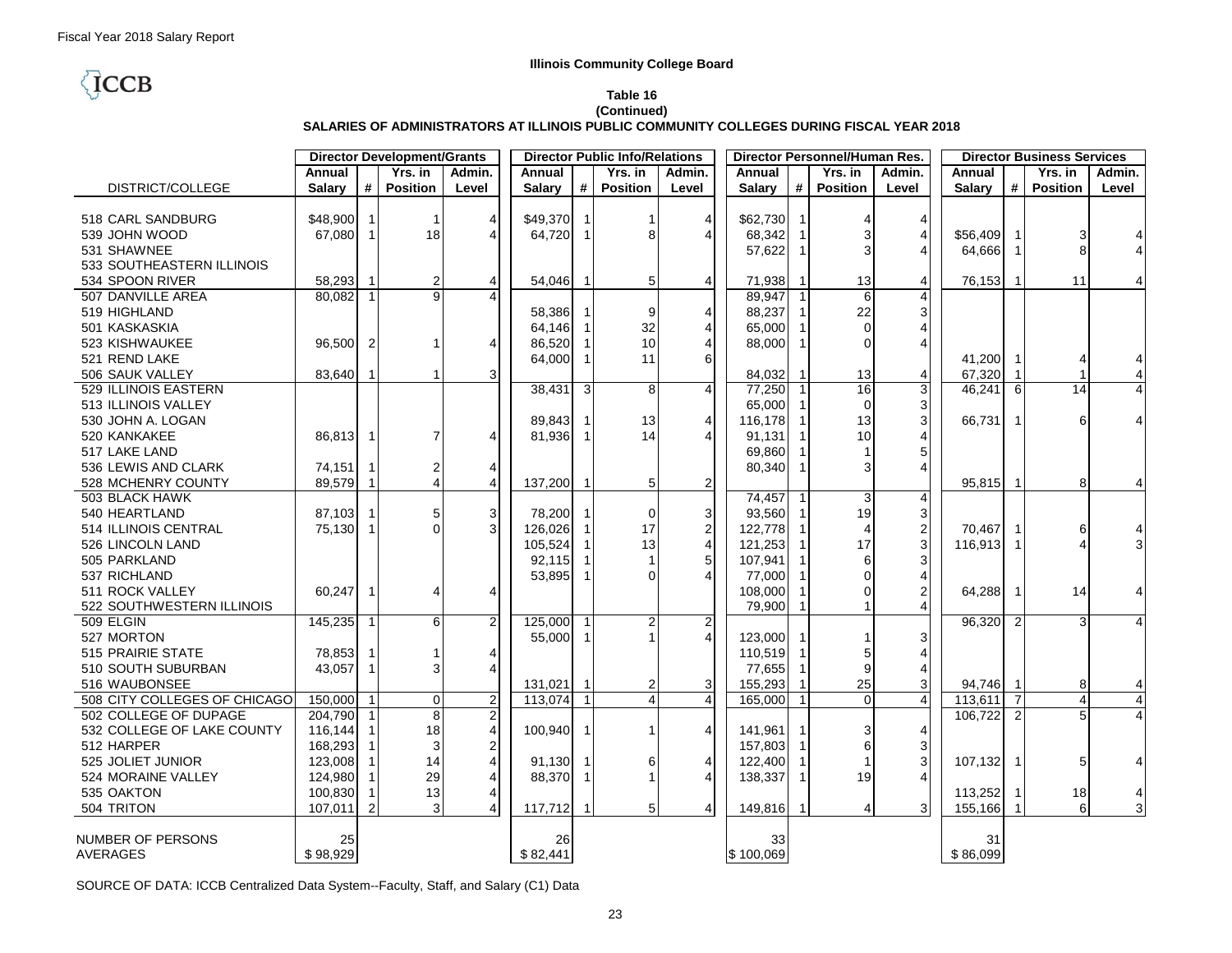## **TCCB**

#### **Table 16 (Continued) SALARIES OF ADMINISTRATORS AT ILLINOIS PUBLIC COMMUNITY COLLEGES DURING FISCAL YEAR 2018**

| Yrs. in<br>Yrs. in<br>Yrs. in<br>Annual<br>Admin.<br>Annual<br>Yrs. in<br>Admin.<br>Annual<br>Admin.<br>Annual<br><b>Position</b><br><b>Salarv</b><br>#<br><b>Salary</b><br>#<br><b>Position</b><br>#<br><b>Position</b><br><b>Position</b><br>DISTRICT/COLLEGE<br>Level<br><b>Salary</b><br>Level<br><b>Salary</b><br>#<br>Level | Admin.<br>Level           |
|-----------------------------------------------------------------------------------------------------------------------------------------------------------------------------------------------------------------------------------------------------------------------------------------------------------------------------------|---------------------------|
|                                                                                                                                                                                                                                                                                                                                   |                           |
|                                                                                                                                                                                                                                                                                                                                   |                           |
|                                                                                                                                                                                                                                                                                                                                   |                           |
| \$78,890<br>518 CARL SANDBURG<br>\$59,740<br>3<br>$\overline{4}$<br>$\overline{1}$<br>$\overline{4}$<br>-1<br>Δ                                                                                                                                                                                                                   |                           |
| 64,088<br>10<br>539 JOHN WOOD<br>$\overline{4}$                                                                                                                                                                                                                                                                                   |                           |
| 531 SHAWNEE<br>68,266<br>8<br>4                                                                                                                                                                                                                                                                                                   |                           |
| 533 SOUTHEASTERN ILLINOIS                                                                                                                                                                                                                                                                                                         |                           |
| 65.672<br>51.510 1<br>534 SPOON RIVER<br>25<br>$\overline{4}$<br>\$58,540<br>$\overline{7}$<br>6<br>$\mathbf 1$<br>-1<br>4                                                                                                                                                                                                        |                           |
| 3<br>$\overline{5}$<br>507 DANVILLE AREA<br>92,197<br>$\overline{13}$<br>$\overline{4}$<br>71,749<br>$\overline{4}$<br>52,884<br>$\overline{11}$<br>\$74,382<br>$\overline{20}$<br>$\overline{\mathbf{1}}$                                                                                                                        | 6                         |
| $\overline{4}$<br>519 HIGHLAND<br>75,448<br>64,975<br>11<br>23<br>$\overline{4}$<br>47,519<br>11<br>8<br>$\overline{4}$<br>78,445<br>$\overline{1}$<br>-1                                                                                                                                                                         | $\overline{4}$            |
| 67,438<br>501 KASKASKIA<br>$\overline{4}$                                                                                                                                                                                                                                                                                         |                           |
| 92,700<br>523 KISHWAUKEE<br>$\overline{4}$<br>85,000                                                                                                                                                                                                                                                                              |                           |
| 521 REND LAKE<br>61,610<br>55,296<br>9<br>6<br>72,500<br>$\overline{4}$<br>-1                                                                                                                                                                                                                                                     |                           |
| 76,901<br>506 SAUK VALLEY<br>5<br>4                                                                                                                                                                                                                                                                                               |                           |
| 529 ILLINOIS EASTERN<br>$\overline{4}$<br>45,424<br>4<br>$\overline{\mathbf{1}}$                                                                                                                                                                                                                                                  |                           |
| 513 ILLINOIS VALLEY<br>72,516<br>3<br>79,704<br>$\overline{4}$<br>$\overline{4}$<br>-1                                                                                                                                                                                                                                            | 3                         |
| 82,971<br>530 JOHN A. LOGAN<br>$\overline{4}$<br>58,316<br>2<br>$\overline{4}$                                                                                                                                                                                                                                                    |                           |
| $\overline{2}$<br>$\overline{4}$<br>114,746<br>62,280<br>73,444<br>76,462<br>6<br>520 KANKAKEE<br>$\boldsymbol{\Delta}$<br>2<br>4                                                                                                                                                                                                 |                           |
| 10<br>517 LAKE LAND<br>52,591<br>6<br>85,783                                                                                                                                                                                                                                                                                      | 5                         |
| 21<br>536 LEWIS AND CLARK<br>74,148<br>104,123<br>$\overline{\mathbf{A}}$<br>88,010<br>3<br>$\overline{4}$<br>2<br>$\overline{4}$<br>-1<br>-1                                                                                                                                                                                     |                           |
| 90,343<br>528 MCHENRY COUNTY<br>85,603<br>3<br>$\overline{4}$<br>111,953<br>4<br>4<br>-1                                                                                                                                                                                                                                          |                           |
| 503 BLACK HAWK                                                                                                                                                                                                                                                                                                                    |                           |
| 11<br>3<br>540 HEARTLAND<br>105.702<br>82,000<br>-1                                                                                                                                                                                                                                                                               | 3                         |
| 514 ILLINOIS CENTRAL<br>87,655<br>93,266<br>11<br>6<br>$\overline{4}$                                                                                                                                                                                                                                                             | $\overline{4}$            |
| 17<br>89,692<br>73,479<br>$\overline{4}$<br>68,805<br>526 LINCOLN LAND<br>4<br>75,720<br>10<br>4<br>$\overline{\mathbf{1}}$<br>$\overline{4}$<br>$\overline{4}$                                                                                                                                                                   |                           |
| $\ensuremath{\mathsf{3}}$<br>505 PARKLAND<br>127,584<br>17<br>$\,$ 5 $\,$<br>89,775<br>96,286<br>17<br>5<br>85,899<br>9<br>-1                                                                                                                                                                                                     |                           |
| 66,000<br>537 RICHLAND<br>$\Omega$<br>62,000<br>$\overline{4}$<br>77,000<br>$\Omega$<br>$\boldsymbol{\Delta}$<br>-1                                                                                                                                                                                                               |                           |
| 72,699<br>14<br>6<br>71,324<br>$\overline{2}$<br>511 ROCK VALLEY<br>$\overline{4}$<br>72,002<br>6<br>-1                                                                                                                                                                                                                           |                           |
| $\overline{2}$<br>84,919<br>$\mathbf{3}$<br>$\overline{7}$<br>86,500<br>67,465<br>79,568<br>522 SOUTHWESTERN ILLINOIS<br>2<br>4<br>$\overline{4}$<br>$\overline{4}$<br>$\overline{1}$                                                                                                                                             | 4                         |
| 3<br>509 ELGIN<br>119,352<br>$\overline{4}$<br>96,149<br>$\overline{1}$<br>$\overline{\mathbf{1}}$                                                                                                                                                                                                                                |                           |
| 527 MORTON<br>127,790<br>108,000<br>$\overline{c}$<br>$\overline{4}$<br>$\overline{2}$<br>$\overline{4}$                                                                                                                                                                                                                          |                           |
| 515 PRAIRIE STATE<br>107,806<br>$\overline{4}$<br>77,644<br>$\overline{2}$<br>94,156<br>$\overline{4}$<br>95,168<br>$\overline{4}$<br>-1<br>$\overline{4}$                                                                                                                                                                        |                           |
| 11<br>$\overline{4}$<br>16<br>117,723<br>$\overline{4}$<br>80,540<br>115,492<br>510 SOUTH SUBURBAN<br>-1                                                                                                                                                                                                                          | 4                         |
| 96,750<br>8<br>109,151<br>132,294<br>516 WAUBONSEE<br>3<br>$\overline{4}$<br>9<br>$\overline{4}$                                                                                                                                                                                                                                  | 3                         |
| 3<br>$\overline{4}$<br>508 CITY COLLEGES OF CHICAGO<br>149,015<br>96,906<br>6<br>4<br>67,331<br>6<br>5<br>$5\phantom{.0}$<br>$\overline{1}$                                                                                                                                                                                       |                           |
| $\overline{4}$<br>502 COLLEGE OF DUPAGE<br>170,216<br>147,949<br>$\overline{2}$<br>-1                                                                                                                                                                                                                                             | $\overline{2}$            |
| 532 COLLEGE OF LAKE COUNTY<br>$\overline{4}$<br>109,273<br>$\overline{4}$<br>90,855<br>133,900<br>$\overline{1}$<br>106,090<br>3<br>$\overline{4}$                                                                                                                                                                                | $\overline{\mathbf{4}}$   |
| $\overline{\mathbf{4}}$<br>512 HARPER<br>153,150<br>100,649<br>10<br>4<br>163,326<br>$\overline{4}$<br>85,829<br>6                                                                                                                                                                                                                | $\ensuremath{\mathsf{3}}$ |
| 15<br>$\overline{4}$<br>22<br>$\overline{4}$<br>525 JOLIET JUNIOR<br>107,132<br>10<br>86,339<br>96,404<br>127,631<br>6<br>$\overline{4}$                                                                                                                                                                                          | $\overline{4}$            |
| $\overline{\mathbf{4}}$<br>17<br>524 MORAINE VALLEY<br>154,662<br>15<br>87,312<br>141,026<br>34<br>$\overline{4}$<br>146,847<br>$\boldsymbol{\Delta}$                                                                                                                                                                             | 4                         |
| $\pmb{4}$<br>535 OAKTON<br>95,687<br>122,249<br>$\mathsf{B}$<br>$\overline{4}$<br>141,639<br>$\mathbf{1}$<br>2<br>5<br>-1                                                                                                                                                                                                         |                           |
| $\overline{1}$<br>$\overline{4}$<br>504 TRITON<br>160,517<br>8<br>3 <sup>1</sup><br>112,043<br>104,871<br>8<br>1                                                                                                                                                                                                                  | 4                         |
|                                                                                                                                                                                                                                                                                                                                   |                           |
| NUMBER OF PERSONS<br>34<br>26<br>28<br>25                                                                                                                                                                                                                                                                                         |                           |
| \$100,099<br>\$85,277<br>\$81,242<br><b>AVERAGES</b><br>\$100,011                                                                                                                                                                                                                                                                 |                           |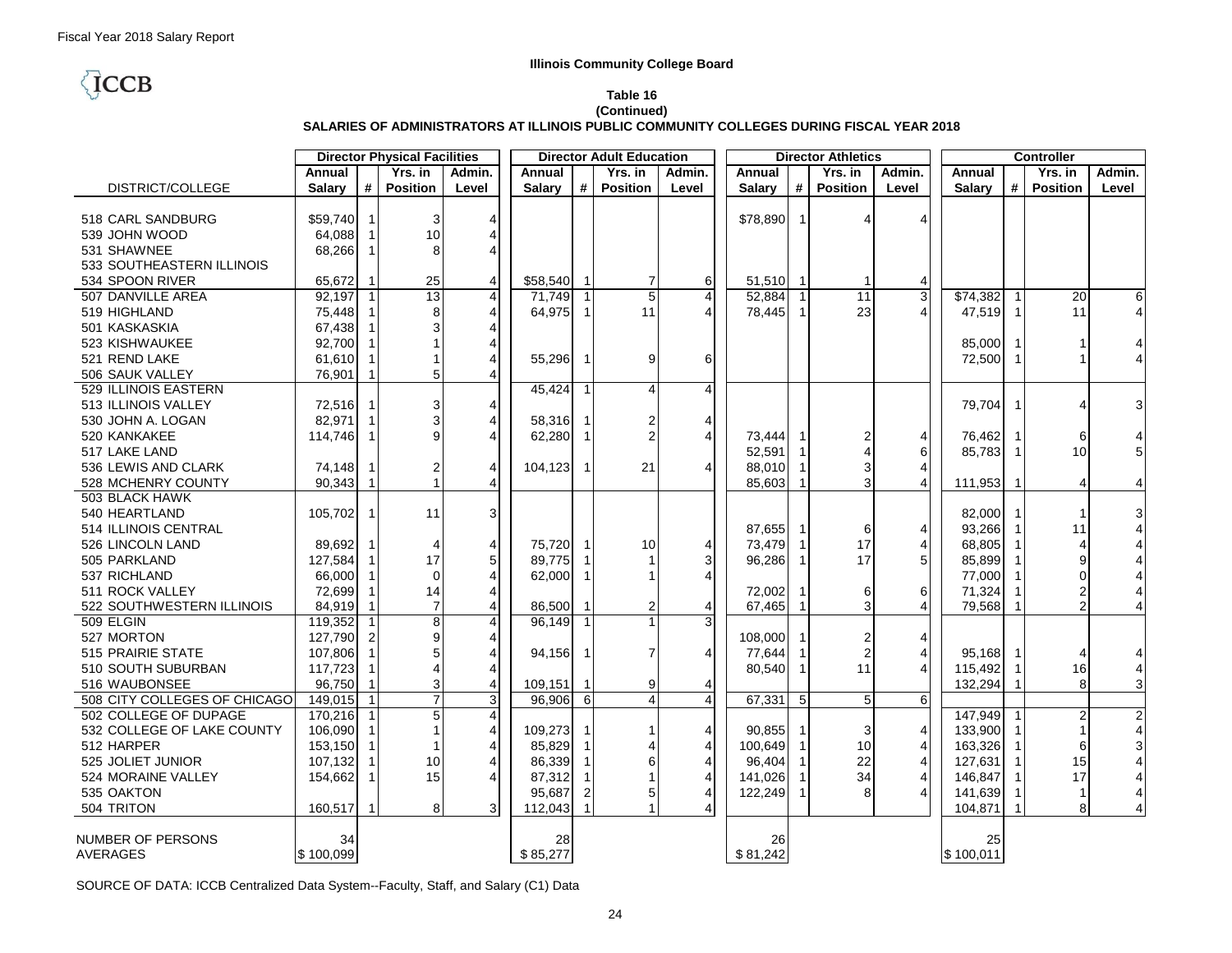## **TCCB**

| Table 16                                                                                 |
|------------------------------------------------------------------------------------------|
| (Continued)                                                                              |
| SALARIES OF ADMINISTRATORS AT ILLINOIS PUBLIC COMMUNITY COLLEGES DURING FISCAL YEAR 2018 |

|                                                   | <b>Director Business/Industry Center</b><br><b>Director Physical Therapy Program</b> |                              | <b>Director Nursing</b> |        |               |                |                 |        |                |              |                 |        |
|---------------------------------------------------|--------------------------------------------------------------------------------------|------------------------------|-------------------------|--------|---------------|----------------|-----------------|--------|----------------|--------------|-----------------|--------|
|                                                   | Annual                                                                               |                              | Yrs. in                 | Admin. | Annual        |                | Yrs. in         | Admin. | Annual         |              | Yrs. in         | Admin. |
| DISTRICT/COLLEGE                                  | <b>Salary</b>                                                                        | #                            | <b>Position</b>         | Level  | <b>Salary</b> | #              | <b>Position</b> | Level  | <b>Salary</b>  | #            | <b>Position</b> | Level  |
| 518 CARL SANDBURG<br>539 JOHN WOOD<br>531 SHAWNEE | \$50,290<br>62,910                                                                   | $\mathbf{1}$<br>$\mathbf{1}$ | 3<br>30                 | 4<br>4 |               |                |                 |        |                |              |                 |        |
| 533 SOUTHEASTERN ILLINOIS<br>534 SPOON RIVER      | 48,313                                                                               | $\overline{2}$               | 9                       | 4      |               |                |                 |        |                |              |                 |        |
| 507 DANVILLE AREA                                 |                                                                                      |                              |                         |        |               |                |                 |        | \$83,640       | $\mathbf{1}$ | 5               | 3      |
| 519 HIGHLAND                                      |                                                                                      |                              |                         |        |               |                |                 |        | 75,508         | -1           | $\mathbf{1}$    |        |
| 501 KASKASKIA                                     |                                                                                      |                              |                         |        | \$85,859      | $\mathbf{1}$   | 9               | 4      | 75,000         | $\mathbf{1}$ | $\Omega$        |        |
| 523 KISHWAUKEE                                    | 66,950                                                                               | 1                            | 0                       | 4      |               |                |                 |        |                |              |                 |        |
| 521 REND LAKE                                     |                                                                                      |                              |                         |        |               |                |                 |        |                |              |                 |        |
| 506 SAUK VALLEY                                   | 66,300                                                                               | 1                            | $\overline{2}$          | 5      |               |                |                 |        | 82,410         | $\mathbf{1}$ | 0               |        |
| 529 ILLINOIS EASTERN                              |                                                                                      |                              |                         |        |               |                |                 |        | 85,260         | $\mathbf 1$  | $\overline{2}$  |        |
| 513 ILLINOIS VALLEY                               |                                                                                      |                              |                         |        |               |                |                 |        |                |              |                 |        |
| 530 JOHN A. LOGAN                                 | 71,148                                                                               | 1                            | 3                       | 4      |               |                |                 |        | 97,280         | $\mathbf 1$  | 18              |        |
| 520 KANKAKEE                                      |                                                                                      |                              |                         |        |               |                |                 |        | 96,363         | 1            | 5               |        |
| 517 LAKE LAND                                     | 60,339                                                                               | 1                            | $\overline{\mathbf{c}}$ | 4      |               |                |                 |        |                |              |                 |        |
| 536 LEWIS AND CLARK                               | 83,844                                                                               |                              | $\overline{c}$          | 4      |               |                |                 |        | 108,843        | 1            | 6               |        |
| 528 MCHENRY COUNTY                                | 89,414                                                                               | $\mathbf{1}$                 | 3                       | 4      |               |                |                 |        | 99,083         | $\mathbf{1}$ | $\overline{2}$  |        |
| 503 BLACK HAWK                                    |                                                                                      |                              |                         |        |               |                |                 |        |                |              |                 |        |
| 540 HEARTLAND                                     |                                                                                      |                              |                         |        |               |                |                 |        |                |              |                 |        |
| 514 ILLINOIS CENTRAL                              | 102,624                                                                              | $\mathbf{1}$                 | 19                      | 4      |               |                |                 |        |                |              |                 |        |
| 526 LINCOLN LAND                                  | 80,510                                                                               | 1                            | 12                      | 4      |               |                |                 |        | 122,660        | $\mathbf{1}$ | 8               |        |
| 505 PARKLAND                                      | 97,939                                                                               | 1                            | $\overline{0}$          | 5      |               |                |                 |        |                |              |                 |        |
| 537 RICHLAND                                      |                                                                                      |                              |                         |        |               |                |                 |        | 83,823         | $\mathbf{1}$ | 9               |        |
| 511 ROCK VALLEY                                   |                                                                                      |                              |                         |        |               |                |                 |        |                |              |                 |        |
| 522 SOUTHWESTERN ILLINOIS<br>509 ELGIN            |                                                                                      |                              |                         |        |               |                |                 |        |                |              |                 |        |
| 527 MORTON                                        | 73,073                                                                               | $\mathbf{1}$                 | $\overline{2}$          | 4      | 89,646        | $\overline{1}$ | 9               | 4      | 96,000         | $\mathbf{1}$ | 1               |        |
| 515 PRAIRIE STATE                                 |                                                                                      |                              |                         |        |               |                |                 |        |                |              |                 |        |
| 510 SOUTH SUBURBAN                                |                                                                                      |                              |                         |        |               |                |                 |        |                |              |                 |        |
| 516 WAUBONSEE                                     |                                                                                      |                              |                         |        |               |                |                 |        |                |              |                 |        |
| 508 CITY COLLEGES OF CHICAGO                      |                                                                                      |                              |                         |        |               |                |                 |        | 125,000        | $\mathbf{1}$ | $\Omega$        | 4      |
| 502 COLLEGE OF DUPAGE                             |                                                                                      |                              |                         |        |               |                |                 |        |                |              |                 |        |
| 532 COLLEGE OF LAKE COUNTY                        | 110,931                                                                              | $\mathbf{1}$                 | 6                       | 4      |               |                |                 |        |                |              |                 |        |
| 512 HARPER                                        | 176,384                                                                              | 1                            | 1                       | 2      |               |                |                 |        | 109,433        | $\mathbf{1}$ | 5               |        |
| 525 JOLIET JUNIOR                                 |                                                                                      |                              |                         |        |               |                |                 |        |                |              |                 |        |
| 524 MORAINE VALLEY                                | 120,900                                                                              | $\mathbf{1}$                 | 0                       | 4      |               |                |                 |        | 88,000         | $\mathbf{1}$ | $\Omega$        |        |
| 535 OAKTON                                        | 125,139                                                                              | 1                            | 4                       | 4      |               |                |                 |        |                |              |                 |        |
| 504 TRITON                                        |                                                                                      |                              |                         |        |               |                |                 |        |                |              |                 |        |
| NUMBER OF PERSONS<br>AVERAGES                     | 18<br>\$85,296                                                                       |                              |                         |        | 2<br>\$87,753 |                |                 |        | 15<br>\$95,220 |              |                 |        |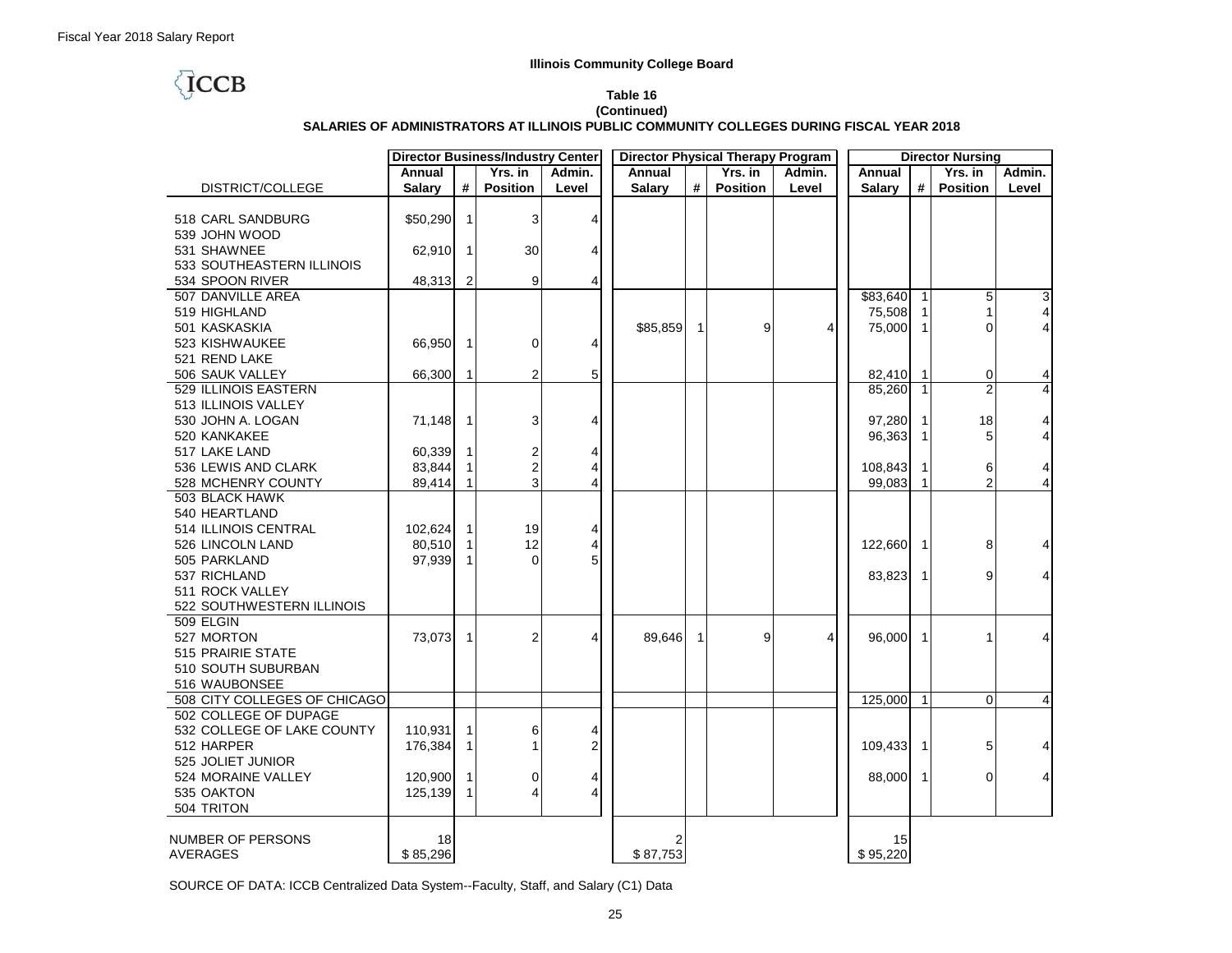Section VIII

## <span id="page-29-0"></span>**FRINGE BENEFITS FOR FULL-TIME EMPLOYEES AT ILLINOIS PUBLIC COMMUNITY COLLEGES FISCAL YEAR 2017**

Table 17 identifies the type of fringe benefits provided by each Illinois public community college to full-time faculty and staff in fiscal year 2017. The salaries shown throughout this report do not include these fringe benefits. Fringe benefits are defined as payments other than wages and salary, such as vacation, retirement, insurance, worker's compensation, and unemployment insurance.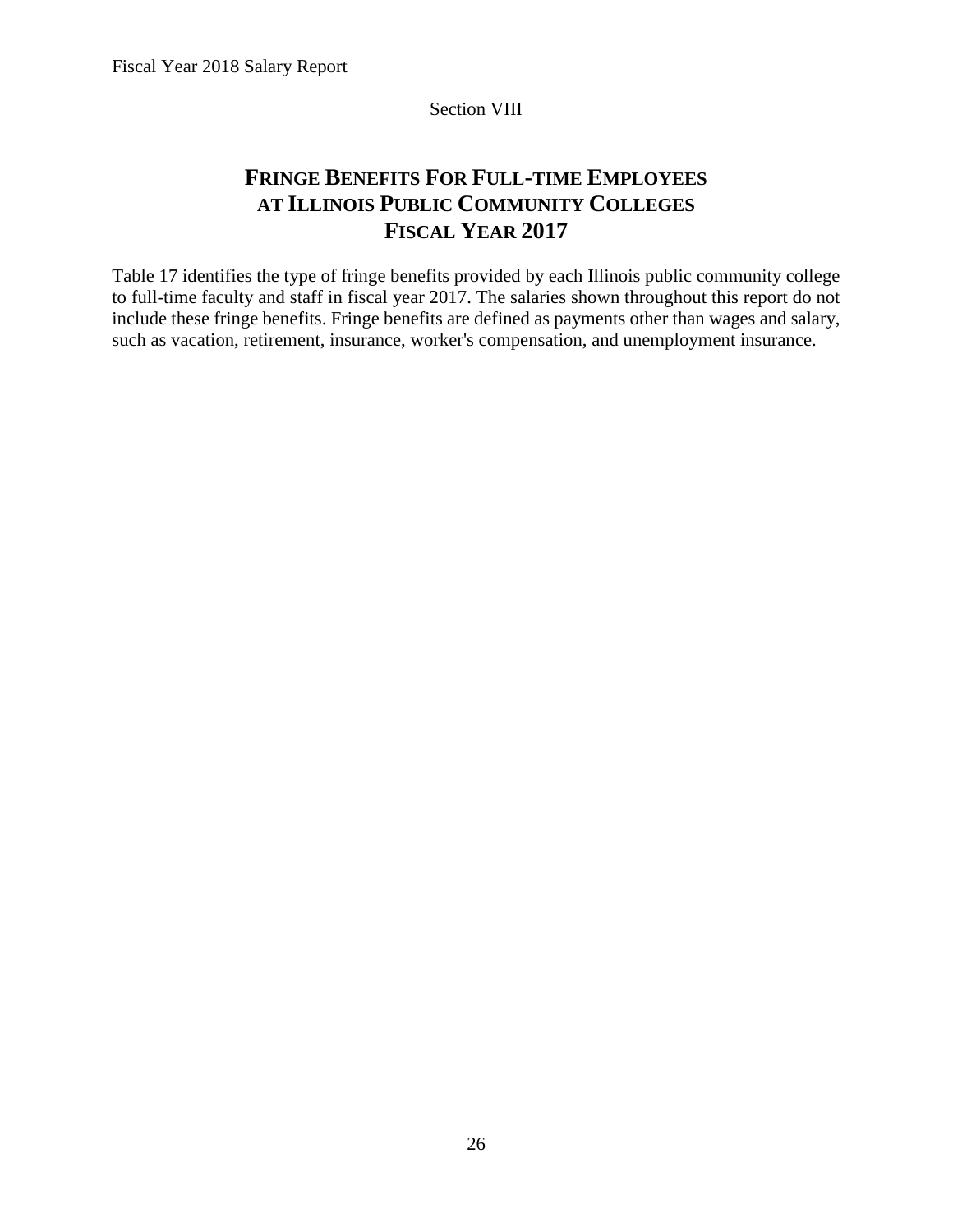## **TCCB**

Table 17

#### FRINGE BENEFITS PAID BY THE COLLEGE FOR FULL-TIME STAFF AT ILLINOIS PUBLIC COMMUNITY COLLEGES DURING FISCAL YEAR 2017

|                              |                         |                               |                         |                         | Employee                |           |                         |                         |                         |                         | Free or                 |                         |
|------------------------------|-------------------------|-------------------------------|-------------------------|-------------------------|-------------------------|-----------|-------------------------|-------------------------|-------------------------|-------------------------|-------------------------|-------------------------|
|                              |                         | Family                        |                         |                         | <b>SURS</b>             |           |                         |                         | Unemploy-               |                         | Reduced                 |                         |
|                              | Health                  | Health                        | Dental                  | Life                    | Paid by                 | Social    |                         | Worker's                | ment                    |                         | Tuition                 |                         |
| <b>District</b>              | Insurance               | Insurance Insurance Insurance |                         |                         | College*                | Security* | Medicare                | Comp                    | Insurance               | Disability              | for Family              | Other                   |
| 518 CARL SANDBURG            | X                       |                               | X                       | X                       | X                       |           | X                       | X                       | X                       |                         | X                       | X                       |
| 531 JOHN WOOD                | X                       | X                             | X                       | X                       |                         |           | X                       | X                       | X                       | X                       | $\times$                | X                       |
| 533 SHAWNEE                  | X                       |                               |                         | X                       |                         |           | X                       | X                       | X                       |                         | X                       |                         |
| 534 SOUTHEASTERN ILLINOIS    | X                       | X                             |                         | X                       | X                       |           | X                       | X                       | X                       |                         | X                       |                         |
| 539 SPOON RIVER              | X                       | X                             | Χ                       | Χ                       |                         |           | Х                       | X                       |                         |                         | X                       | Х                       |
| 507 DANVILLE AREA            | X                       | X                             | X                       | X                       | X                       |           | X                       | X                       | X                       | X                       | X                       | X                       |
| 519 HIGHLAND                 | X                       | X                             | X                       | X                       | Χ                       |           | X                       | X                       | X                       |                         | X                       | Χ                       |
| 501 KASKASKIA                | X                       | X                             | X                       | X                       | X                       |           | X                       | $\times$                |                         |                         | X                       | X                       |
| 523 KISHWAUKEE               | X                       | X                             | X                       | X                       |                         |           | X                       | X                       | X                       |                         | X                       | X                       |
| 521 REND LAKE                | X                       |                               | $\times$                | $\times$                |                         |           | X                       | $\times$                | X                       |                         | $\times$                | X                       |
| 506 SAUK VALLEY              | Х                       | X                             | Χ                       | Χ                       | Х                       |           | Х                       | X                       | X                       |                         | Χ                       | Χ                       |
| 529 ILLINOIS EASTERN         | X                       | Χ                             | X                       | X                       | Χ                       |           | X                       | X                       |                         |                         | X                       |                         |
| 513 ILLINOIS VALLEY          | X                       | Χ                             | X                       | Χ                       | X                       |           | X                       | X                       | X                       | X                       | X                       |                         |
| 520 JOHN A. LOGAN            | X                       | X                             | X                       | X                       | X                       |           | X                       | X                       | X                       |                         | X                       |                         |
| 517 KANKAKEE                 | X                       | X                             | X                       | X                       |                         |           | X                       | X                       | X                       | X                       | X                       | X                       |
| 536 LAKE LAND                | X                       | Χ                             | X                       | X                       |                         |           | X                       | X                       | X                       |                         | X                       | X                       |
| 530 LEWIS AND CLARK          | X                       |                               | X                       | X                       | X                       |           | X                       | X                       | Χ                       | X                       | X                       |                         |
| 528 MCHENRY COUNTY           | X                       | Х                             | X                       | Χ                       |                         | X         | Χ                       | X                       | Χ                       | X                       | X                       | X                       |
| 503 BLACK HAWK               | X                       | $\overline{X}$                | $\overline{\mathsf{x}}$ | $\overline{\mathsf{x}}$ | X                       |           | $\overline{\mathsf{x}}$ | $\overline{X}$          | X                       | $\overline{X}$          | $\times$                |                         |
| 540 HEARTLAND                | X                       | X                             | X                       | X                       | X                       |           | Х                       | X                       | X                       | X                       | X                       | Х                       |
| 514 ILLINOIS CENTRAL         | X                       | X                             | X                       | X                       | X                       |           | X                       |                         | X                       | X                       | X                       | X                       |
| 526 LINCOLN LAND             | X                       | Χ                             | X                       | X                       |                         |           | X                       | X                       | X                       | X                       | X                       | Χ                       |
| 505 PARKLAND                 | X                       | X                             | X                       | X                       | X                       |           |                         | X                       | Χ                       | X                       | X                       | X                       |
| 537 RICHLAND                 | X                       | X                             | X                       | X                       |                         |           | X                       | X                       | X                       | X                       | X                       |                         |
| 511 ROCK VALLEY              | X                       | X                             | X                       | X                       | X                       |           | X                       | X                       | X                       |                         | X                       | X                       |
| 522 SOUTHWESTERN ILLINOIS    | X                       | X                             | X                       | Χ                       | Χ                       |           | X                       | X                       | Χ                       |                         | X                       | X                       |
| 509 ELGIN                    | X                       | X                             | X                       | $\overline{\mathsf{x}}$ | $\overline{\mathsf{x}}$ | X         | X                       | X                       | Χ                       |                         | X                       | Χ                       |
| 527 MORTON                   | X                       | X                             | X                       | X                       |                         |           | X                       | X                       | X                       | X                       | X                       | X                       |
| 515 PRAIRIE STATE            | Χ                       | X                             | X                       | X                       |                         |           | X                       |                         |                         | X                       | X                       | X                       |
| 510 SOUTH SUBURBAN           | X                       | X                             | X                       | X                       | X                       |           | Χ                       |                         |                         |                         | X                       | Χ                       |
| 516 WAUBONSEE                | X                       | Χ                             | X                       | Χ                       |                         |           | X                       | Х                       | Х                       | X                       | X                       | X                       |
| 508 CITY COLLEGES OF CHICAGO | $\overline{\mathsf{x}}$ | $\overline{X}$                | $\overline{X}$          | $\overline{\mathsf{x}}$ | X                       |           | $\overline{X}$          | $\overline{X}$          | $\overline{\mathsf{x}}$ | $\overline{\mathsf{x}}$ | $\overline{\mathsf{x}}$ | $\overline{\mathsf{x}}$ |
| 502 COLLEGE OF DUPAGE        | $\overline{\mathsf{x}}$ | X                             | $\overline{\mathsf{x}}$ | X                       |                         | X         | $\overline{\mathsf{x}}$ | $\overline{\mathsf{x}}$ | $\overline{\mathsf{x}}$ |                         | $\overline{\mathsf{x}}$ | X                       |
| 512 COLLEGE OF LAKE COUNTY   | X                       | X                             | X                       | Χ                       |                         |           | X                       | X                       | X                       | Х                       | X                       | X                       |
| 525 HARPER                   | X                       | X                             | X                       | Χ                       | X                       |           | X                       | X                       | X                       | X                       | X                       | X                       |
| 532 JOLIET JUNIOR            | X                       | X                             | X                       | Χ                       |                         |           |                         | X                       | Χ                       |                         | X                       |                         |
| 524 MORAINE VALLEY           | X                       |                               |                         | Χ                       |                         |           | Х                       | X                       | X                       | X                       | X                       | X                       |
| 535 OAKTON                   | X                       | X                             | X                       | X                       |                         |           | X                       | X                       | X                       |                         | X                       | X                       |
| 504 TRITON                   | X                       | X                             | Χ                       | X                       |                         |           | X                       | X                       | X                       |                         | X                       | X                       |
| <b>TOTALS</b>                | $\overline{39}$         | $\overline{34}$               | 36                      | $\overline{39}$         | 20                      | 3         | $\overline{37}$         | $\overline{36}$         | 34                      | 19                      | $\overline{39}$         | $\overline{30}$         |

\*Usually for select administrators only.

SOURCE OF DATA: Supplementary Faculty, Staff, and Salary Information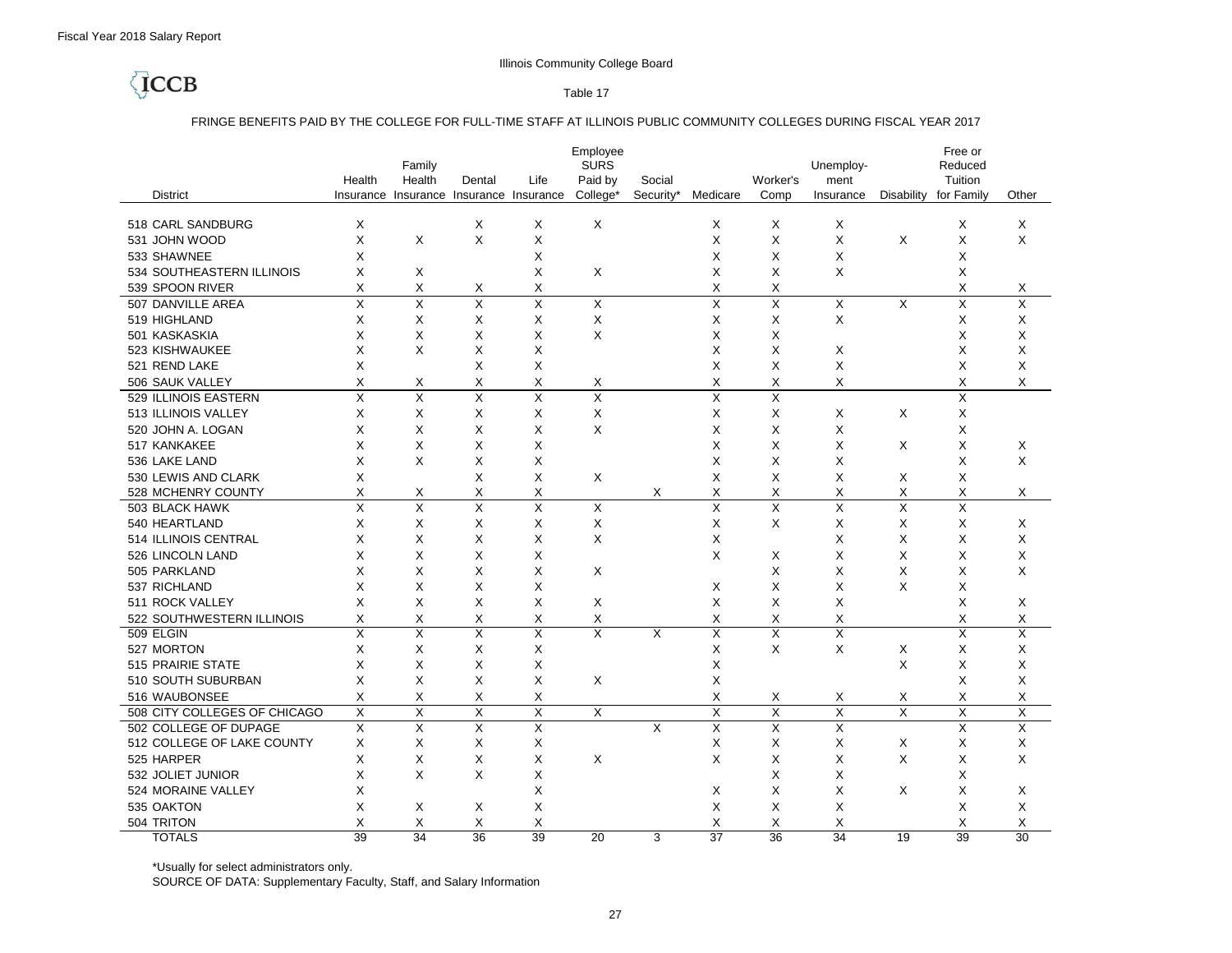## Section IX

## <span id="page-31-0"></span>**FISCAL YEAR 2018 MEAN PERCENTAGE SALARY INCREASES FOR FACULTY, OTHER (NONTEACHING) PROFESSIONAL STAFF, ADMINISTRATIVE STAFF, AND CLASSIFIED STAFF AT ILLINOIS PUBLIC COMMUNITY COLLEGES**

Table 18 summarizes fiscal year 2018 weighted average percentage salary increases of full-time faculty, other professional staff, administrative staff, and classified staff. Comparisons are based on contractual base salaries for continuing employees who were employed in the same employee group during the entire prior fiscal year.

The mean percentage salary increases for each classification of employees at each community college district reporting data are shown in Table 19.

## Table 18

## **SUMMARY OF FISCAL YEAR 2018 MEAN PERCENTAGE SALARY INCREASES FOR ADMINISTRATIVE, FACULTY, OTHER (NONTEACHING) PROFESSIONAL, AND CLASSIFIED STAFF AT ILLINOIS PUBLIC COMMUNITY COLLEGES**

|                                                       | <b>Mean Percentage Salary Increases</b> |      |                            |  |  |  |
|-------------------------------------------------------|-----------------------------------------|------|----------------------------|--|--|--|
|                                                       | Low                                     | High | <b>State</b><br>$Average*$ |  |  |  |
| Administrative                                        | $0.0\%$                                 | 5.9% | 2.8%                       |  |  |  |
| Faculty (9 and 12 Months)                             | $0.0\%$                                 | 7.7% | 3.1%                       |  |  |  |
| Other (Nonteaching) Professional<br>(9 and 12 Months) | $0.0\%$                                 | 7.8% | 2.5%                       |  |  |  |
| Classified                                            | $0.0\%$                                 | 5.9% | 2.7%                       |  |  |  |

\*Weighted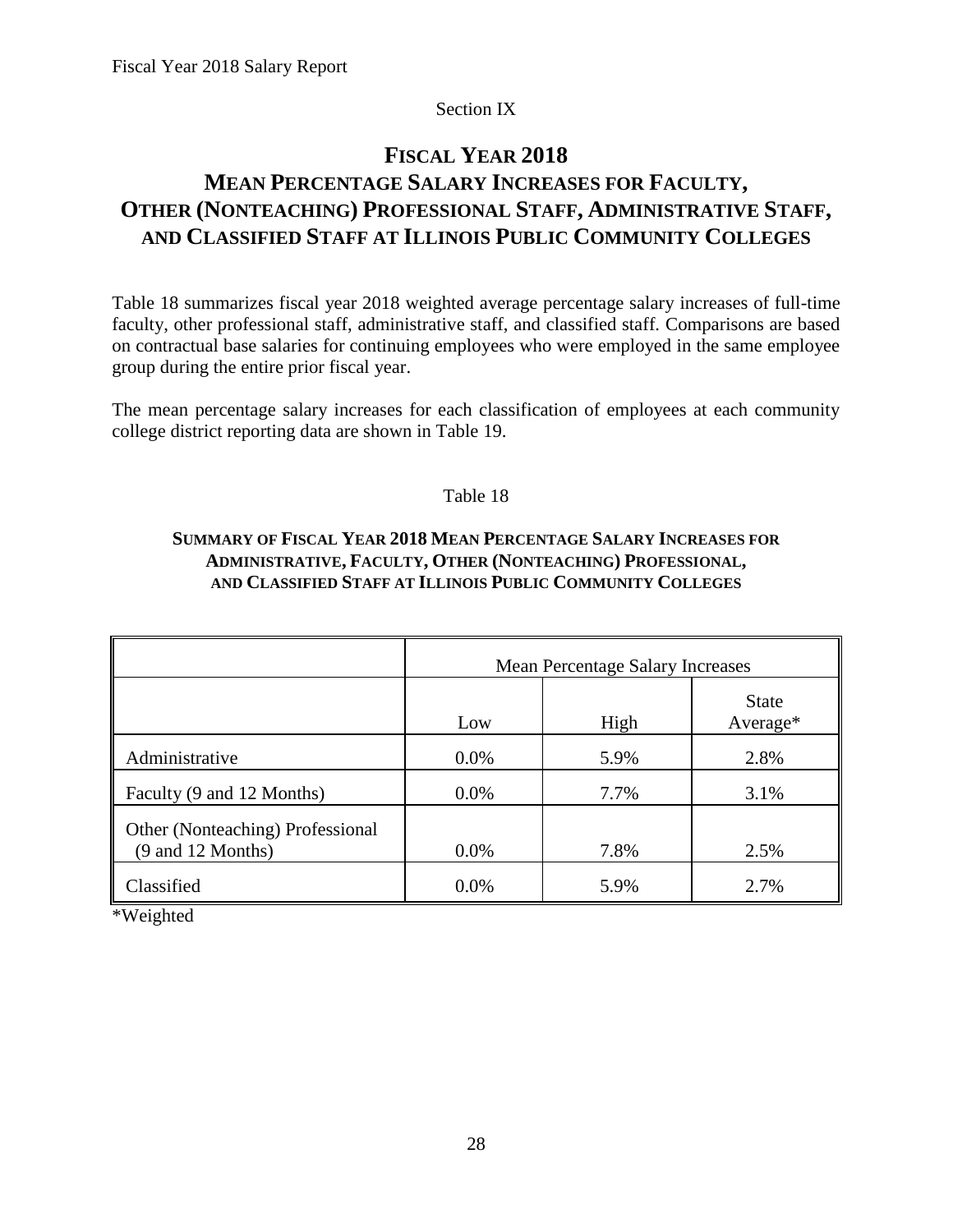## ICCB

## Table 19

## FISCAL YEAR 2018 AVERAGE SALARY INCREASES AT ILLINOIS PUBLIC COMMUNITY COLLEGES

|                              |                  | Teaching         | Other            |            |
|------------------------------|------------------|------------------|------------------|------------|
| <b>District</b>              | Administrative   | Faculty          | Professional     | Classified |
|                              |                  |                  |                  |            |
| 518 CARL SANDBURG            | 3.0%             | 3.0%             | 3.0%             | 3.0%       |
| 539 JOHN WOOD                | 3.0              | 3.0              | 3.0              | 3.0        |
| 531 SHAWNEE                  | 3.0              | 3.5              | 3.0              | 3.5        |
| 533 SOUTHEASTERN ILLINOIS    | 2.9              | 2.9              | 2.9              | 2.9        |
| 534 SPOON RIVER              | 2.7              | 3.2              | 3.1              | 4.2        |
| 507 DANVILLE AREA            | 2.3              | $\overline{3.3}$ | $\overline{3.2}$ | 2.1        |
| 519 HIGHLAND                 | 2.1              | 1.6              | 0.3              | 0.0        |
| 501 KASKASKIA                | 0.0              | 0.0              | 0.0              | 0.0        |
| 523 KISHWAUKEE               | 4.1              | 4.6              | 5.6              | 3.5        |
| 521 REND LAKE                | 2.0              | 0.0              | 1.2              | 1.3        |
| 506 SAUK VALLEY              | 2.0              | 2.0              | 2.0              | 2.0        |
| <b>529 ILLINOIS EASTERN</b>  | $\overline{3.5}$ | 1.2              | 2.0              | 1.7        |
| 513 ILLINOIS VALLEY          | 1.8              | 3.0              | 2.5              | 2.3        |
| 530 JOHN A. LOGAN            | 2.0              | 2.0              | 2.1              | 2.1        |
| 520 KANKAKEE                 | 4.6              | 7.7              | 6.3              | 5.8        |
| 517 LAKE LAND                | 4.4              | 4.3              | 4.2              | 4.3        |
| 536 LEWIS AND CLARK          | 4.6              | 5.4              | 4.0              | 4.2        |
| 528 MCHENRY COUNTY           | 5.4              | 3.0              | 3.1              | 3.2        |
| <b>503 BLACK HAWK</b>        | 0.0              | 0.0              | 0.0              | 0.0        |
| 540 HEARTLAND                | 2.5              | 2.5              | 2.5              | 2.5        |
| 514 ILLINOIS CENTRAL         | 2.2              | 4.3              | 2.1              | 2.1        |
| 526 LINCOLN LAND             | 2.9              | 2.9              | 2.9              | 2.9        |
| 505 PARKLAND                 | 3.5              | 3.5              | 3.5              | 3.5        |
| 537 RICHLAND                 | 0.0              | 3.4              | 0.0              | 0.0        |
| 511 ROCK VALLEY              | 5.9              | 2.4              | 3.0              | 3.3        |
| 522 SOUTHWESTERN ILLINOIS    | 0.0              | 4.0              | 3.0              | 2.5        |
| 509 ELGIN                    | 0.0              | 0.7              | 0.0              | 0.0        |
| 527 MORTON                   | 0.0              | 3.5              | 0.0              | 3.3        |
| 515 PRAIRIE STATE            | 2.5              | 3.0              | 2.5              | 2.5        |
| 510 SOUTH SUBURBAN           | 0.0              | 0.0              | 0.0              | 0.0        |
| 516 WAUBONSEE                | 3.0              | 7.3              | 7.8              | 3.0        |
| 508 CITY COLLEGES OF CHICAGO | 3.9              | $\overline{3.0}$ | 3.5              | 5.9        |
| 502 COLLEGE OF DUPAGE        | 2.6              | 2.6              | 2.6              | 2.6        |
| 532 COLLEGE OF LAKE COUNTY   | 3.0              | 4.4              | 3.2              | 3.2        |
| 512 HARPER                   | 1.0              | 4.4              | 2.0              | 2.0        |
| 525 JOLIET JUNIOR            | 2.0              | 2.0              | 2.0              | 2.0        |
| 524 MORAINE VALLEY           | 3.0              | 3.3              | 3.0              | 3.3        |
| 535 OAKTON                   | 1.4              | 3.0              | 0.0              | 3.0        |
| 504 TRITON                   | 2.3              | 4.3              | 2.5              | 3.2        |
| <b>TOTALS/AVERAGES</b>       | 2.8%             | 3.1%             | 2.5%             | 2.7%       |

--- = Data Not Available

SOURCE OF DATA: Supplementary Faculty, Staff, and Salary Information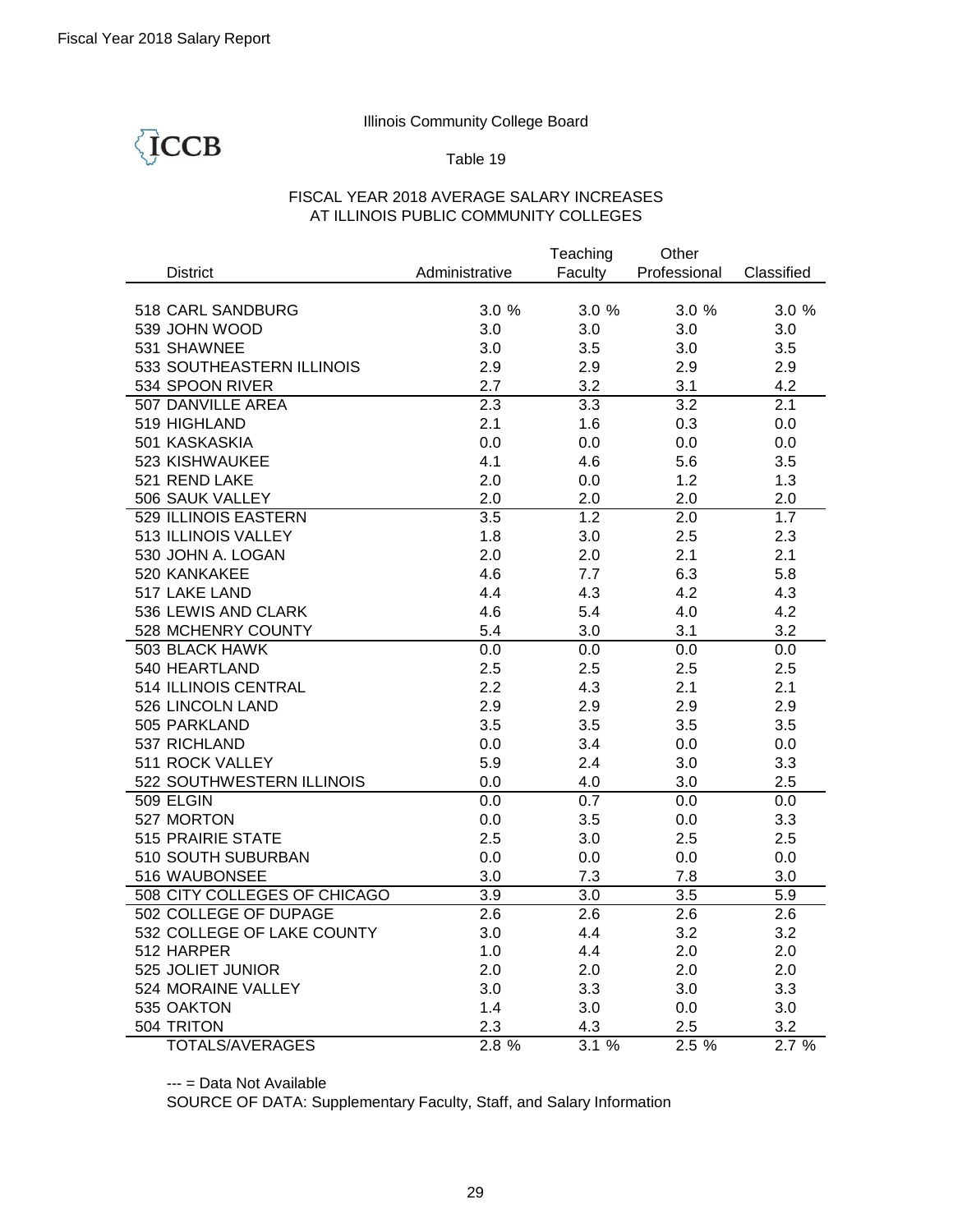## Section X

## <span id="page-33-0"></span>**FISCAL YEAR 2017 AVERAGE TOTAL SALARY ACTUALLY PAID AT ILLINOIS PUBLIC COMMUNITY COLLEGES**

Table 20 compares the contractual base salaries reported for fiscal year 2017 and the average total salaries paid to full-time faculty in fiscal year 2017. The fiscal year 2017 average total salary actually paid includes all overloads and compensation for extra assignments paid to full-time faculty from July 1, 2016, to June 30, 2017.

The state weighted average total fiscal year salary paid to faculty in fiscal year 2017 for those districts reporting data was \$17,474 more than the state average academic year (9 and 12 months) contractual salary for full-time teaching faculty in fiscal year 2017. An analysis of total faculty salary is important because some community colleges make an extra effort to ensure that the fulltime faculty has first chance at overload classes and extra assignments prior to hiring part-time faculty.

Table 21 contains the fiscal year 2017 average total salary actually paid to administrators, other (nonteaching) professionals, and classified staff.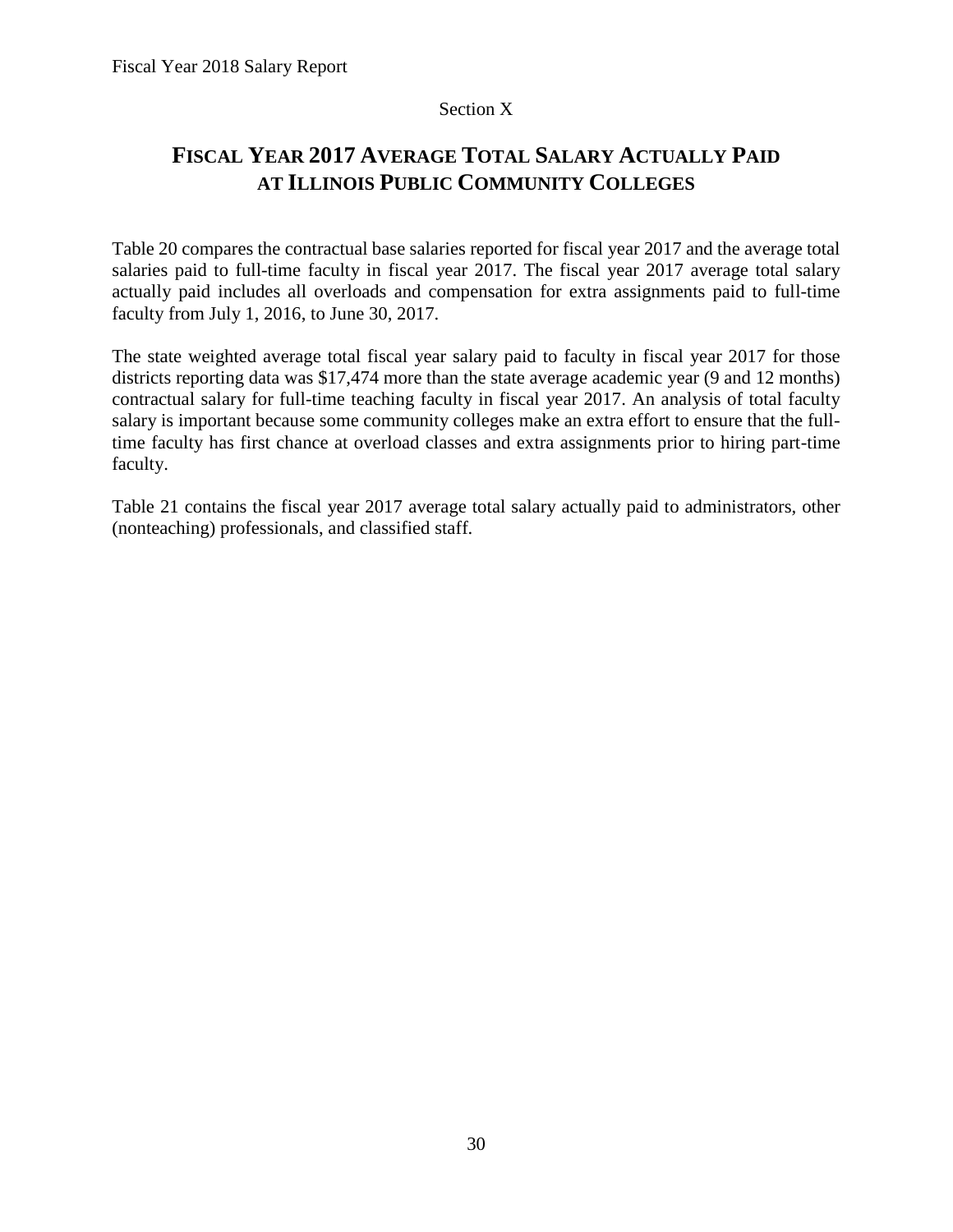## **TCCB**

### Table 20

### A COMPARISON OF FACULTY (9 & 12 MONTH) FISCAL YEAR 2017 CONTRACTUAL BASE SALARIES AND FISCAL YEAR 2017 AVERAGE TOTAL SALARY ACTUALLY PAID

|                                              | FY 2017 Full-Time<br><b>Average Faculty</b><br>Contractual | FY 2017 Full-Time<br><b>Average Faculty</b> | Dollar           | Percent           |
|----------------------------------------------|------------------------------------------------------------|---------------------------------------------|------------------|-------------------|
| <b>District</b>                              | <b>Base Salary</b>                                         | <b>Total Salary</b>                         | Difference       | <b>Difference</b> |
| 518 CARL SANDBURG                            | \$43,142                                                   | \$56,264                                    | \$13,123         | 30.4 %            |
| 539 JOHN WOOD                                |                                                            | 66,874                                      |                  |                   |
| 531 SHAWNEE                                  | 55,763                                                     |                                             | 11,111           | 19.9<br>22.1      |
|                                              | 64,291                                                     | 78,512                                      | 14,221           |                   |
| 533 SOUTHEASTERN ILLINOIS<br>534 SPOON RIVER | 54,965<br>55,499                                           | 66,911<br>68,027                            | 11,946<br>12,527 | 21.7<br>22.6      |
| 507 DANVILLE AREA                            | 54,796                                                     | 73,781                                      | 18,984           | 34.6              |
| 519 HIGHLAND                                 | 76,885                                                     | 86,648                                      | 9,763            | 12.7              |
| 501 KASKASKIA                                | 77,584                                                     | 100,420                                     | 22,835           | 29.4              |
| 523 KISHWAUKEE                               | 58,152                                                     | 69,356                                      | 11,204           | 19.3              |
| 521 REND LAKE                                | 58,622                                                     | 63,619                                      | 4,997            | 8.5               |
| 506 SAUK VALLEY                              | 54,941                                                     | 70,093                                      | 15,152           | 27.6              |
| 529 ILLINOIS EASTERN                         | 54,601                                                     | 72,760                                      | 18,160           | 33.3              |
| 513 ILLINOIS VALLEY                          | 69,347                                                     | 79,258                                      | 9,912            | 14.3              |
| 530 JOHN A. LOGAN                            | 70,178                                                     | 83,838                                      | 13,659           | 19.5              |
| 520 KANKAKEE                                 | 64,988                                                     | 80,825                                      | 15,837           | 24.4              |
| 517 LAKE LAND                                | 55,112                                                     | 81,155                                      | 26,043           | 47.3              |
| 536 LEWIS AND CLARK                          | 69,608                                                     | 82,876                                      | 13,267           | 19.1              |
| 528 MCHENRY COUNTY                           | 91,848                                                     | 108,566                                     | 16,718           | 18.2              |
| 503 BLACK HAWK                               | 62,202                                                     | 72,822                                      | 10,620           | 17.1              |
| 540 HEARTLAND                                | 62,996                                                     | 74,247                                      | 11,251           | 17.9              |
| 514 ILLINOIS CENTRAL                         | 67,028                                                     | 85,336                                      | 18,308           | 27.3              |
| 526 LINCOLN LAND                             | 82,815                                                     | 98,318                                      | 15,503           | 18.7              |
| 505 PARKLAND                                 | 73,252                                                     | 90,110                                      | 16,858           | 23.0              |
| 537 RICHLAND                                 | 61,909                                                     | 75,959                                      | 14,049           | 22.7              |
| 511 ROCK VALLEY                              | 65,661                                                     | 82,715                                      | 17,054           | 26.0              |
| 522 SOUTHWESTERN ILLINOIS                    | 68,891                                                     | 95,105                                      | 26,214           | 38.1              |
| 509 ELGIN                                    | 97,198                                                     | 112,417                                     | 15,219           | 15.7              |
| 527 MORTON                                   | 81,943                                                     | 102,894                                     | 20,951           | 25.6              |
| 515 PRAIRIE STATE                            | 69,489                                                     | 81,684                                      | 12,195           | 17.5              |
| 510 SOUTH SUBURBAN                           | 66,435                                                     | 83,094                                      | 16,660           | 25.1              |
| 516 WAUBONSEE                                | 73,194                                                     | 92,891                                      | 19,697           | 26.9              |
| 508 CITY COLLEGES OF CHICAGO                 | 77,656                                                     | 87,419                                      | 9,763            | 12.6              |
| 502 COLLEGE OF DUPAGE                        | 99,985                                                     | 119,302                                     | 19,316           | 19.3              |
| 532 COLLEGE OF LAKE COUNTY                   | 95,010                                                     | 116,680                                     | 21,670           | 22.8              |
| 512 HARPER                                   | 83,749                                                     | 111,130                                     | 27,381           | 32.7              |
| 525 JOLIET JUNIOR                            | 91,945                                                     | 128,468                                     | 36,523           | 39.7              |
| 524 MORAINE VALLEY                           | 68,282                                                     | 100,466                                     | 32,184           | 47.1              |
| 535 OAKTON                                   | 89,711                                                     | 104,639                                     | 14,927           | 16.6              |
| 504 TRITON                                   | 70,747                                                     | 86,430                                      | 15,683           | 22.2              |
| TOTAL/AVERAGES*                              | \$75,421                                                   | \$92,895                                    | \$17,474         | 23.2 %            |

\*Weighted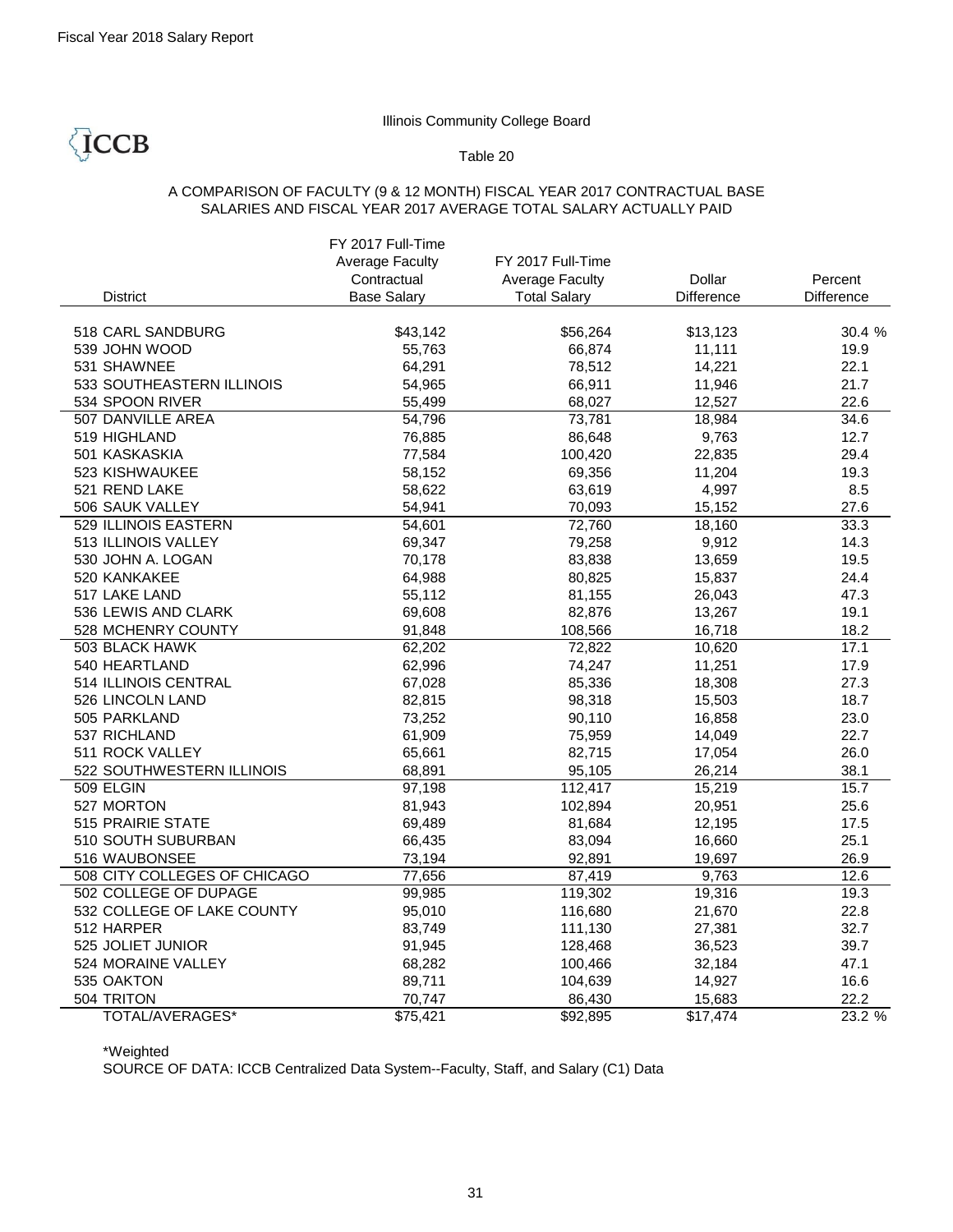ICCB

## Illinois Community College Board

### Table 21

## FISCAL YEAR 2017 AVERAGE TOTAL SALARY ACTUALLY PAID FOR ADMINISTRATORS, OTHER PROFESSIONALS, AND CLASSIFIED STAFF

|                              |                | Other        |            |
|------------------------------|----------------|--------------|------------|
| <b>District</b>              | Administrative | Professional | Classified |
|                              |                |              |            |
| 518 CARL SANDBURG            | \$89,998       | \$39,752     | \$30,279   |
| 539 JOHN WOOD                | 70,083         | 37,646       | 27,202     |
| 531 SHAWNEE                  | 68,586         | 49,686       | 32,009     |
| 533 SOUTHEASTERN ILLINOIS    | 94,069         | 46,057       | 22,373     |
| 534 SPOON RIVER              | 73,010         | 44,096       | 28,409     |
| 507 DANVILLE AREA            | 78,864         | 47,236       | 33,114     |
| 519 HIGHLAND                 | 80,073         | 48,610       | 32,547     |
| 501 KASKASKIA                | 72,268         | 48,113       | 39,843     |
| 523 KISHWAUKEE               | 99,316         | 53,861       | 37,044     |
| 521 REND LAKE                | 70,040         | 40,127       | 32,909     |
| 506 SAUK VALLEY              | 85,566         | 44,094       | 28,963     |
| 529 ILLINOIS EASTERN         | 90,457         | 42,162       | 30,178     |
| 513 ILLINOIS VALLEY          | 94,227         | 53,326       | 37,727     |
| 530 JOHN A. LOGAN            | 82,715         | 51,797       | 38,377     |
| 520 KANKAKEE                 | 90,475         | 55,677       | 39,345     |
| 517 LAKE LAND                | 95,593         | 51,923       | 35,794     |
| 536 LEWIS AND CLARK          | 85,843         | 47,253       | 37,480     |
| 528 MCHENRY COUNTY           | 95,441         | 59,325       | 45,228     |
| 503 BLACK HAWK               | 113,950        | 52,616       | 36,093     |
| 540 HEARTLAND                | 113,004        | 52,226       | 28,300     |
| 514 ILLINOIS CENTRAL         | 94,569         | 51,321       | 38,064     |
| 526 LINCOLN LAND             | 95,089         | 54,791       | 38,017     |
| 505 PARKLAND                 | 110,652        | 63,652       | 40,740     |
| 537 RICHLAND                 | 72,435         | 47,140       | 33,562     |
| 511 ROCK VALLEY              | 70,920         | 49,610       | 37,158     |
| 522 SOUTHWESTERN ILLINOIS    | 110,473        | 63,505       | 44,786     |
| 509 ELGIN                    | 120,981        | 72,870       | 50,763     |
| 527 MORTON                   | 105,715        | 59,141       | 39,745     |
| 515 PRAIRIE STATE            | 106,605        | 56,293       | 39,787     |
| 510 SOUTH SUBURBAN           | 98,145         | 55,987       | 39,730     |
| 516 WAUBONSEE                | 122,738        | 63,711       | 39,753     |
| 508 CITY COLLEGES OF CHICAGO | 98,341         | 63,599       | 48,680     |
| 502 COLLEGE OF DUPAGE        | 144,891        | 73,735       | 47,292     |
| 532 COLLEGE OF LAKE COUNTY   | 114,148        | 68,256       | 43,331     |
| 512 HARPER                   | 146,144        | 74,905       | 46,518     |
| 525 JOLIET JUNIOR            | 117,713        | 62,490       | 50,910     |
| 524 MORAINE VALLEY           | 126,777        | 68,166       | 44,117     |
| 535 OAKTON                   | 136,625        | 70,166       | 50,427     |
| 504 TRITON                   | 125,749        | 68,398       | 40,832     |
| <b>STATE AVERAGE*</b>        | \$100,539      | \$60,970     | \$42,438   |

\*Weighted